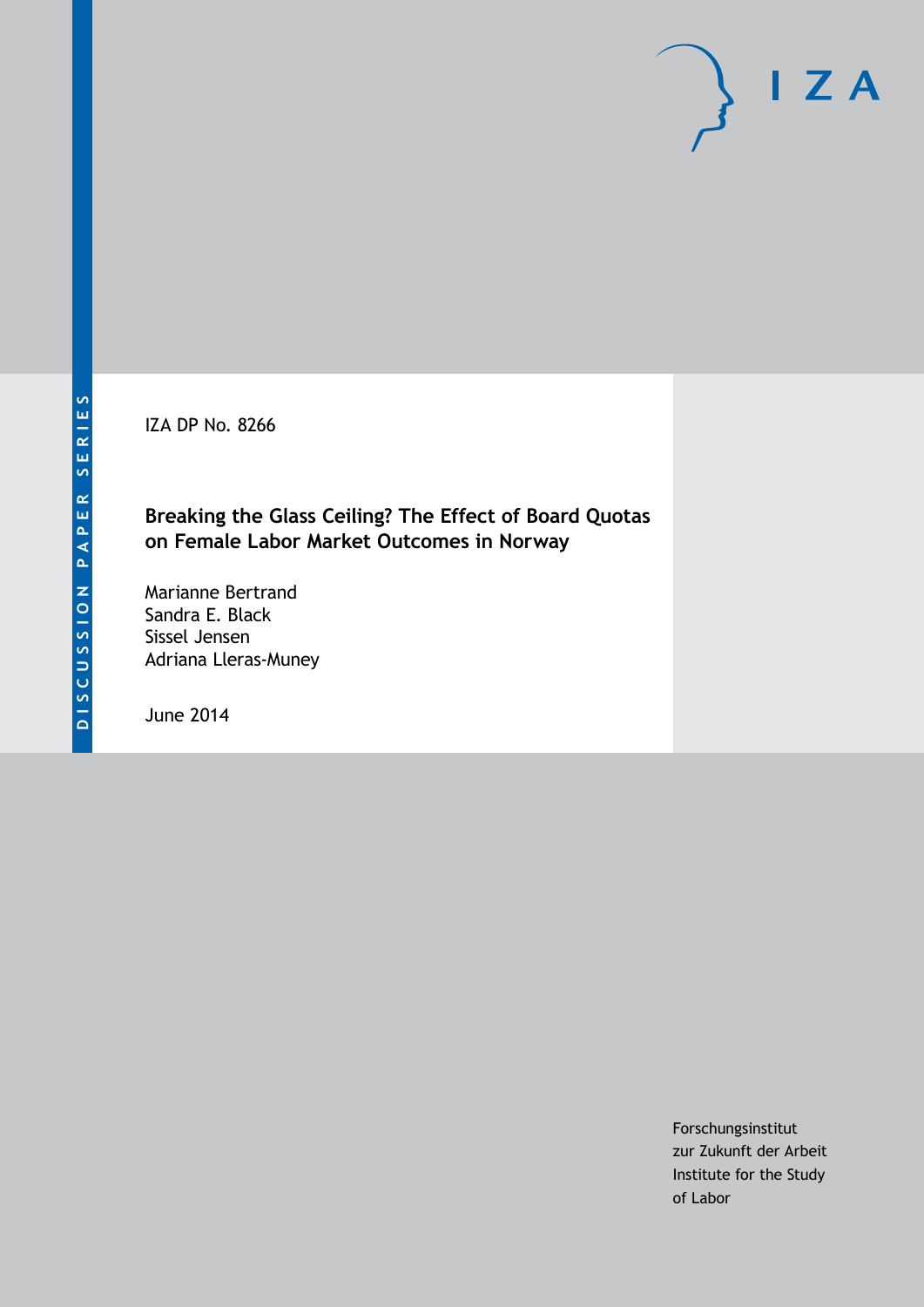# **Breaking the Glass Ceiling? The Effect of Board Quotas on Female Labor Market Outcomes in Norway**

## **Marianne Bertrand**

*Chicago Booth School of Business, CEPR, IZA and NBER*

## **Sandra E. Black**

*University of Texas at Austin, IZA and NBER*

## **Sissel Jensen**

*Norwegian School of Economics*

## **Adriana Lleras-Muney**

*UCLA and NBER*

## Discussion Paper No. 8266 June 2014

IZA

P.O. Box 7240 53072 Bonn Germany

Phone: +49-228-3894-0 Fax: +49-228-3894-180 E-mail: [iza@iza.org](mailto:iza@iza.org)

Any opinions expressed here are those of the author(s) and not those of IZA. Research published in this series may include views on policy, but the institute itself takes no institutional policy positions. The IZA research network is committed to the IZA Guiding Principles of Research Integrity.

The Institute for the Study of Labor (IZA) in Bonn is a local and virtual international research center and a place of communication between science, politics and business. IZA is an independent nonprofit organization supported by Deutsche Post Foundation. The center is associated with the University of Bonn and offers a stimulating research environment through its international network, workshops and conferences, data service, project support, research visits and doctoral program. IZA engages in (i) original and internationally competitive research in all fields of labor economics, (ii) development of policy concepts, and (iii) dissemination of research results and concepts to the interested public.

IZA Discussion Papers often represent preliminary work and are circulated to encourage discussion. Citation of such a paper should account for its provisional character. A revised version may be available directly from the author.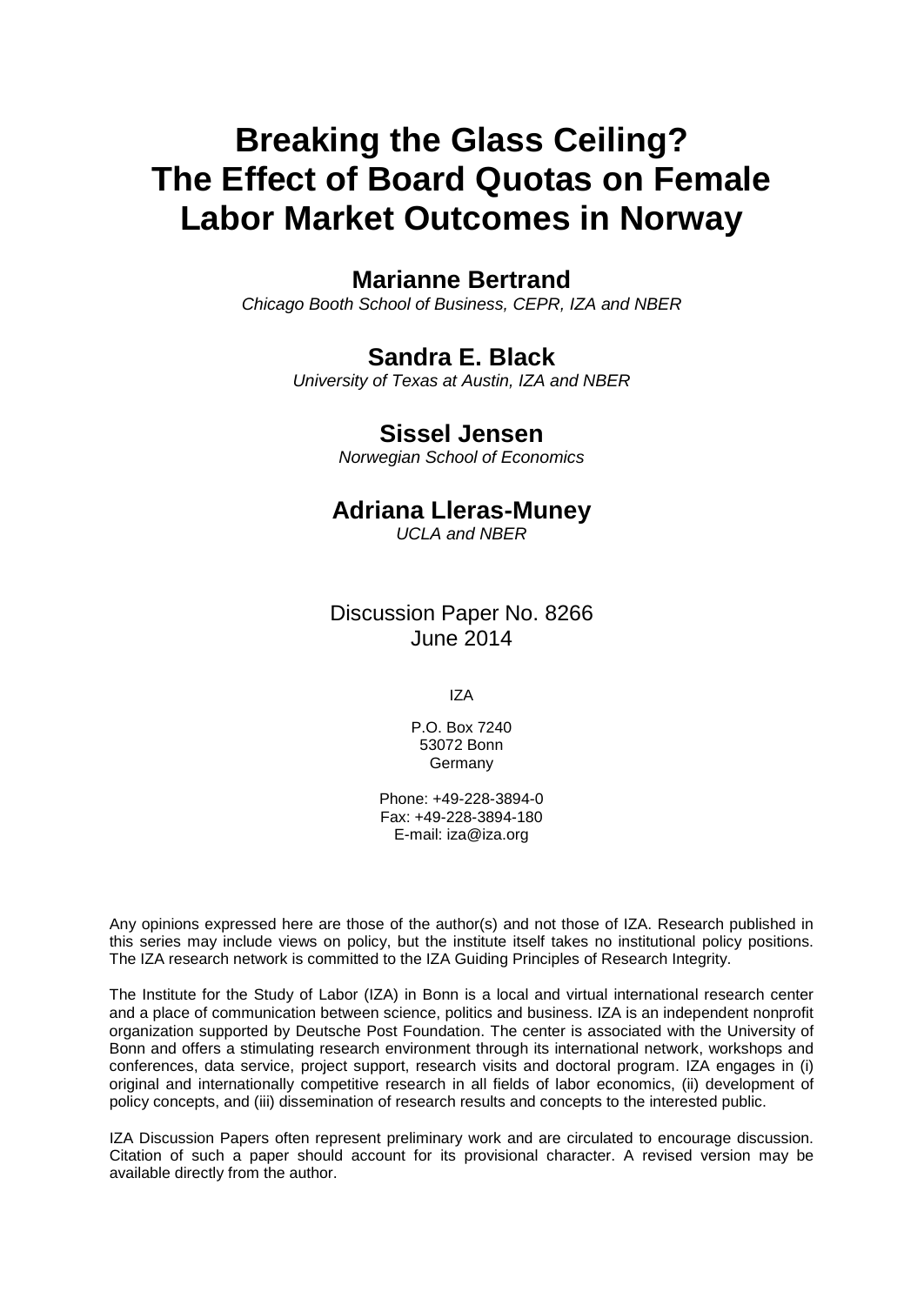IZA Discussion Paper No. 8266 June 2014

## **ABSTRACT**

## **Breaking the Glass Ceiling? The Effect of Board Quotas on Female Labor Market Outcomes in Norway**

In late 2003, Norway passed a law mandating 40 percent representation of each gender on the board of publicly limited liability companies. The primary objective of this reform was to increase the representation of women in top positions in the corporate sector and decrease gender disparity in earnings within that sector. We document that the newly (post-reform) appointed female board members were observably more qualified than their female predecessors, and that the gender gap in earnings within boards fell substantially. While the reform may have improved the representation of female employees at the very top of the earnings distribution (top 5 highest earners) within firms that were mandated to increase female participation on their board, there is no evidence that these gains at the very top trickled-down. Moreover the reform had no obvious impact on highly qualified women whose qualifications mirror those of board members but who were not appointed to boards. We observe no statistically significant change in the gender wage gaps or in female representation in top positions, although standard errors are large enough that we cannot rule economically meaningful gains. Finally, there is little evidence that the reform affected the decisions of women more generally; it was not accompanied by any change in female enrollment in business education programs, or a convergence in earnings trajectories between recent male and female graduates of such programs. While young women preparing for a career in business report being aware of the reform and expect their earnings and promotion chances to benefit from it, the reform did not affect their fertility and marital plans. Overall, in the short run the reform had very little discernable impact on women in business beyond its direct effect on the newly appointed female board members.

JEL Classification: J1, J3

Keywords: gender discrimination, board of directors

Corresponding author:

Sandra E. Black Department of Economics 1 University Station #C3100 University of Texas at Austin Austin, TX 78712 USA E-mail: [sblack@austin.utexas.edu](mailto:sblack@austin.utexas.edu)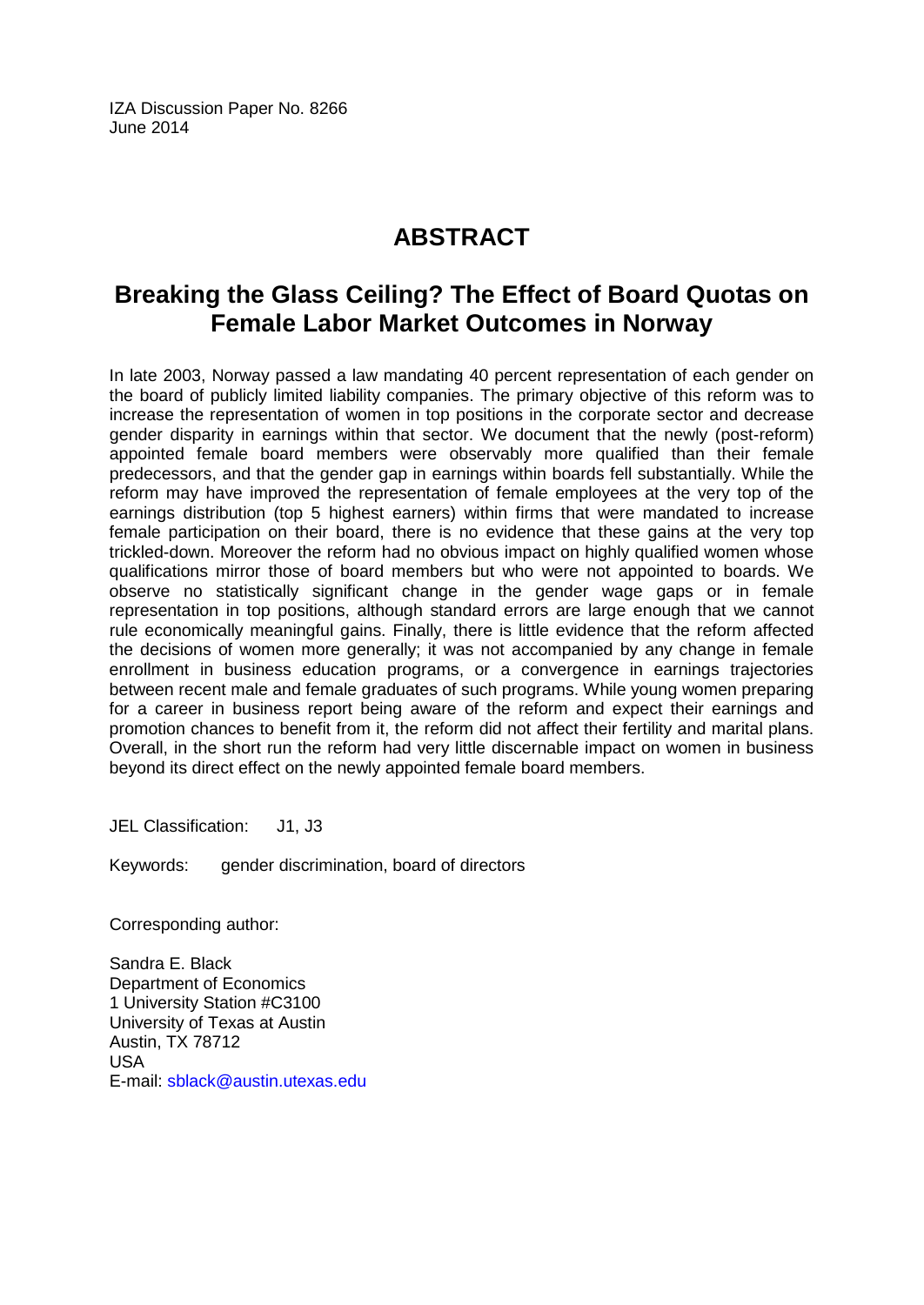#### **Introduction**

<u> 1989 - Johann Stein, marwolaethau a bh</u>

Despite significant labor market progress over the last decades, women remain heavily underrepresented in high-earnings, high-status occupations. This is particularly true in the financial and corporate sectors of the economy. In a recent census of Fortune 500 companies in the U.S., Catalyst found that in 2013 women held only 16.9% of corporate board seats and 14.6% of Executive Officer positions in those companies, about the same as a half a decade earlier.

In Europe, women represent only 11.9% of membership on boards of directors, despite being 45% of the labor force, and these numbers are even smaller in the other parts of the world (Pande and Ford, 2011).

This phenomenon—that at the top of the labor market women are under-represented and wages gaps are larger than average—is often referred to as the glass ceiling. It is pervasive, observed even in countries that are otherwise thought of as having achieved the most progress in terms of gender equality. Norway is one of these countries. While the gender gap in wages in Norway was less than 14% on average among full time workers in 2002, it was 20% among college graduates.<sup>1</sup> In 2000, only 5% of board members were women, and their annual earnings were 20 percent lower than those of male board members.

To address this disparity, in December 2003 Norway passed a law requiring 40% representation of each gender on the board of directors of publicly limited companies. Because most firms did not comply, in January 2006 the law became compulsory and firms that did not comply by January 2008 would be dissolved. While a number of firms switched corporate status to avoid complying with the law, those that remained did comply and the median percentage of female board members among publicly limited companies reached 40% by 2007, from a median of 0% in 2003 (see Figure 1 and Appendix Table A1).

Following Norway's lead, Spain, Iceland, Italy, Finland, France, and the Netherlands have all passed similar reforms. The idea of mandating gender quotas on corporate boards has been gaining further political traction in Europe over the last years. In 2014 the new German coalition government passed legislation requiring that corporate boards be comprised of at least 30% women by 2016 (or else the seat would be left vacant). On November 20 2013, the European parliament voted in favor of a proposed draft law that would require 40% female board members

<sup>&</sup>lt;sup>1</sup> Background figures in the Norwegian Technical Calculation Committee for Wage Settlement committee's report submitted to the Ministry of Labor and Social Inclusion before the income settlement in 2012, Norwegian Ministry of Labor and Social Affairs (2012), tables 1.17 and 1.18 (NOU 2012: 11).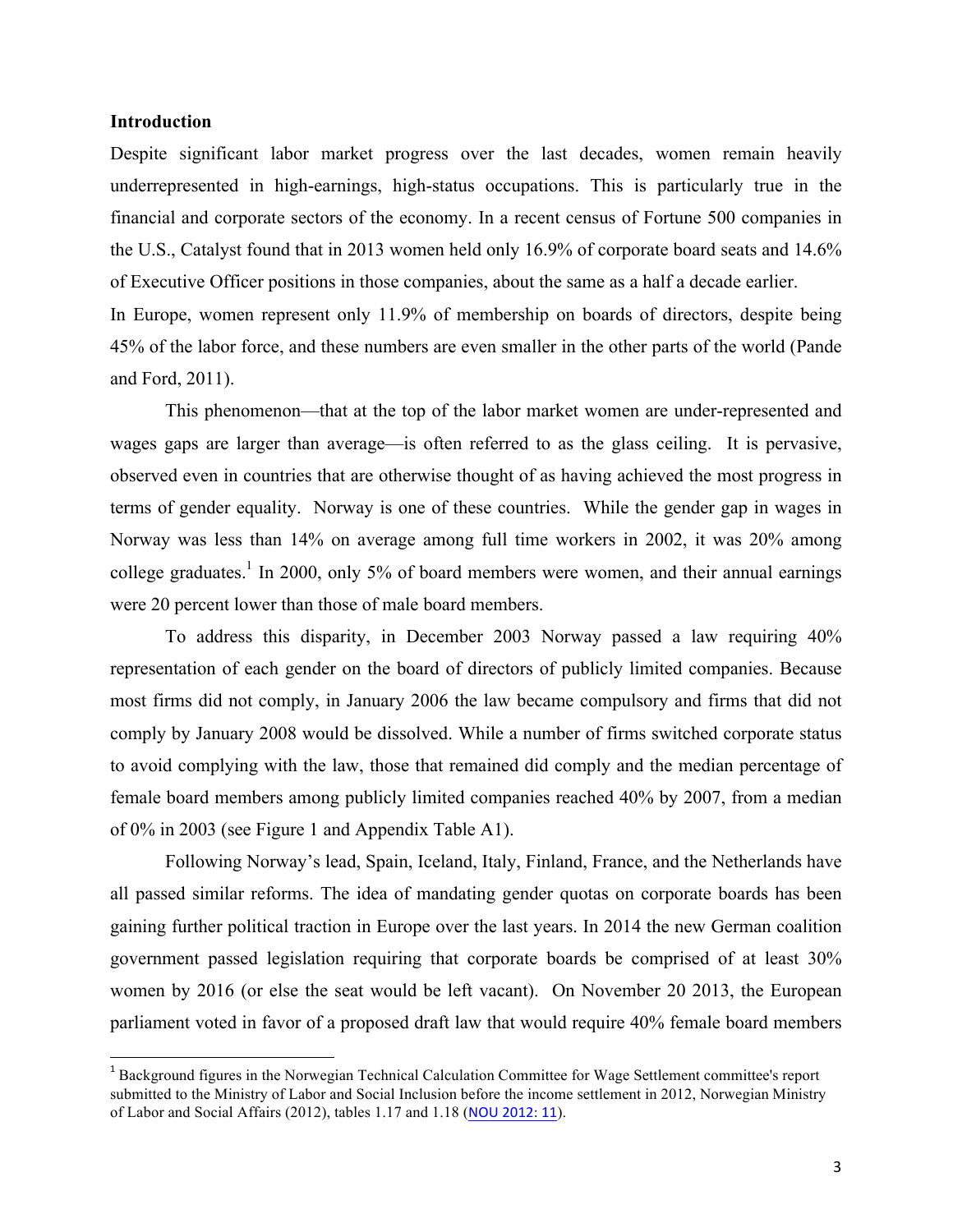in about 5,000 listed companies in the European Union by 2020; state-owned companies would be required to comply by 2018. Yet there is no evidence on whether these quotas work. Prior work has examined the secondary impact of the Norwegian reform on the stock market valuation, accounting performance and corporate policies of targeted companies (see among others Johansen and Sandnes 2008, Nygaard 2011, Ahern and Dittmar 2012, and Matsa and Miller 2013). In this paper we investigate whether the reform has been successful so far in its primary objective of reducing gender disparities in the corporate sector.

In theory, quotas can be an effective tool to improve gender equality. This is particularly true if path dependence is a key factor for the under-representation of women in the highest corporate echelons. Because qualified women might be harmed by an absence of networks to help them climb the corporate ranks, quotas can provide the initial step up that women need to break this cycle. If discrimination is the key factor for the under-representation of women, quotas might help overcome any business prejudice (and improve efficiency) by forcing more exposure to talented women in positions of power (Beaman et al 2009, Rao 2013). However, if highquality women cannot be found, the quotas may backfire and reinforce negative stereotypes, resulting in a "patronizing equilibrium" with fewer women investing further in their careers as they see that it does not "take much" to become a board member (Coate and Loury 1993).

We start by investigating effect of the Norwegian reform on the qualifications of board members. Opponents of the reform claimed there were not enough qualified women in Norway to fill the reserved board seats. Businesses were particularly vocal in expressing this concern in their lobbying against the reform (Criscione 2002).<sup>2</sup> As a result, businesses may have decided to "game" the reform by strategically appointing sub-par women to their boards, expecting such women would be only minimal participants in board decisions. If unqualified women are appointed then the possible benefits of the reform to others might be also muted, as they would not improve role models, have better business networks, or be vocal proponents of pro-female changes within the reforming companies.

We show that these concerns were not relevant in practice. The average observable qualifications of the women appointed to the boards of publicly limited companies significantly

 $2$  Storvik and Teigen (2010) and Heidenreich (2010). According to Heidenreich (2010), there is little evidence that the reform increased search costs for firms. She finds that that the recruitment process became more professionalized after the reform, and that women were recruited through the same professional networks and circles as male board members.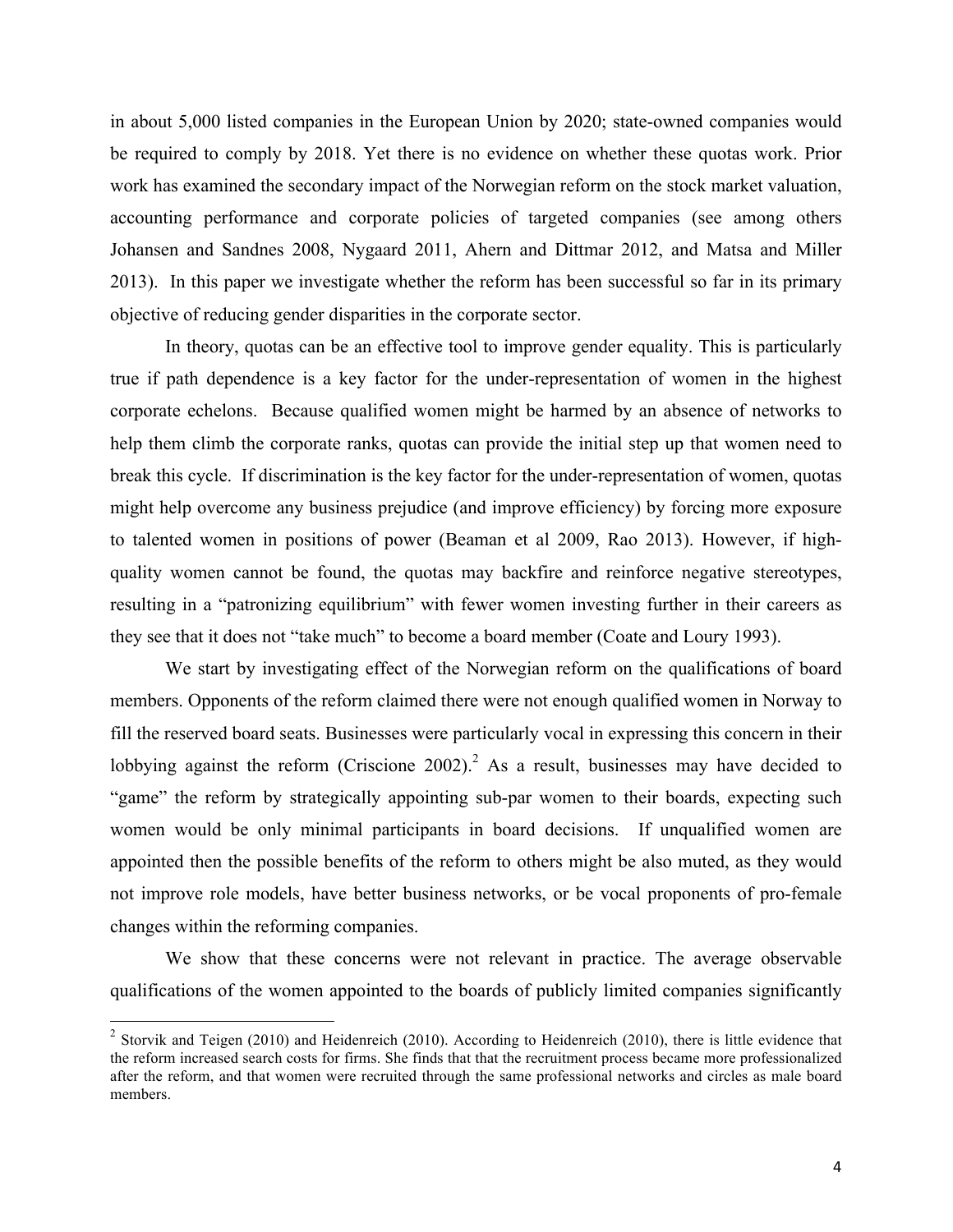improved after the reform. While there is a substantial gap in observable qualifications between male and female board members both before and after the reform, this gap is substantially smaller after the reform. In addition, the gender gap in residual earnings within boards fell after the reform.

We then explore how the reform impacted the labor market outcomes of women working in the companies that were mandated to increase female representation on their board. Does an increase female share in the boardroom translate in the recruitment or promotion of more women within these firms? If boards play a direct role in the selection of C-suite executives, female board members might be vocal proponents of female candidates for these positions, or might be able to leverage their own female-heavier business networks, to recommend female candidates for these positions. A higher share of women in the C-suite might then trickle down to a higher share of women in lower-down executive positions. Finally if boards can help shape human resource policies, female board members might be more likely to support changes in corporate policies that improve work-family balance, such as more part-time work or more amenities for women with children.

Following Ahern and Dittmar (2012), we exploit variation across publicly limited companies in the pre-reform (2003) fraction of women on their board to identify the effect of the reform on firms. Companies that started with a larger share of women on their board had to make fewer changes to comply with the mandate, while companies that started with a smaller share had to make more changes. We find evidence suggestive of a growing representation of female employees at the very top of the earnings distribution (top 5 highest earners) within the companies that had to increase female representation on their board more to comply with the mandate. However, the representation of women does not improve anywhere else in the firms' income distribution (top  $95<sup>th</sup>$  percentile, top  $90<sup>th</sup>$  percentile, top  $75<sup>th</sup>$  percentile). We also see no improvements on gender wage gaps among top earners and find no evidence of changing work environments in affected firms.

We then look at the impact of the mandate on a broader set of highly qualified women in the Norwegian labor market, women whose qualifications mirror those of board members but were not (yet) appointed to a board. There are several theoretical reasons as to why the mandate may indirectly improve labor market outcomes for these women. First, if board membership is an attractive prize, these women have additional motivation to remain on the business "fast-track"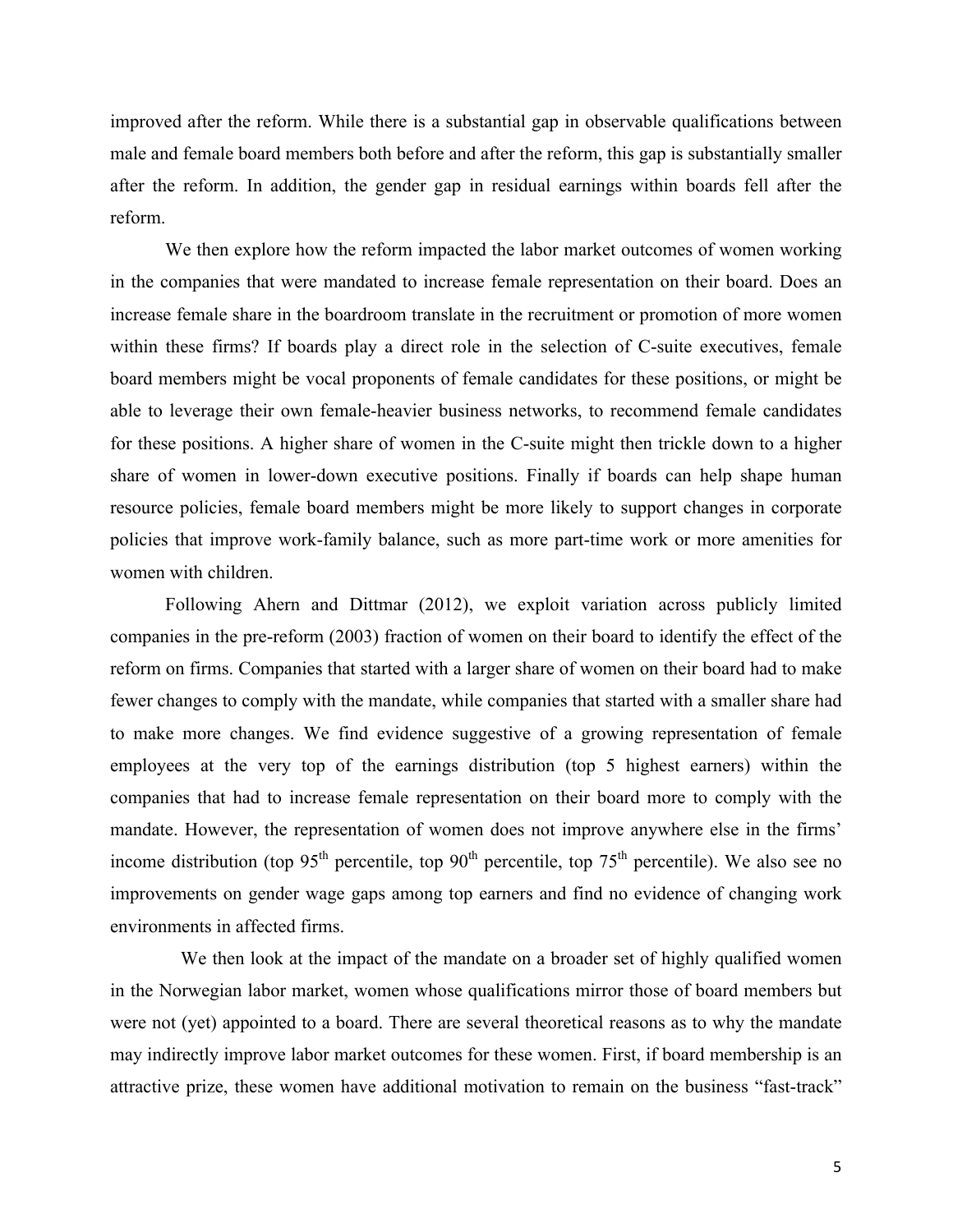after the reform as the odds of winning this prize went up. Second, since the search for female board members helped in bringing these qualified women to the attention of businesses (e.g. many of these women may have been featured in the database), this may have reduced search frictions in the filling of other executive positions by women throughout the economy.

We identify these effects by comparing the gender gap in labor outcomes of 3 cohorts of men and women with similarly high business qualifications, with 2 cohorts pre-dating the reform and one cohort post-dating the reform. We find no evidence of significant differential improvements for women in the post-reform cohort, either in terms of average earnings or likelihood of filling in a top position in a Norwegian business. However, standard errors are large enough in some specifications that we cannnot rule out economically meaningful effects.

Finally we consider broader possible effects of the reform on younger women interested in a business career and who are considering a business education, enrolled in a business education program, or recently graduated from such a program. While these young women are unlikely to be directly impacted by the reform (they are too young to be considered for a board position or a top executive position), it is possible that the reform inspired them to consider a business career, and that they see greater benefits in investing in such a career as a result. However we find no evidence of such an effect. There was no differential increase in female enrollment in business programs after the reform. A qualitative survey we performed in the Fall 2013 at the Norwegian School of Economics suggest that female (and male) students are well aware of the reform and many of them expect to professionally benefit from it in terms of future earnings and likelihood of holding a top executive position. Yet very few female students report that the reform got them to reconsider their fertility plans (such as delaying fertility), which prior research suggests might be one of the biggest hurdle in keeping women with a business degree on the fast track (Bertrand, Goldin and Katz, 2011). Finally, comparing 3 cohorts of recent graduates from business programs (2 pre-reform and one post-reform), we see no apparent reduction in the large gender gap in earnings that emerge in the first few years post graduation.

#### **1. Context**

#### **1.A. The Corporate Board Gender Quota Reform**

Gender quotas legislating minimum representation of women on boards of directors were first introduced in Norway in 1981 and, at that time, only applied to government appointed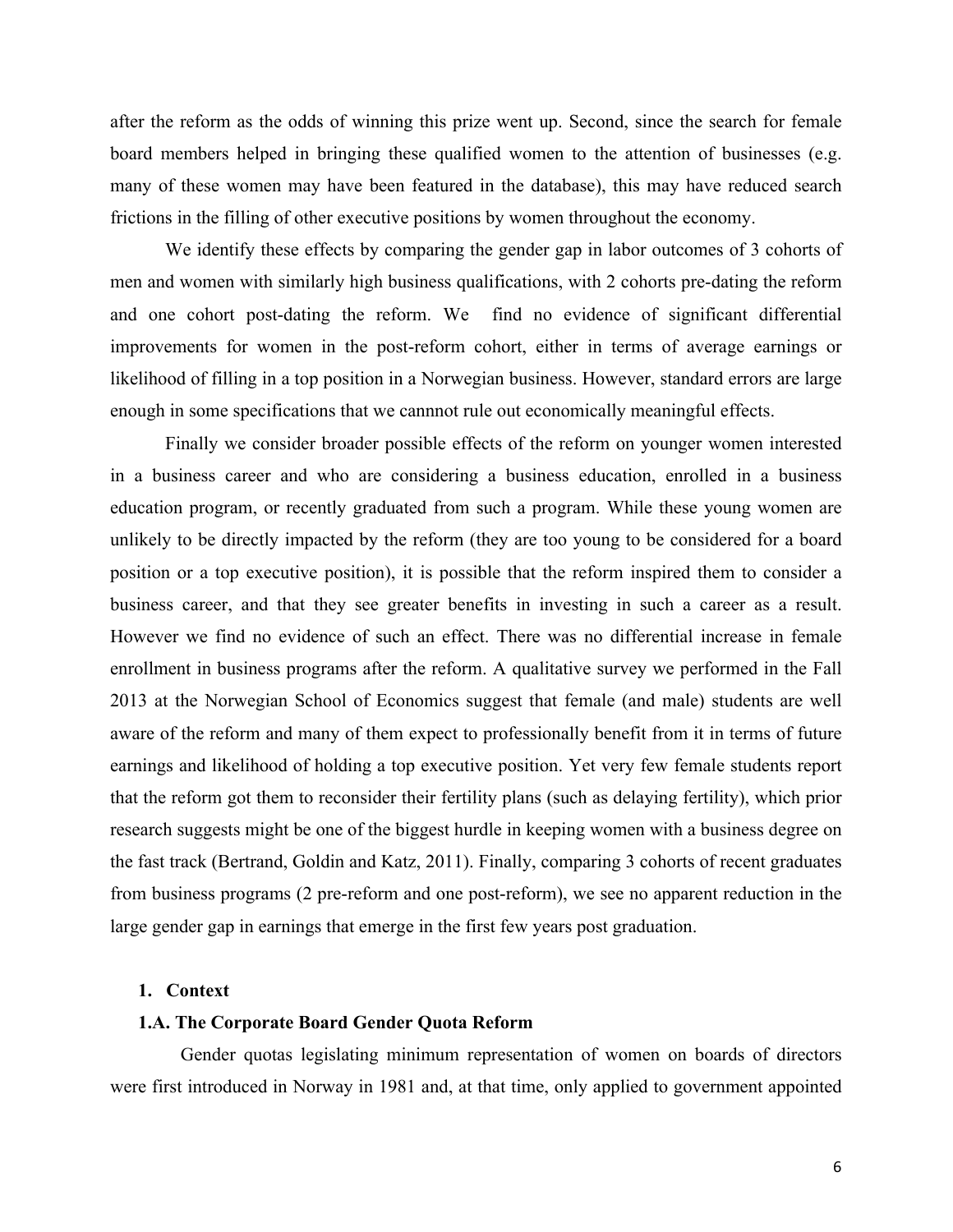boards, councils, and committees. This remained the status quo for almost twenty years. In 2001, the Norwegian government began official discussions to implement a more expansive board quota. Teigen (2012) suggests that the privatization of state-owned firms in the 1980s and 1990s had led to concerns about fairness because these newly privatized firms would no longer be covered under the existing legislation. The first change in the law was proposed in 2002, and in December 2003, the Norwegian Company Act was revised. The previous quota for publicly appointed boards, council, and committees would now also apply to public limited liability companies (known as ASA firms in Norway). This new law stated that all publicly limited liability companies were required to have at least  $40\%$  representation of each gender.<sup>3</sup> By 2005 however, the fraction of women on boards of directors of ASA firms was still only 17% (see Appendix Table A1), so sanctions were introduced. Affected firms had until January 1, 2008 to comply or would be subject to forced dissolution. By 2008, the average share of women on boards of ASA firms was 40% (Figure 1).

When faced with the quota, firms could either choose to comply with the law or change their status from public to private. Appendix Table A1 shows that a large number of public limited liability companies changed their status to private after 2003. Of the 563 companies that were ASA in 2003, only 346 remained ASA by 2005 and only 179 by 2008. Focusing on companies listed on the stock exchange prior to the reform (a strict subset of all ASA firms), Ahern and Dittmar (2012) show that the likelihood of delisting anytime between 2003 and 2009 was larger among those with a smaller pre-quota share of women on their board, suggesting that many firms might have delisted to avoid complying with the mandate. Thus the final number of new positions reserved for women was ultimately smaller than expected when the law was passed.

Given the large number of companies changing status, it is not surprising that business was overall quite opposed to the law, with their main argument being that there was a lack of qualified women to fill the reserved board positions. To address this concern, the government

<sup>&</sup>lt;sup>3</sup> The mandated gender representation depends on the total number of directors on the board. If the board of directors has two or three members, both genders must be represented. If the board has four or five members, there must be at least two members of each gender, and if the board has six to eight, each must have at least three. If the board has nine members, there should be at least four member of each gender. Beyond that, there must be at least 40% of each gender. Median board size in ASA firms has been 5 throughout the 2000s (see Appendix Table A1). In Norwegian firms above a certain size (200 employees), employees have the right to elect one third of the board members and the quota was to apply separately to employee-elected board members and shareholder-elected board members.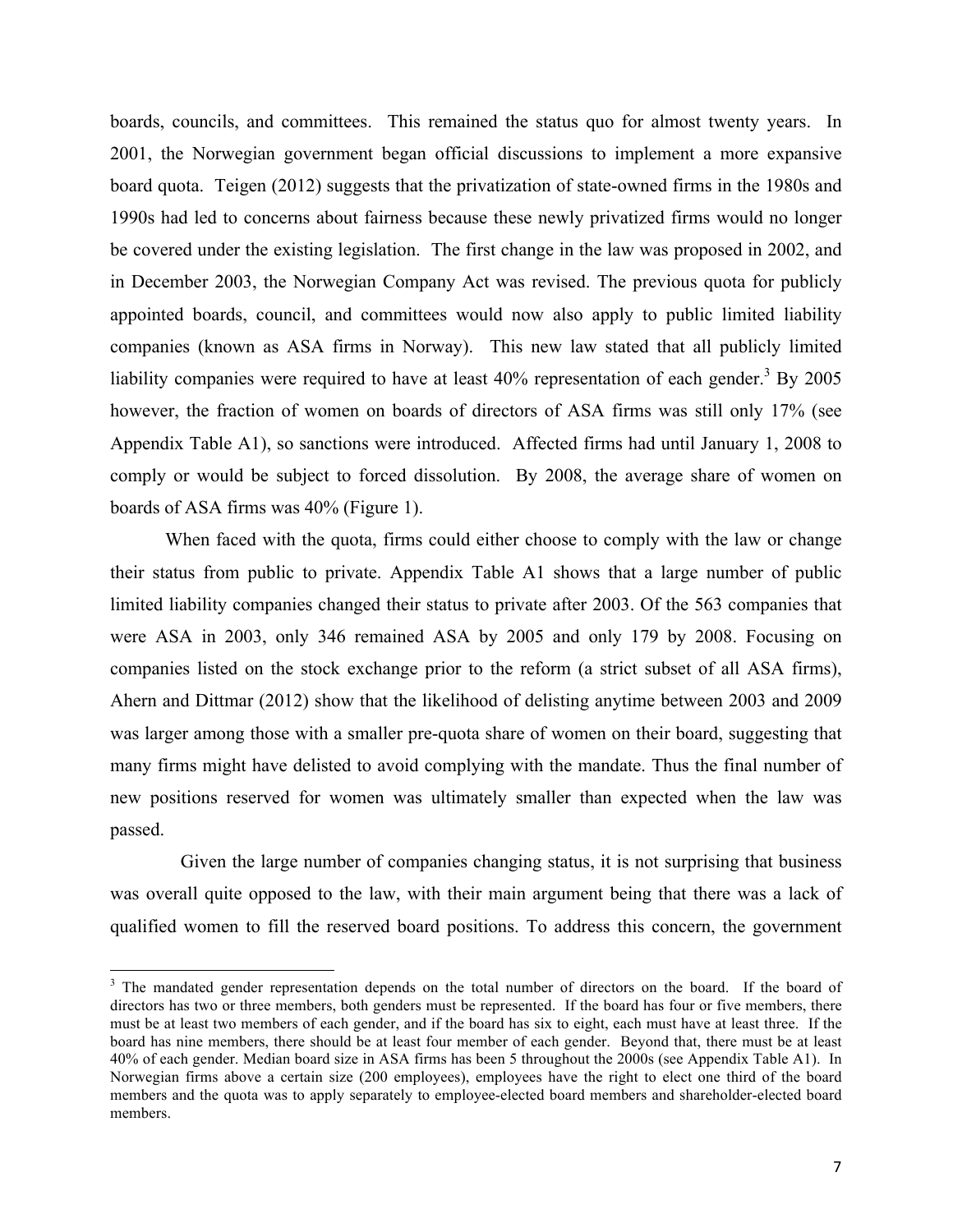created a database of women interested in being appointed to boards "to make women's competence more visible" (Ahern and Dittmar, 2012; Storvik and Teigen, 2010)

#### **1.B. Related Literature**

Existing evidence on the effects of the Norwegian board quota has focused on the relationship between board composition and firm performance. To date, the evidence on the stock market response to the quote remains inconclusive. Johansen and Sandnes (2008) argue that stock prices of affected firms declined with the 2002 announcement, and Ahern and Dittmar (2012) document that firm value (as proxied by Tobin's q) declined with the 2002 announcement. However, Nygaard (2011) finds that stock prices actually increased with the 2005 announcement.

Ahern and Dittmar (2012) also examine the effect of the quota on corporate policies and accounting performance. Using data from firms' annual reports, they show that the average age and experience of the new women directors was significantly lower than that of the existing male directors and argue that this change led to a (statistically insignificant) decline in accounting returns of the firm. In addition, affected firms grew in size and made more acquisitions as a result of the change. In a similar vein, using publicly available data, Matsa and Miller (2013) examine the effect of the quota on accounting performance. Using firms in Sweden as a control group, they show that the change in the board quota law led to a decline in operating profits, primarily due to fewer layoffs.

While there is no prior literature that examines the effects of a board quota on the labor market opportunities of the affected groups, a number of recent papers have looked at the effects of other types of affirmative action policies. Most closely related to our work is a wave of recent research looking at the introduction of political quotas in India. Chattopadhyay and Duflo (2004) show that increased representation of women in village councils in India affected policy choices in a way that is consistent with increased representation of female preferences. In terms of the effectiveness of the policy with regard to improving opportunities for women more generally, Beaman et al (2009) show that increased female representation in the village councils reduced the gender gap in aspirations for both parents and adolescents. In addition, it erased the gender gap in education among adolescents. Given that they find no evidence of changing opportunities for women, they argue that this is primarily due to more role models for young girls. To the best of our knowledge, this is the first paper examining the effects of a corporate board quota on women.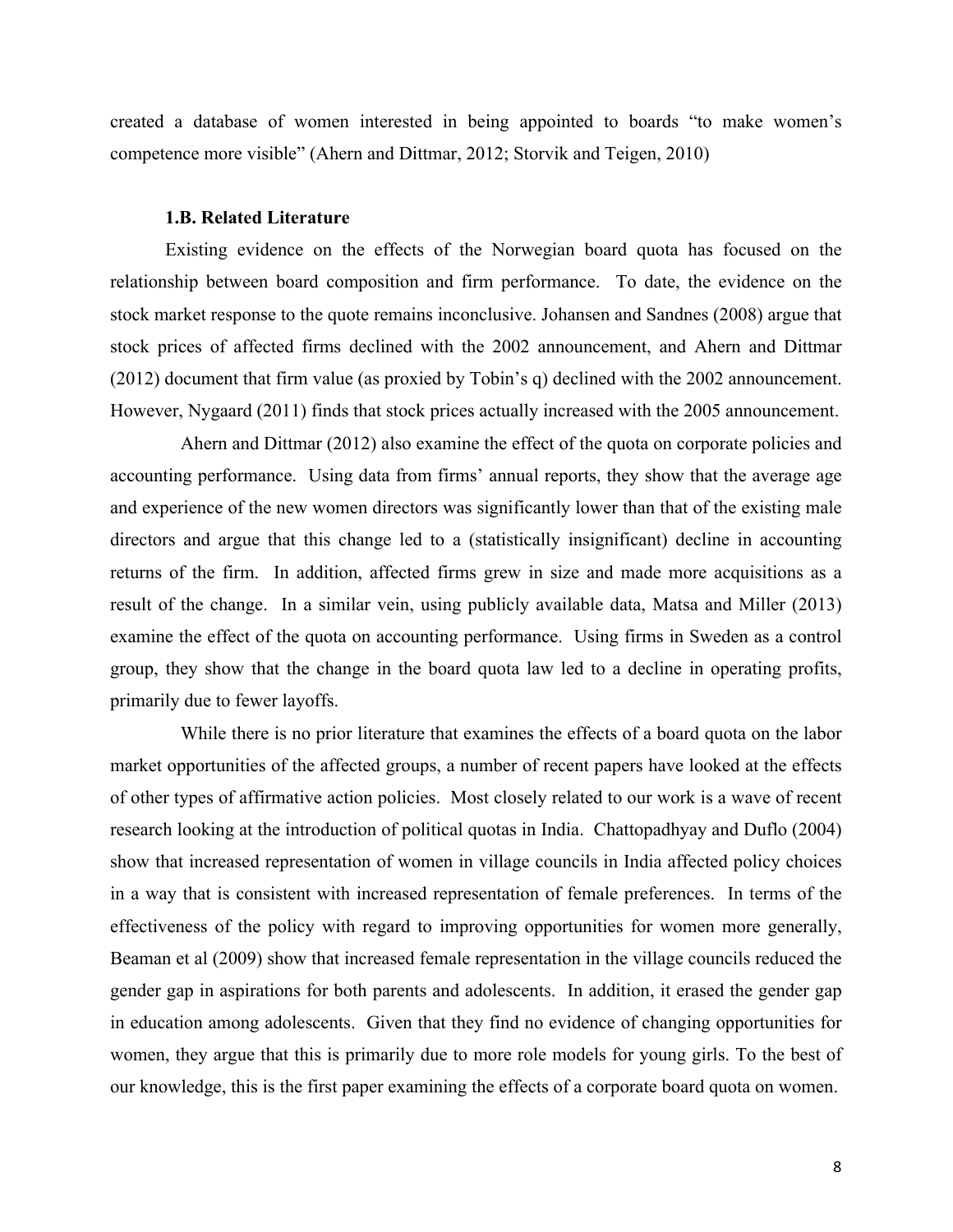#### **1.C. Gender Gap in Earnings in Norway**

Norway is generally considered to be quite progressive in terms of gender equality. Norway is characterized by generous health insurance, family leave, and childcare provision. According to the World Economic Forum Global Gender Gap Report, Norway is ranked number three in terms of opportunities for women, where the ranking takes into account economic, health, political, and educational opportunities. Despite this, a significant gender gap in earnings remains<sup>4</sup>

While the earnings of women in Norway have been growing in the past few decades, the earnings of men appear to be growing even faster. Figure 2A presents average annual earnings of women and men in the labor force starting in 1985. This disparity remains (and even grows) when we focus on individuals at the top of the income distribution; when we look at the  $90<sup>th</sup>$  percentile of earnings by gender (Figure 2B), one sees that the gender gap has widened substantially since 1985. We see the same pattern when we limit the sample to individuals with MBAs (Figure 2C).

Note that in neither of these pictures do we observe evidence of a break in trend for women after the board mandate. In our analysis below, we will consider whether any such break in trend becomes visible when we focus on subsets of women who are more likely to be affected by the reform, either because they ended up on corporate boards, because they are employed by a company that increased female representation on its board, or because they have qualifications that closely mirror those of board members.

#### **2. Data**

Our primary data source is the Norwegian Registry Data, a linked administrative dataset that covers the population of Norwegians between the ages of 16 and 64 for the years 1986-2010 and is a collection of different administrative registers such as the education register, family register, and the tax and earnings register. These data are maintained by Statistics Norway and provide information about educational attainment (collected directly from the institution itself), labor market status, earnings, and a set of demographic variables (age, gender) as well as information about family members.

<u> 1989 - Johann Stein, marwolaethau a bh</u>

<sup>4</sup> http://reports.weforum.org/global-gender-gap-report-2013/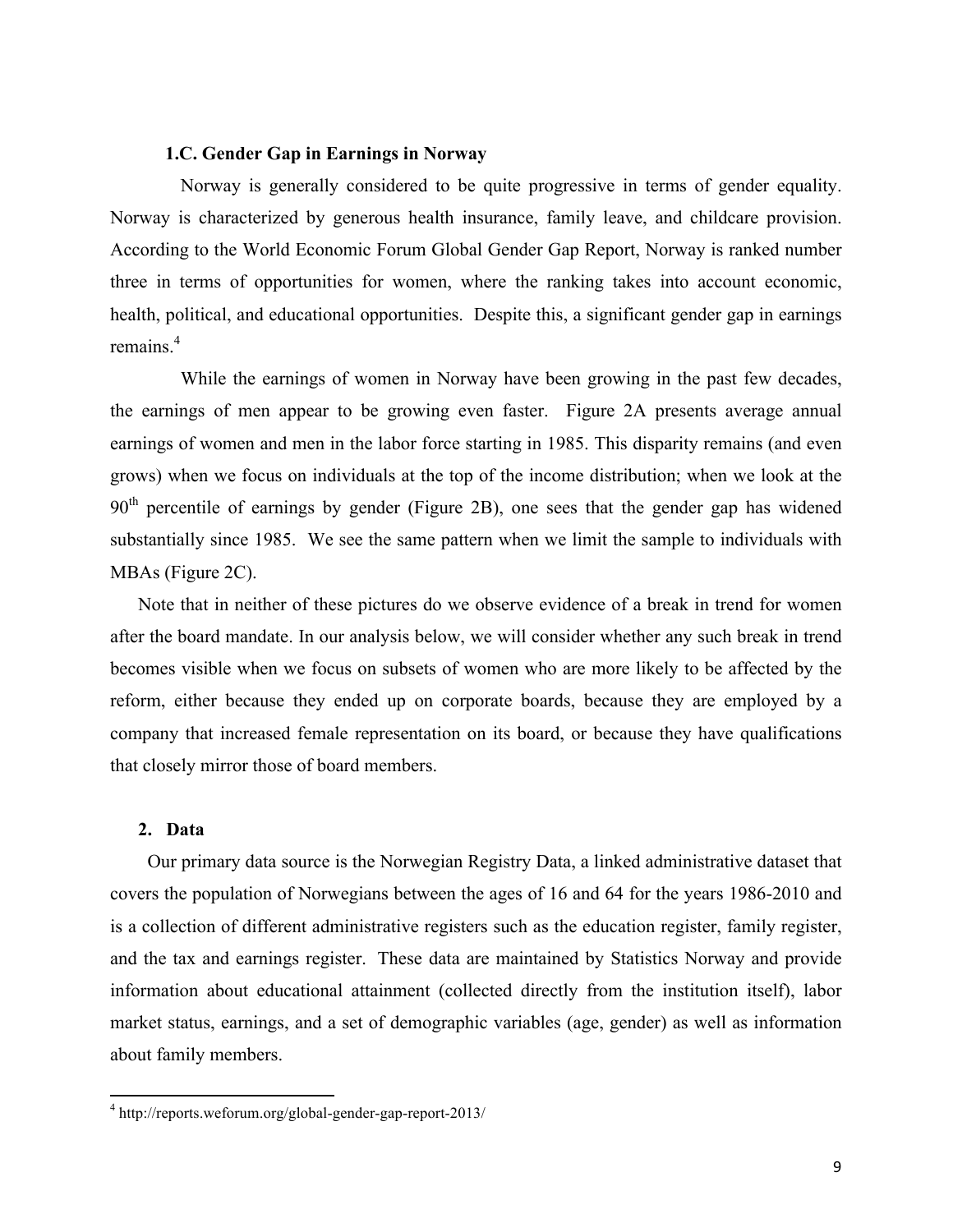For each individual in the labor force, we are able to identify the firm at which the individual is working. Hence, we are able to observe the entire Norwegian workforce of a given firm. We can also merge this data to different firm level data sets maintained by the Norwegian Business Register ("Bronnoysund Registrene"). One such dataset is The Register of Company Accounts, which contains extensive information on the balance sheets of Norwegian firms, including firm size and firm profits. Furthermore, we obtain information from the Register of Business Enterprises on direct owner shares, the legal status of the business entity, whether the company is listed on the stock exchange, as well as aggregate board composition (size and gender). Finally, starting in 1998, we are also able to merge in administrative data on individual appointments to the board of directors to the Norwegian Registry data. We can thus identify the specific individuals in the Registry who are directors of an ASA firm in a given year.<sup>5</sup>

#### **3. How did the Quota Affect Gender Differences on Corporate Boards?**

Both the employers' federation (NHO) as well as many business leaders were against a mandatory quota. While the employers' federation main argument against the law was that it interfered with the shareholders right to appoint board members, businesses' main argument against the law was that there were not enough qualified women to serve on the boards.<sup>6</sup> Therefore, we start our investigation of the effect of the reform by comparing women appointed to boards before and after the reform.

Table 1 shows the average characteristics of women and men who served on the board of directors before (1998-2003) and after (2004-2010) the Norwegian board reform from detailed register data. Columns 1-4 report means for firms that were ASA in a given year. Because many ASA firms changed ownership status after 2003, we also show statistics for the group of firms that were ASA in 2003, whatever their ownership status is in other years (columns 5 to 8).

Female board members are on average about 3 to 4 years younger than male board members and that age gap did not change much post-reform. Similarly, there were no large changes in the relative share of married board members. However, we do observe a growing representation of women with kids on the boards post-reform: while 75 percent of female board members had kids

<u> 1989 - Johann Stein, marwolaethau a bh</u>

<sup>&</sup>lt;sup>5</sup> As shown in Appendix Table A1, board data is missing for about 15% of ASA firms in 2002 but available for nearly all ASA firms by the end of the sample period (2010).

<sup>&</sup>lt;sup>6</sup> These opinions were often quoted in newspaper articles around the time when the idea was first presented, for instance in the leading Norwegian business newspaper Dagens Næringsliv on February 22, 2002 (Egede-Nissen et al, 2002), and in the Guardian on August 1, 2002, (Osborn, 2002).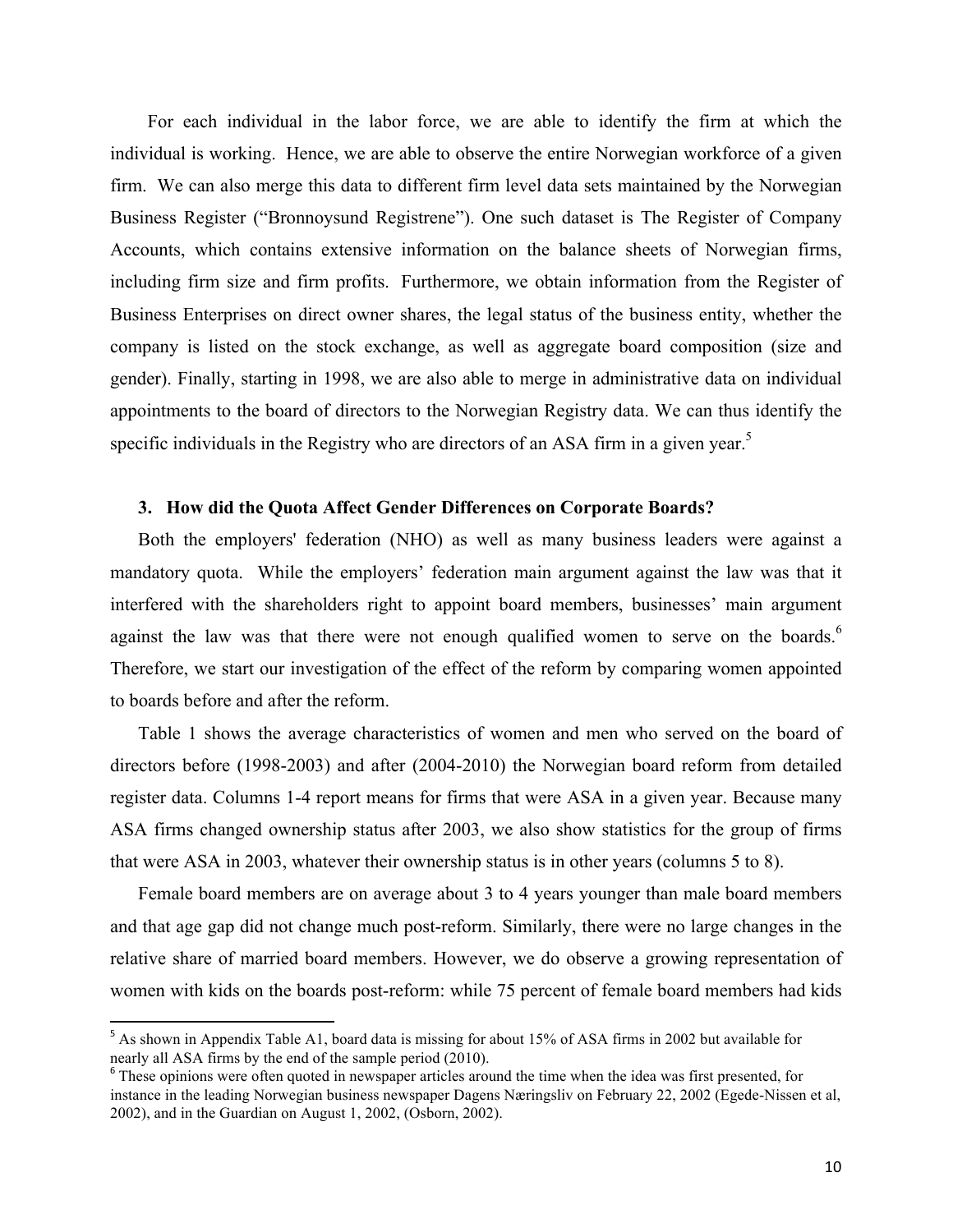pre-reform (compared to 87 percent for men), that share went up to 83 percent post-reform (compared to 90 percent for men).

These summary statistics show absolute improvements in educational and professional backgrounds for women and decreases in gender gaps post-reform. While the educational achievement of male board members did not change much after the reform, female board members in the post-reform period had completed about an extra half year of education. Most strikingly, while there were large gender gaps in the share of board members that had completed business or MBA degrees pre-reform, those gaps had essentially disappeared post-reform. To the extent that such degrees are associated with more board specific skills, this suggests that women in the boardrooms post-reform have skills that are closer to those of the men with whom they work.

The relative change in female board members' schooling background is reflected in a relative improvement in their earnings prior to joining a board. For each board member, we compute log(earnings) and earnings rank (either in their cohort, or in their cohort\*education degree group) the year prior to joining a board. These earnings figures suggest convergence between male and female board members. For example, while only 43 percent of women on ASA boards pre-reform had earnings above the  $90<sup>th</sup>$  percentile in their cohort and degree group, that share went up to 51 percent post-reform; there was no change for men (61 percent pre-reform vs. 62 percent postreform). There is also an 8 percentage point increase in the share of women coming from top positions in their firm after the reform—the change for men is only 3 percentage points. Also, interestingly, the fraction of women who have spouses on a board of directors fell post-reform, from 12% to only 7%. While this could in part reflect the mechanical drop in the number of male board members, it also suggests the possibility that firms went beyond their traditional networks when trying to fill their quota.

To examine these changes more thoroughly, Figure 3 displays the full distributions of female board member characteristics before and after the quota. We include four variables: log (earnings) among workers (Panel A), potential experience (age minus years of education minus five, Panel B), percentile rank of earnings within one's own cohort and education group (Panel C) and percentile rank of earnings within one's own cohort (Panel D), all computed prior to an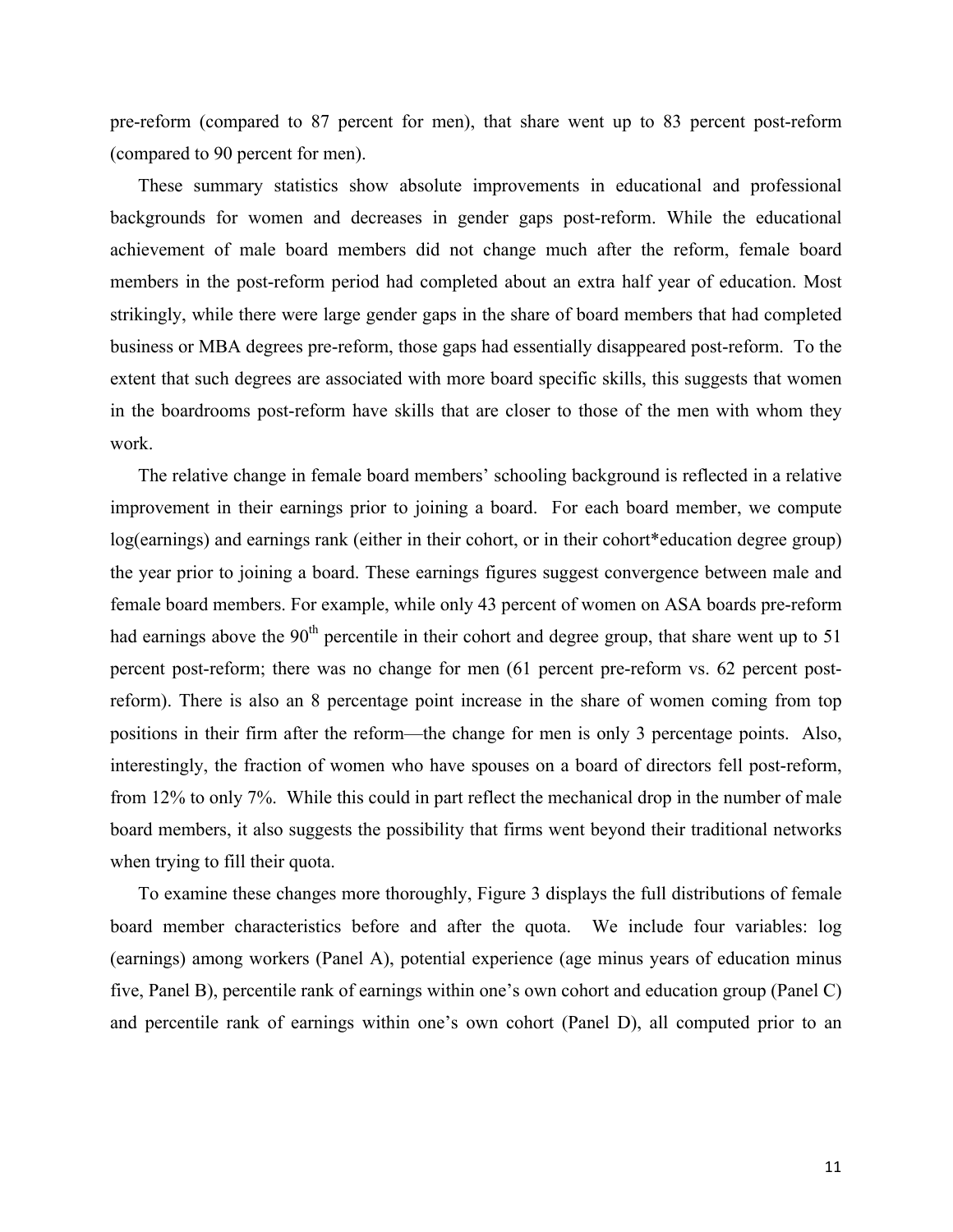appointment to an ASA board position.<sup>7</sup> For these figures, we focus on ASA boards only (e.g. similar to columns 1 to 4 in Table 1). Consistent with the evidence when looking at the simple means (Table 1), it is clear that the distributions of women's characteristics have shifted right for these important indicators of human capital (except potential experience). Figure 4 displays the distributions of the same variables for both male and female board members, pre and post-reform. Again, consistent with the analysis of means, we see convergence between men and women in the post-reform period.

We also calculated an overall index of board-related human capital. The index is a weighted sum of the many observable characteristics discussed above. To determine the weights, we use pre-reform data for men and calculate, using a linear probability model, which observable characteristics are most closely related to the probability of being on a board of directors in the next three years.<sup>8</sup> We estimate this linear probability model among men only in the pre-reform period (pre-2001). Then, using the estimated coefficients from the regression as weights, we predict the probability of being on a board for all men and women in a given year, before and then after the reform. If board member human capital has increased, the predicted probability will increase too. Panel C of Figure 4 presents the distributions of these predicted probabilities (or "board-specific human capital") prior to an appointment to an ASA board position, for men and women before and after the reform. Importantly, women appear to be "catching up" to men in terms of observable human capital.

Next we investigate the trends in qualifications at the time of appointment in more detail—the before and after comparisons by year over time. Figure 5 displays the evolution of gender gap in characteristics at the time of appointment from 1999 onwards. We present mean gaps, and gaps adjusted for age, experience and board fixed effects. Gender gaps in earnings preappointment (panel A) were falling pre reform, and they remained at their lowest level until 2010.

<u> 1989 - Johann Stein, marwolaethau a bh</u>

<sup>&</sup>lt;sup>7</sup> Education groups are defined according to the 2-digit level of the Norwegian classification standard (NUS2000), which is close to the International Standard Classification for Education (ISCED97). The 2-digit level of NUS2000 has eight education levels and ten broad fields, which gives us 80 different education groups. We have reduced the number of education groups to 26 by combing all levels below lower secondary into one level instead of four, and not distinguishing between different broad fields for lower secondary education. For post-secundary education and above, we have defined eight broad fields instead of ten.<br><sup>8</sup> The observable characteristics we include are education degree, age, age squared, earnings rank within cohort and 5

lags of this variable, and finally degree type interacted with all of the following variables: the probability that you are above the 90<sup>th</sup> percentile, the 95<sup>th</sup> percentile, and the 98<sup>th</sup> percentile in earnings within your cohort and five lags of each of these variables, an indicator of whether the individual is working and an indicator for out of the labor force and 5 lags of these variables.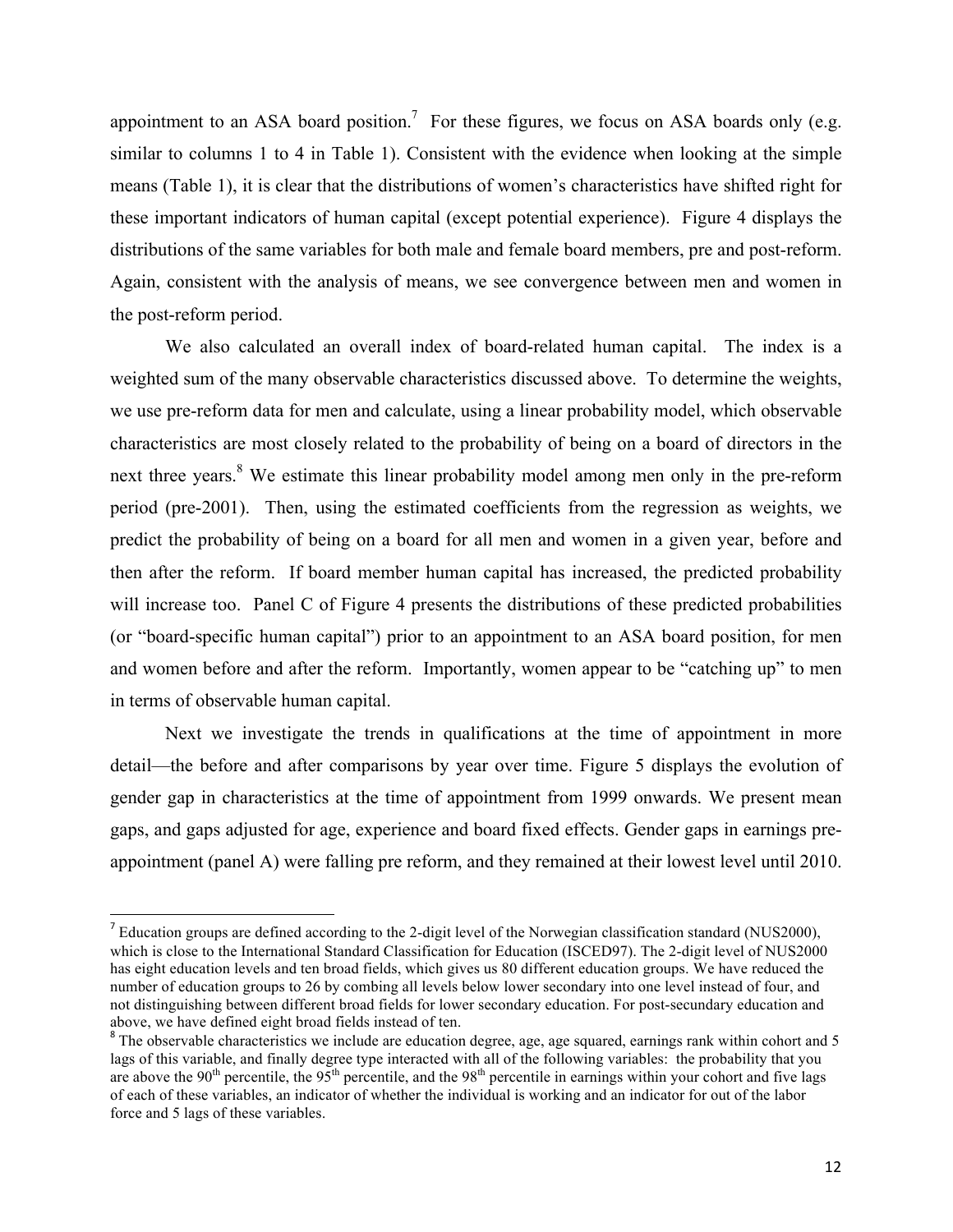We observe the same pattern for gender gap in likelihood the appointed member had earnings above the 90<sup>th</sup> percentile for their education and cohort (panel B). The gap in completed education (panel C) reverses and starts favoring women after 2004, and the gender gap in business degrees disappears and remains essentially zero post-reform. These patterns appear inconsistent with firm claims that they would be forced to appoint unqualified females to boards.

We now document post-reform convergence in residual earnings between men and women while serving as board members by estimating the following equation:

$$
Y_{it} = \alpha_0 + \alpha_1 Female + \beta X_{it} + \lambda_t + \epsilon_{it}, \qquad (1)
$$

where the outcome of interest is log wages for individual  $i$  in year  $t$ ,  $\lambda_t$  is a set of year dummies and *Xit* is a vector of individual controls (age and age squared, experience and experience squared). We estimate equation *(1)* separately for the pre-reform years (1998-2003) and the postreform years (2004-2010) using the population of individuals serving as board members in an ASA firm in a given year. To account for changes in the number and composition of ASA firms over time, we also estimate a version of equation *(1)* that includes board fixed effects, hence allowing us to focus on gender gaps in residual earnings among individuals that are serving on the same board.

The results are reported in Table 2. In our preferred specification that includes board fixed effects, we see that in the pre-reform period (column 3) women earned about 38% less than their male counterparts. This gap fell to between 28 and 32% after the reform (column 4), depending on whether we look at ASA firms or at firms that were ASA in 2003. Hence, postreform, ASA boards became more equal not just based on the number of men and women sitting at the table, but also in the "caliber" of these individuals. Figure 6 explores the evolution of gender gaps in outcomes by year, rather than pooling pre and post years together. These results are similar: gender gaps in earnings were falling pre reform, and by 2010 their level is similar to the 2004 level (panel a). The reform does appear to be associated with a (somewhat mechanical) decrease in the gender gap in representation in top positions after 2006.

While the results in Table 2 are consistent with the improved selection of female board members documented in Table 1, they may also reflect differences over-time between the genders in the earnings premium associated with becoming a board member. To investigate this we estimate the "premium" associated with becoming a board member and how this premium has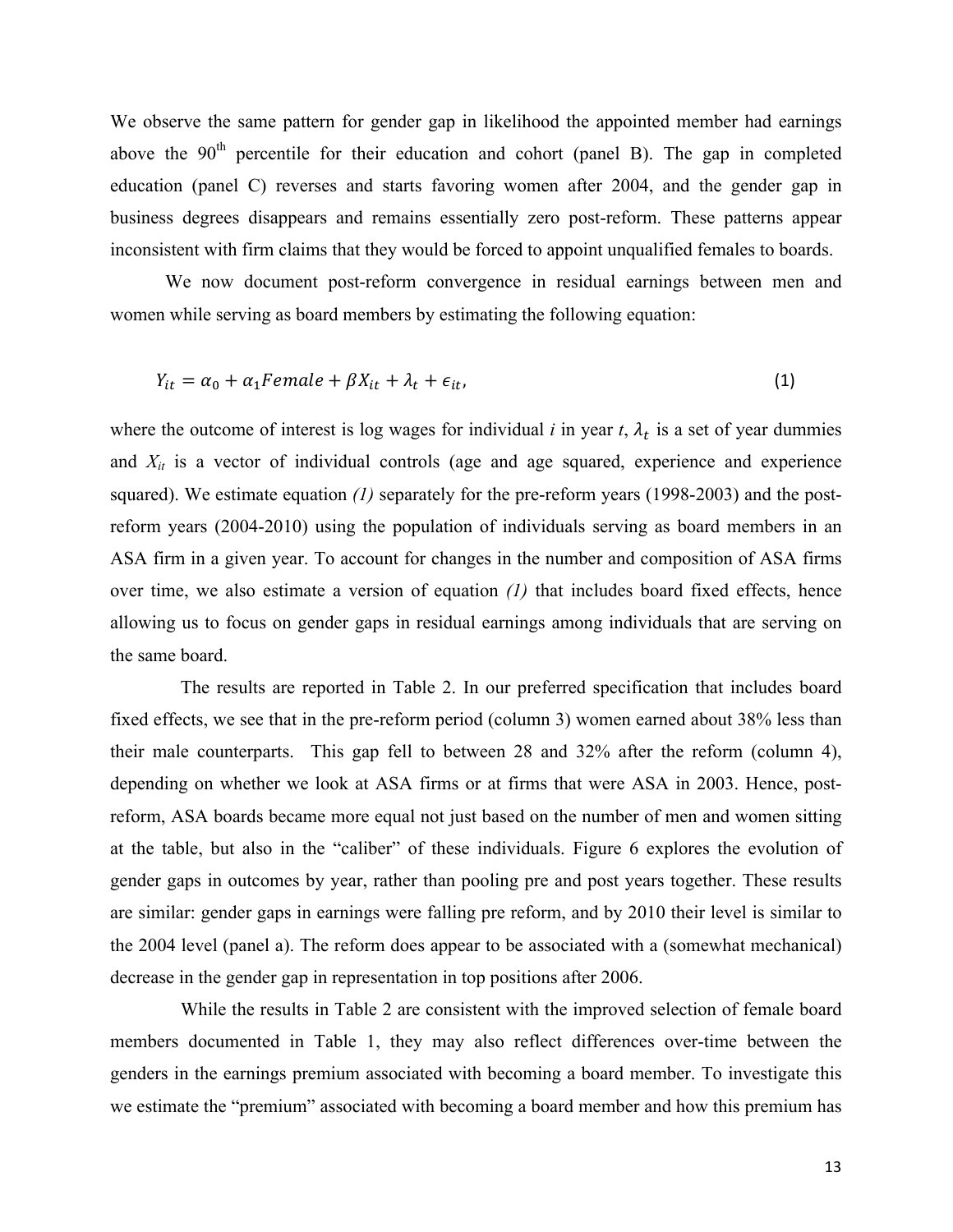changed over time for males and females. Specifically, we select the sample of individuals who were ever board members over the sample period (1998 to 2010) and estimate the following equation:

$$
Y_{it} = \alpha_0 + \alpha_1 B_{it} + \beta X_{it} + \gamma_i + \lambda_t + \epsilon_{it}
$$
\n<sup>(2)</sup>

where  $Y_{it}$  is the outcome for individual *i* at time *t*,  $B_{it}$  is an indicator variable that equals 1 if individual *i* was a board member of an ASA firm in year  $t$ ,  $X_{it}$  is a vector of time-varying individual controls (age and age squared and experience and experience squared),  $\gamma_i$  is an individual fixed effect, and  $\lambda_t$  are year dummies. Standard errors are clustered at the individual level. Because our regression includes individual fixed effects,  $\alpha_1$  captures the effect of changes in board membership status on earnings, or the "board premium".

Table 3 presents the results when we estimate this equation for a variety of outcomes, separately for men and women, prior to the implementation of the gender quota reform (1998- 2003) and after the reform (2004-2010). The table reports the board premium from individual regressions for each group, time period and outcome. We estimate the board premium both for all boards and for ASA firms only.

Not surprisingly, there are substantial financial returns to being elected to a board of directors. Becoming a board member is associated with an increase in annual earnings of 4% for women and about 1% for men prior to the reform. This premium is substantially higher for both men and women in ASA boards, between 9 and 5%. This board premium fell after 2004 for all firms, from 4 to 3% for women from 1 to 0.6% for men. Interestingly however, the ASA-board premium fell slightly for women after the reform (from 9.4 to 8%) while it increased for men (from 4.6 to 10%). This suggests that if anything, the convergence in earnings within boards we observe in Table 2 might have been even larger if only driven by the improved selection of female board members.

Table 3 also shows that becoming board member of an ASA firm is also associated with an increased likelihood of entering the C-suite of an organization (which we proxy with as being one of the 5 top earners within an organization in a given year). We do not see much difference in this specific premium between men and women, either before or after the reform.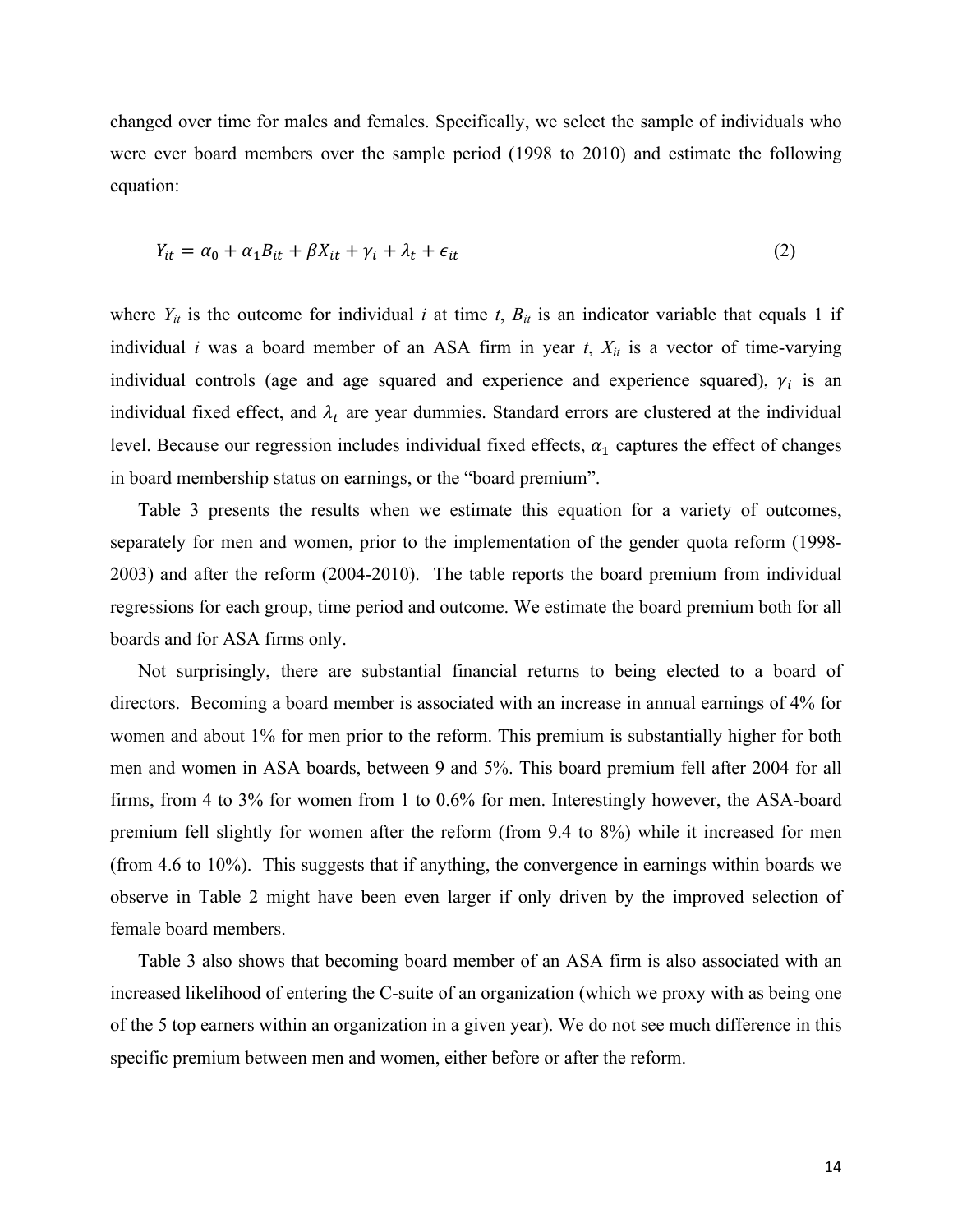#### **4. How did the Quota Affect Gender Gaps within Publicly Limited Liability Firms?**

Given the earlier evidence that publicly-limited firms were able to find high-human capital women to assume the reserved board positions, we now turn to the question of whether the presence of these new female board members led to better opportunities for women working within these firms. Indeed, by forcing a higher representation of women in the corporate boardrooms of publicly limited companies, the Norwegian Reform may have spurred other changes within firms that benefitted female employees. For example, as a result of the reform, publicly-limited companies may have hired more women to top management positions. This could have been the result of a new awareness of the existence of highly qualified women acquired during the search for female board members. Or perhaps women appointed to corporate boards play a direct role in improving outcomes for other women within the organization: they may recommend more female candidates for top executive positions, and may be more favorably inclined towards these candidates. In addition, female board members may be more vocal in urging companies to adopt human resource policies that favor other women; such policies may include tighter controls on pay, or more flexible work options for women, especially those with children. Such policies, if implemented, may increase the attractiveness of these companies for women and ultimately result in a greater female employment share.

On the other hand, some might argue that changes in the female representation in the board room will not translate in further gains for women within the organizations. One reason could be that corporate boards just do not matter much. In particular, boards may have little say in recruiting decisions or human resource policies. It is also possible that while boards matter, a 40% quota does not give women a majority opinion in board decisions, limiting their influence on personnel decisions. This could translate into no change for women within affected firms, or even a backlash by the remaining men on the boards. Finally, while females are presumed to recommend and favor candidates of their own gender for an appointment or a promotion, this might be not the case in practice. In an interesting paper, Bagues and Esteve-Volart (2010) study the decisions of recruiting committees for 4 main Corps of the Spanish Judiciary. Because the allocation of (male and female) candidates to committees is random, they can study how the gender composition of the committee affects hiring. They find that female candidates are significantly less likely to be hired when the share of female recruiters is relatively higher suggesting that female majority committees tend to overestimate the quality of male candidates.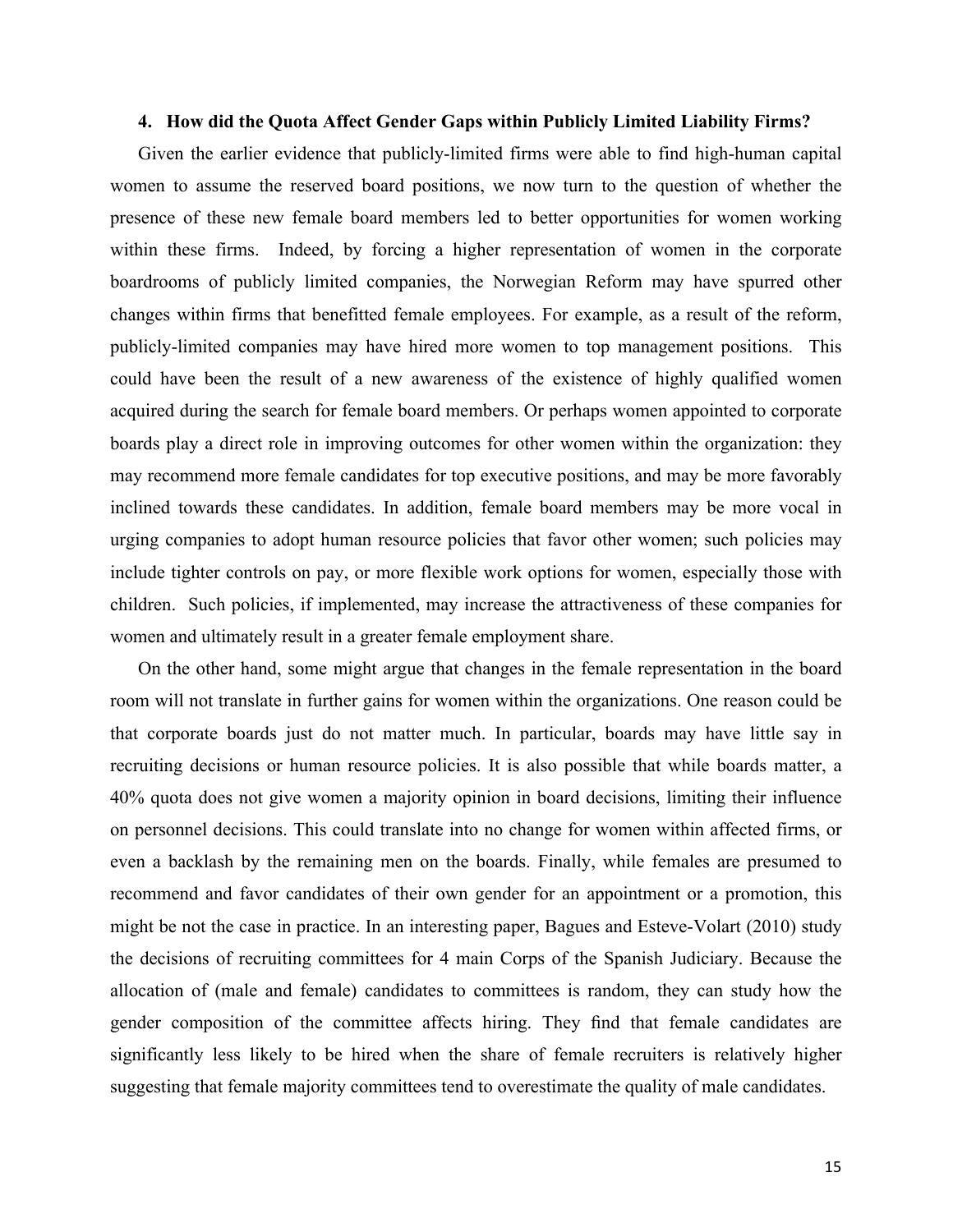We bring all of these considerations to the data by examining whether there is any evidence of improvement in women's outcomes in the publicly limited companies that were mandated to increase female representation on their board. The particular outcomes we focus on include the female employment share as well as the employment of women with MBAs. We also study women's representation at the top of these organizations: we consider women's representation in the highest paid and five highest paid jobs within these organizations, as well lower down in the income distribution within these organizations (top income vigintile, decile, and quartile). To account for possible changes in human resource policies that may have improved family-work balance, we consider the representation of women with kids, the likelihood of women working part-time, and the earnings of women with kids.

Our econometric identification strategy is similar to that in Stevenson (2010) and Ahern and Dittmar (2012). We use the pre-reform (which we define as 2003) variation in female board representation across publicly limited companies to capture exogenous variation in mandated changes in the proportion of female board members. The logic of this identification strategy is simple. The publicly limited companies that started with a higher share of women on their board prior to the reform had to make smaller changes to their boards to comply with the law, while those that started with a smaller share had to make larger changes. In particular, focusing on the 2003-2010 time period, we estimate the following baseline regression:

$$
Y_{ijt} = \alpha_0 + \alpha_1 FemaleBoard_{jt} + \gamma_j + \lambda_t + \epsilon_{it}.
$$
\n(3)

where  $Y_{ijt}$  is a characteristic or outcome for individual *i* working in firm *j* at time *t* (such as whether the individual is a woman, or a woman with an MBA; or whether the individual is the top earner within the organization), *FemaleBoardi*<sup>t</sup> is the percentage of female board members in firm *i* at time *t*,  $\gamma_i$  are firm fixed effects, and  $\lambda_t$  are year fixed effects. We instrument for *FemaleBoardi*<sup>t</sup> with *FemaleBoardi*<sup>2003</sup> interacted with year fixed effects.

The population of interest for the regression above is the set of workers in the Individual Register who are employed by publicly limited companies.<sup>9</sup> While isolating this population a priori seems like an easy task given the availability of firm identification numbers in the Individual Register, the task is complicated by the intricacies of corporate ownership structures in

<u> 1989 - Johann Stein, marwolaethau a bh</u>

<sup>&</sup>lt;sup>9</sup> Note that because the Individual Register data only covers individuals physically working in Norway, our analysis below does not cover employees of Norwegian publicly limited companies based outside of Norway.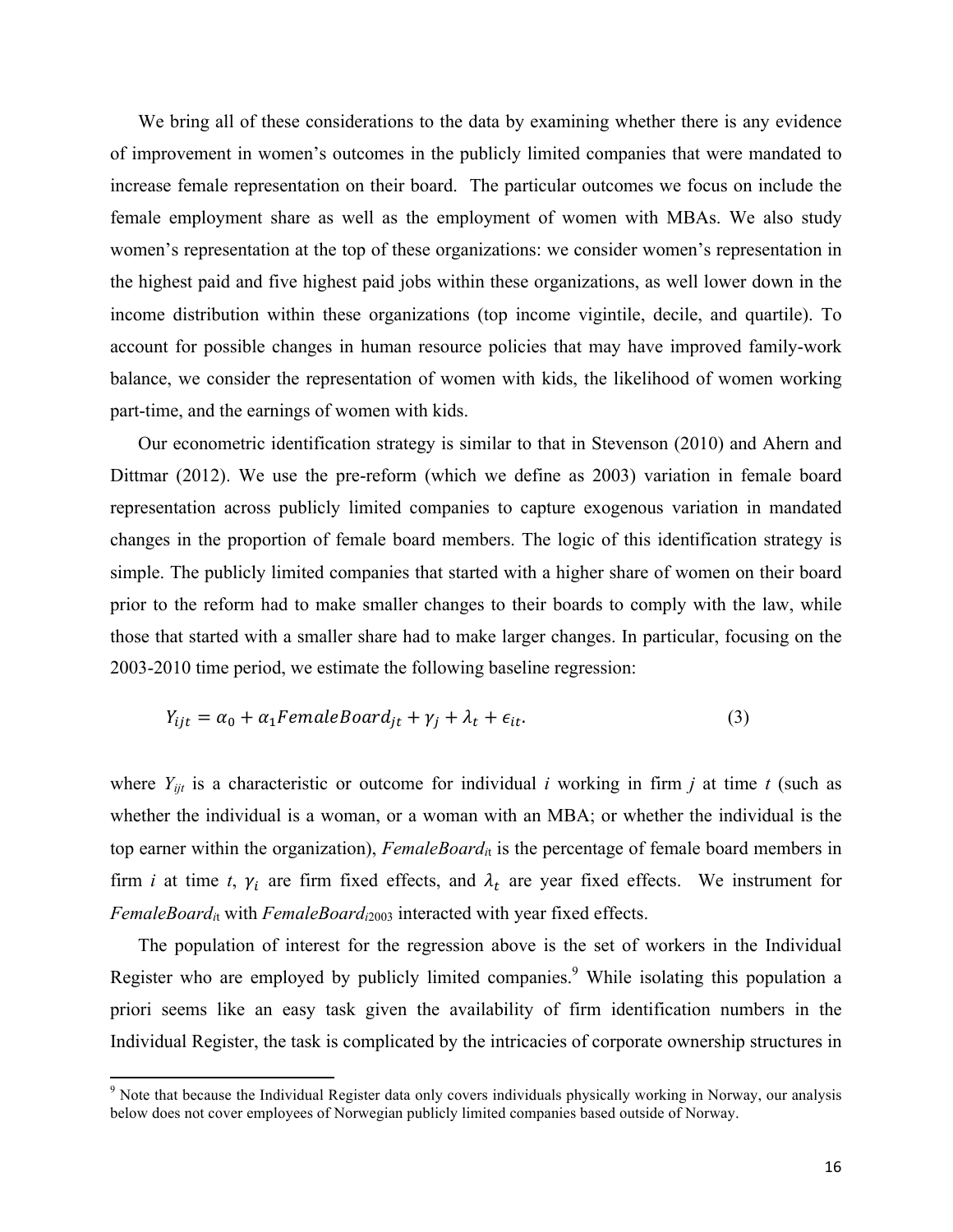Norway. As documented in La Porta et al (1999), ownership pyramids are common in many developed economies outside the US, with a company at top of a pyramid (often a holding company) having control on other companies lower down in the pyramid. We therefore need to map each publicly limited company to the set of firms (and employees) in the Individual Register that are ultimately controlled by this publicly limited company.<sup>10</sup>

Once we have identified the set of individuals who are ultimately employed by a publiclylimited parent in a given year, we further restrict our attention to the subset of parents that were already publicly-limited in 2003, e.g. right before the reform was implemented. This is our main sample for the analysis below, covering the set of workers whose ultimate employer was treated by the reform.

As we mentioned earlier, a substantial number of companies that were publicly-limited in 2003 changed legal status after the Reform was passed. Using the Register of Company Accounts, we identify the set of firms that are ultimately owned by a publicly-limited liability company in 2003 and that the reform intended to treat. This alternative sample includes all individuals working at those firms between 2003 and 2010, whether or not their ultimate owner remained publicly-limited after 2003.

Appendix Table A2 provides a summary of the main features of both the main and alternative samples. Column 1 lists the number of parents we identify in each year, while column 2 lists that same number conditional on non-missing board data for the parent. As expected, the intent-totreat sample (Panel B) contains a larger number of parents throughout the sample period. By 2010, only 92 parent companies remain in the treated sample, compared to 237 in the intent-to-

<u> 1989 - Johann Stein, marwolaethau a bh</u>

<sup>&</sup>lt;sup>10</sup> In order to map each publicly limited company to the set of firms (and employees) in the Individual Register that are ultimately controlled by this publicly limited company, we proceed as follows. When firms submit their annual accounts to the Register of Company Accounts, they are required to disclose information about the largest corporate owner if this corporate owner holds more than, or equal to, 50% of the shares in the company. So for each worker in the Individual Register, we know whether his or her employer has a corporate parent that owns at least 50% of the shares. By tracing these ownership structures in the Register of Company Accounts, we can therefore identify the ultimate corporate owner of each firm in the Individual Register. Because a publicly limited company can itself ultimately be controlled by another publicly limited company, the sample of publicly limited firms whose board composition we exploit in this analysis is smaller than the full sample of publicly limited companies. Also, in some instances, the ultimate owner of a Norwegian firm is a foreign entity. In those instances, we assign control of that firm to the Norwegian company that is the highest up in the ownership chain; we include that firm, and its employees, in our sample if that ultimate Norwegian parent is publicly limited.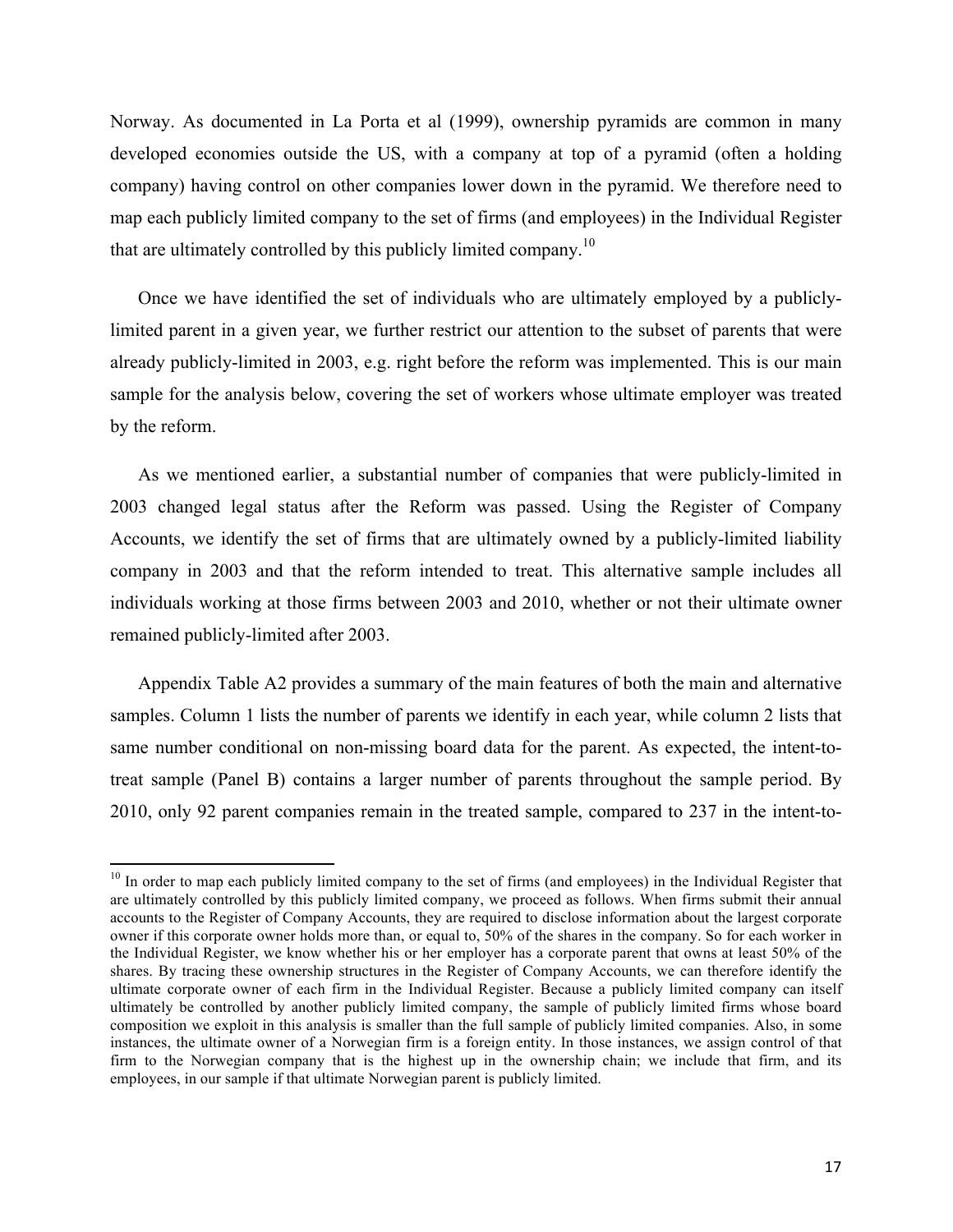treat sample. Because several of the parent companies in Panel B ended up changing legal status, the average and mean percentage of women on the board (columns 3 and 4 respectively) in that sample, while also growing after 2003, never reaches the mandated  $40\%$ <sup>11</sup>

Appendix Table A3 reports first-stage regressions. In each column, the dependent variable is the percentage of women on a board of directors in the parent company in a given year. The instruments are the percentage of women on the board in the parent company in 2003 interacted with year dummies. Also included in each regression are year dummies and firm fixed effects. Even numbered columns also include 20 industry category fixed effects interacted with a linear time trend. Standard errors are clustered at the parent company level. The first-stage results are qualitatively comparable across all columns, and the signs and magnitudes on the instrumental variables are as expected. Parent companies that started with a larger share of women on their boards increased the share of women on their board less throughout the quota treatment period. The point estimates indicated that the biggest adjustment to percentage female happened starting in 2007, e.g. right after the mandate became compulsory and the threat of dissolution was introduced. Not surprisingly, the point estimates on the instruments are always smaller in the intent-to-treat sample than in the treated sample.

Appendix Table A4 provides summary statistics for the employees of ASA firms between 2003 and 2010. On average ASA firms cover 2.2% of total employment during this period. Slightly less than 30 percent of them are women. Male and female employees are on average 42 to 43 years old, about 70% of them have children, and about 4% have completed an MBA degree. A much higher fraction of female than male employees are working part-time (14% vs. 4%). As

 

 $11$  Column 5 reports the number of separate business entities (parents and affiliates) in each year. In 2003, there are 3386 different companies in both samples. That number drops dramatically over time in both samples, reaching about 1200 by 2010. The reasons for the drop in sample sizes are however different across samples. In the treated sample, any company whose parent in that year switches legal status gets dropped with its parent; however, any company that is acquired in a given year by an ASA parent gets added to the sample. In the intent-to-treat sample, the reason for the drop in sample size is that only a subset of the fixed set of parents and affiliates that were identified in 2003 can be found in subsequent years. Finally, column 6 of Appendix Table A2 reports the average corporate layer of each firm in the sample each year. We assign 0 to the parent company, 1 to the affiliate immediately below that parent (e.g. the parent company owns  $50\%$  or more of an affiliate in layer 1), 2 to the affiliate immediately below that (e.g. the affiliate in layer 1 owns 50% of more of an affiliate in layer 2), etc. The average corporate layer is between 1.5 and 1.9 throughout the sample period across both datasets. This suggests that Norwegian business groups are on average not particularly deep compared to what has been documented in other parts of the world (LaPorta et al, 1999).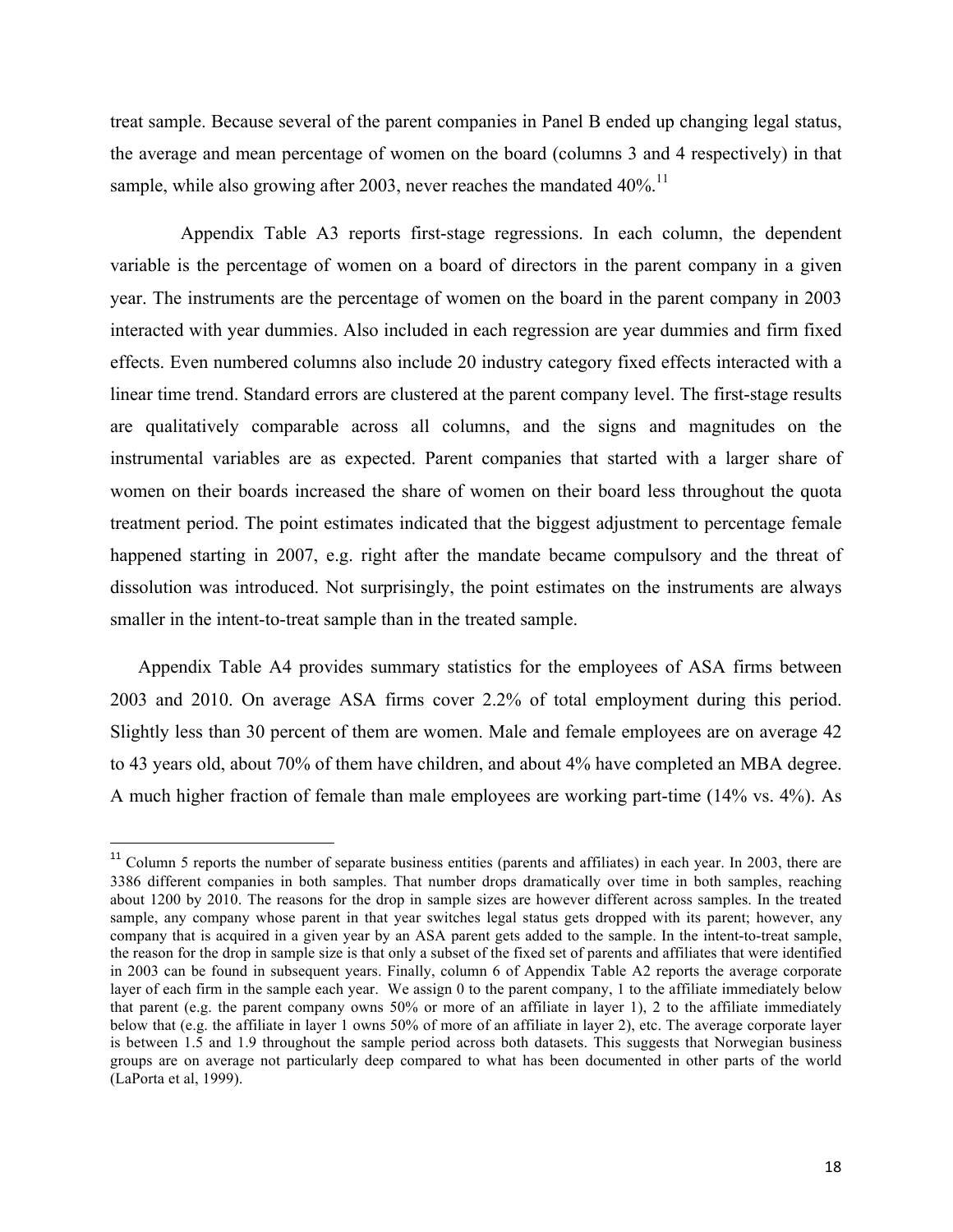expected, male and female employees are unequally represented in the organization's income distribution. For example, while 30% of male employees earn more than the 75% of those in their cohort and education group, that share is only 11% among female employees. While 1% of male employees are top 5 earners within their organization, that share is only .2% among female employees.

The main IV results showing the impact of the reform on ASA firms are in Tables 4, 5 and 6. We perform this analysis at the individual employee level, thereby putting more weight on parents with a larger number of affiliates and larger overall employment. In odd numbered columns, we control for firm and year fixed effects; in even columns, we include 20 industry categories interacted with a linear time trend. In all regressions, we cluster standard errors at the parent company level. Table 4 shows little evidence of any positive impact of a mandated increased in the percentage of female board members on female employment (columns 1 and 2), the employment of women with business degrees (columns 3 and 4), the employment of women with children (columns 5 and 6), or the employment of women working part-time (columns 7 and 8). This holds both in the treated sample (Panel A) and the intent-to-treat sample (Panel B).

Theoretically, we would expect corporate boards to exert the largest possible influence on the appointment of C-suite employees. While our data does not allow us to directly identify who is in the C-suite, we proxy for it by isolating individuals that are either the top earner (likely the CEO) or one of the top 5 earners within the organization in a given year. Results are reported in Table 5. We do not observe a statistically significant relationship between the percentage of women on the board and the likelihood that a female employee is the top earner in the ASA group. The evidence in columns 4 to 6 and 10 to 12 suggest that a higher share of female directors may increase the chance that a female employee (columns 4 to 6) or a female employee with children (columns 10 to 12) is one of the top five earners within the ASA group. The magnitudes of these effects are not trivial. Given that on average .002 percent of female employees are in the C-suite (e.g. one of the top 5 earners), the estimated coefficients in Table 5 suggests that increasing the share of female board members from 5 to 40% would more than double female representation in the C-suites of these companies. Clearly though, the number of women that would be directly positively affected by such changes at the very top of the executive ladder is limited.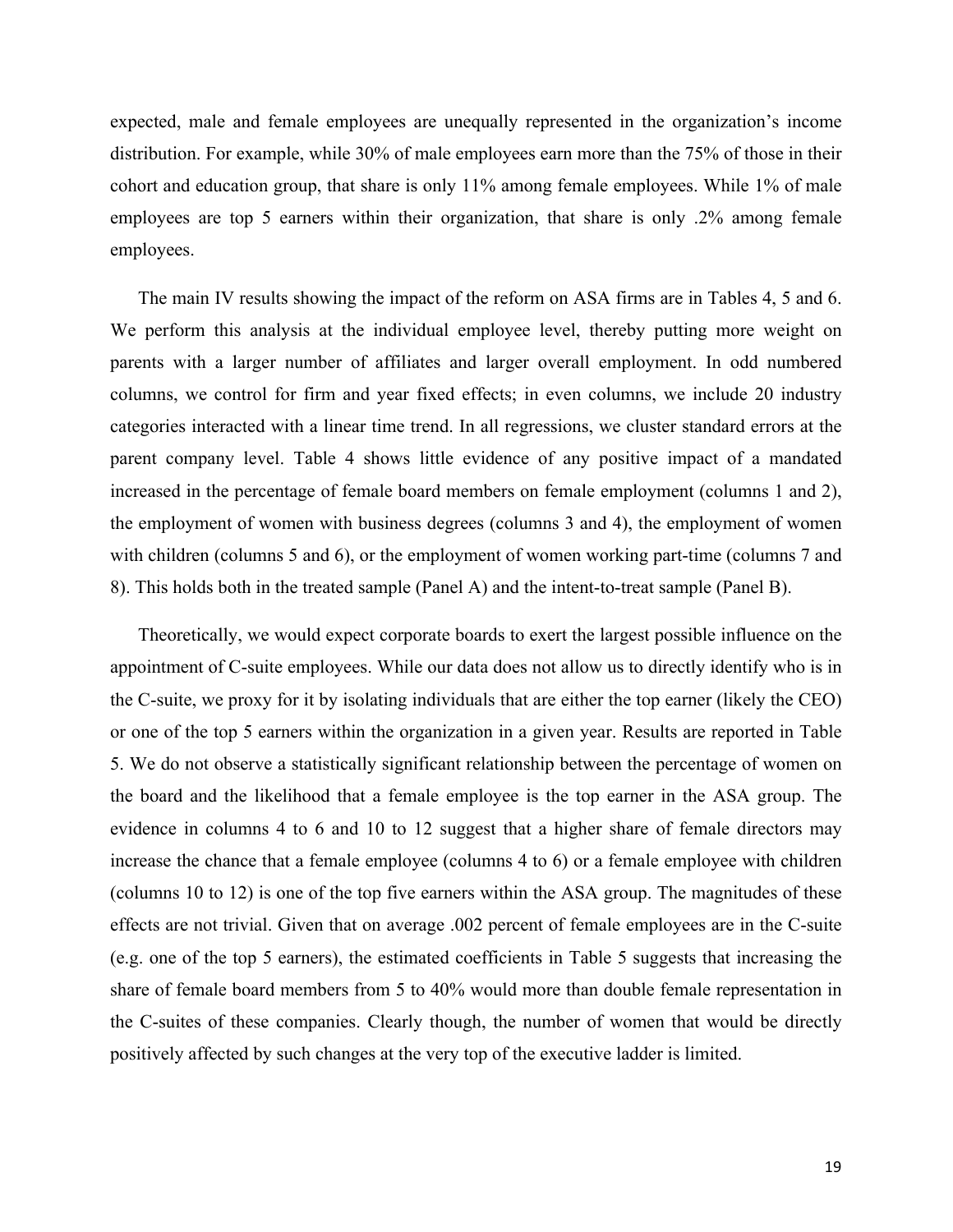Greater numbers could be affected if any changes at the very top trickled-down the organization. We investigate this possibility in Table 6. We define for each female employee the likelihood of having earnings that fall in the top quartile (columns 1 to 3), top decile (columns 4 to 6) or top vigintile (columns 7 to 9) of the entire (men and women) earnings' distribution within the group (parent plus affiliates). We fail to find evidence of any gains for female employees in these less rarefied executive layers. In fact, most of the point estimates are negative, but all are statistically insignificant when we include individual controls.

To summarize, we conclude that the mandate to increase female representation in the boardroom may have increased female employees' representation in the C-suite of the targeted companies. However, we observe very few other positive changes outside the very top. The changes we observe at the very top, although they affected only a very small number of women directly, are nonetheless important: they are inconsistent with the views that a) corporate boards may not influence human resource decisions, b) a 40% share does not give female directors the ability to influence such decisions and c) female directors may be tougher (softer) than male directors in their evaluation of female (male) candidates for C-suite jobs. The lack of positive spillovers beyond the very top must be put into perspective: only a short amount of time has passed since the reform, and it may be too early to tell whether or not a larger number of female employees will benefit from the gender quota in the board room.

#### **5. How did the Quota Affect Gender Gaps at the Top of Labor Market?**

The ultimate goal of the reform was to improve labor market opportunities for all professional women, not just for those sitting on boards. In the previous section, we examined outcomes for one group that could indirectly benefit from the gender board quota: women employed in firms that were required to comply with the quota. In this section, we consider another set of women who might have indirectly benefitted from the reform: highly qualified women working in business settings and whose credentials mirror those of board members, even if they themselves have not (yet) been appointed to board. The mandate may have indirectly resulted in improved labor market outcomes for these women in many ways. First, to the extent that board membership is an attractive prize (see Table 3), the reform generates additional motivation to remain on the business fast track as the odds of winning this prize increased. Second, since the search for female board members helped bring these qualified women to the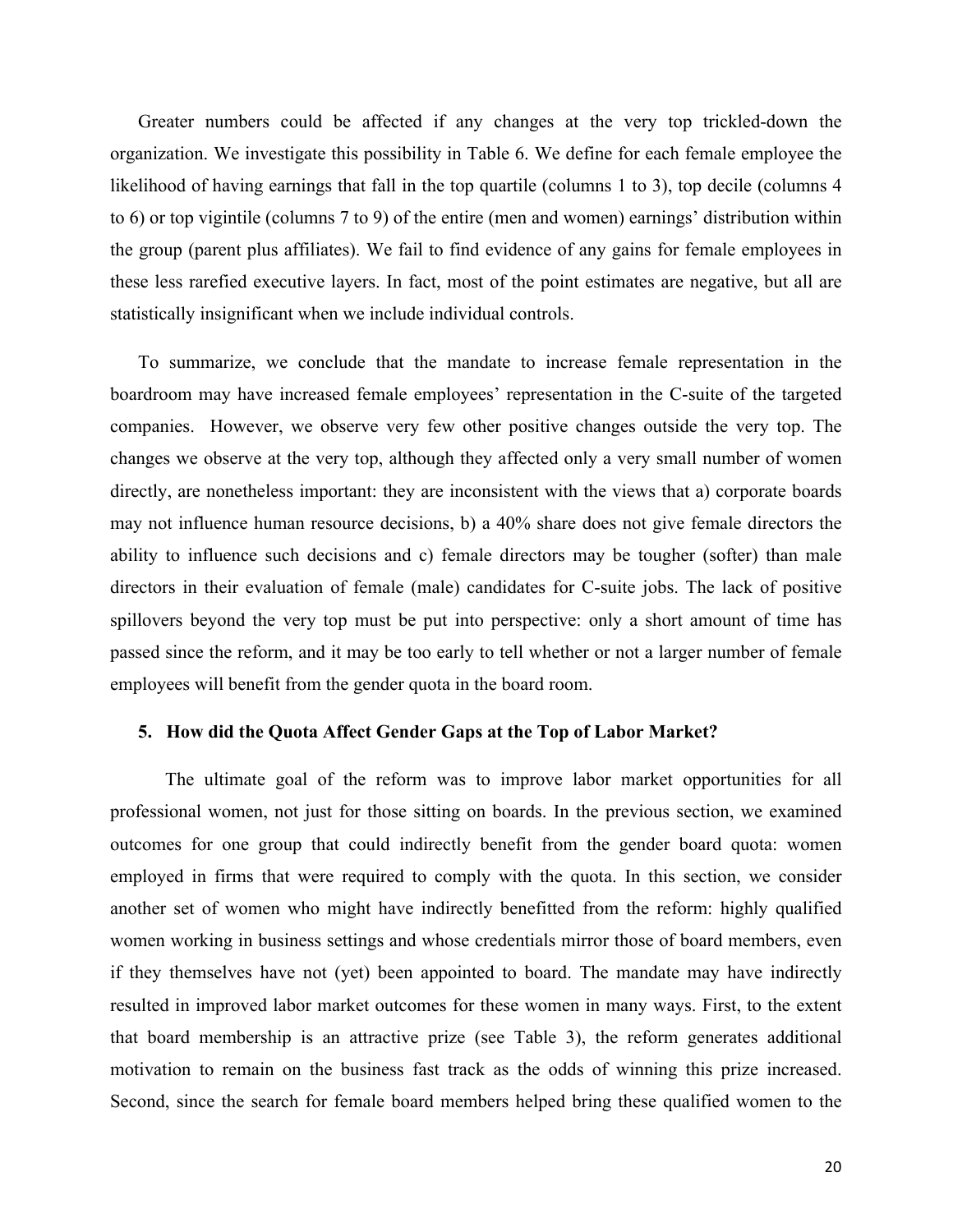attention of businesses (e.g. many of these women may have been featured in the database), this may have reduced search frictions in the filling of other executive positions by women throughout the economy, and thus broken the cycle of dependence on old business networks. Third, the newly appointed female board members, if not recommending these women exclusively for a position at their firm, may have been in a superior position to spread information about these women throughout the Norwegian corporate sector more broadly.

To determine the effect of the quota on gender gaps more generally, we follow a cohort approach and ask whether the gender gap in the last (post-reform) cohort is smaller than for previous cohorts.

There is no unique way to define the set of highly qualified women in the business sector who might have benefitted from the quota reform even without having been appointed to the boards of ASA firms. We consider two different definitions. First we use the predicted probability of board membership constructed in Section 3 to define the group of women who are most similar to women on boards, and thus most likely affected. This measure is estimated by predicting board membership based on observables for men in 1998-2003. Using the coefficients from this regression, we generate the predicted probability of board membership for all individuals and periods based on observables. We define the targeted group as those individuals with the highest predicted probability of becoming board members in the period immediately before the reform. Based on the distribution of this predicted probability, we define the affected groups as individuals with a probability of becoming a board member above the  $99.5<sup>th</sup>$  percentile of the propensity score in 1989 (for the 1990-1996 cohort), 1996 (for the 1997-2003 cohort) and 2003 (for the 2004-2010 cohort).<sup>12</sup> Given the ultimately arbitrary nature of this sample definition, we also report results using a narrower and easily observed definition: we select individuals with a business degree, graduate or undergraduate, whose earnings were above the  $98<sup>th</sup>$  percentile of the earnings distribution (of individuals with the same education and experience) in each of the three years preceding.

<u> 1989 - Johann Stein, marwolaethau a bh</u>

 $12$  Appendix Figure 2 shows the predicted probability of becoming a board member in the post-period as a function of this propensity score. Each point represents the difference in the probability of board membership between those with predicted probabilities above and below the cutoff after the reform. The plot begins at 95.1 percentile and, for this first point, the control group is the 95.0 percentile. To select the cutoff we note that if the "true" cutoff were at the  $96<sup>th</sup>$  percentile for instance, then the graph would show a peak exactly at the  $96<sup>th</sup>$  percentile (see Appendix Figure 3). The figure shows that at the lower levels (95.1-99.0), there is little difference between the probability of board membership after the reform for those above and below the cutoff, although it is slowly rising with the percentile (as one might expect). However, there is a clear increase in the difference after the 99<sup>th</sup> percentile, although there is no peak. This suggests that the affected group is smaller than the  $99<sup>th</sup>$  percentile.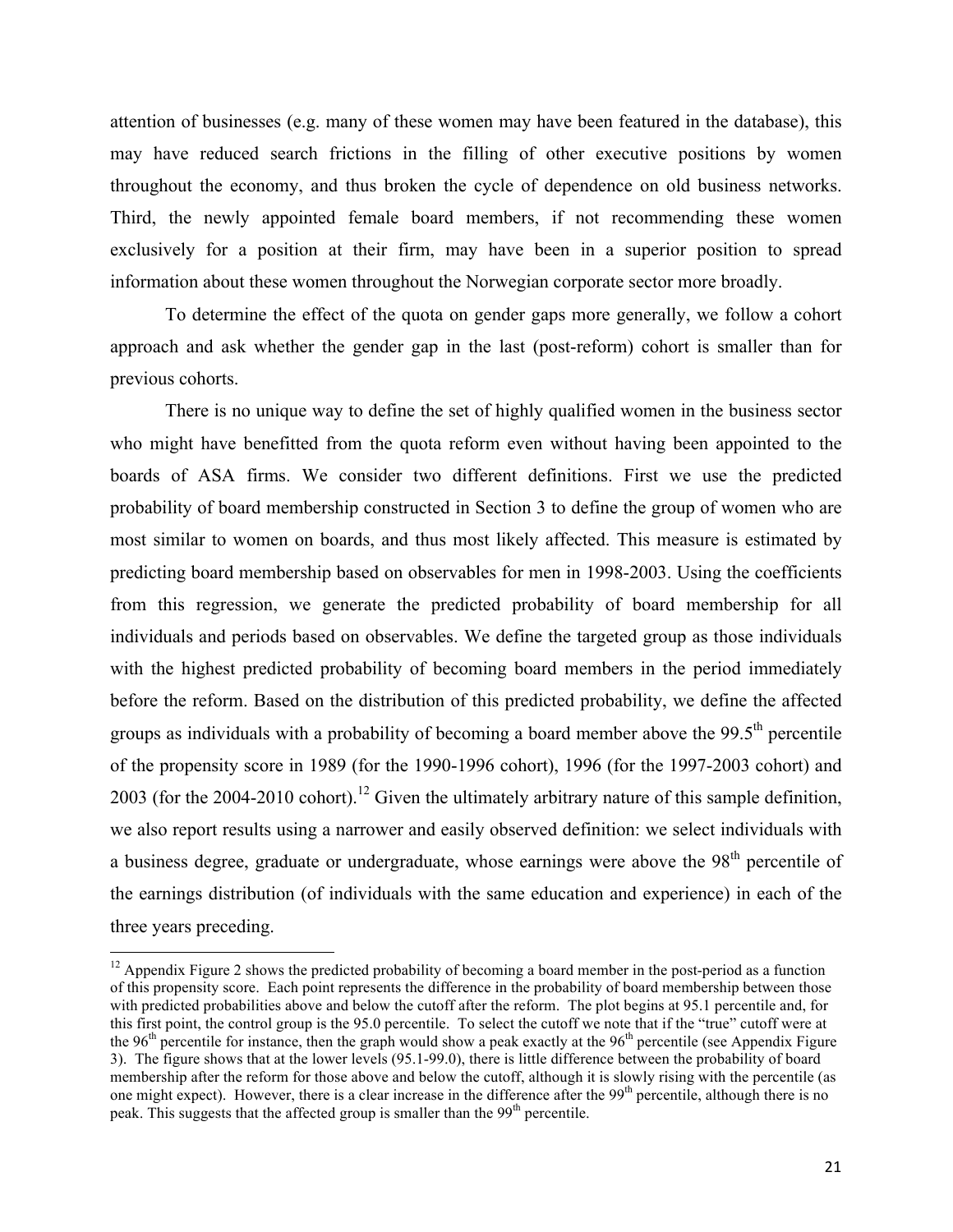We divide our sample into three 7-year time periods (1990-1996, 1997-2003 and 2004- 2010) and, in each period, consider the earnings of men and women who are between the ages of 35 and 55, because most board members fall within this age group (See Appendix Figure 1). Because of aging, individuals can appear in more than one seven-year period. Specifically, we estimate the following equation:

$$
Y_{it} = \alpha_0 + \alpha_1 Female * Post_t + \alpha_2 Female_t * Pre_t + \alpha_3 Female_t + \beta X_{it} + \lambda_t + \epsilon_{it}.
$$
 (4)

where  $Y_{it}$  is the outcome of interest (log of earnings or an indicator for earning above the 95<sup>th</sup> percentile income within a firm), *Postt* is an indicator equal to one if this is the post-reform cohort (2004-2010),  $Pre<sub>t</sub>$  is an indicator for the earliest cohort (1990-1996). The omitted cohort is the cohort just prior to the reform (1997-2003).  $X_{it}$  refers to time varying individual characteristics (age and age squared, potential experience dummies), and fixed individual characteristics (an indicator for whether the individual was working at the time of selection into his or her cohort, as well as marital status and presence of children at the time the individual was selected into his or her cohort). We control for year dummies  $(\lambda_t)$  and cluster the standard errors at the person level.

The coefficient  $\alpha_3$  measures the gender gap in the 7 years prior to the reform, and we expect it to be negative; that is, women earned less than men. The gender gap after the reform is given by  $\alpha_3 + \alpha_1$ , thus  $\alpha_1$  measures the change the gender gap in the post-reform period. A positive coefficient indicates that the gender gap fell after the reform. The gender gap two periods (14 years) before the reform is given by  $\alpha_3 + \alpha_2$ . If gender gaps fell throughout the period at the same rate then  $\alpha_1 = -\alpha_2$ . Thus  $\alpha_2$ 's sign and magnitude indicate whether the change we observe after the reform constitutes a significant deviation from the trends prior to the reform. Because we employ a cohort approach, the key identifying assumption is that the composition of the cohort is not changing overtime in unobserved ways. To assess the validity of this assumption we also estimate regressions that control for the value of *Y* in the year the individual was selected into his or her cohort.

Table 7 presents results. The gender gaps in earnings in the period preceding the reform are substantial, with women in these top groups earning between 14 and 16% less than the men (Panel A). These gaps appear to have shrunk after the reform: all the coefficients on female\*(2004-2010) are positive and non-trivial in magnitude, but they are all statistically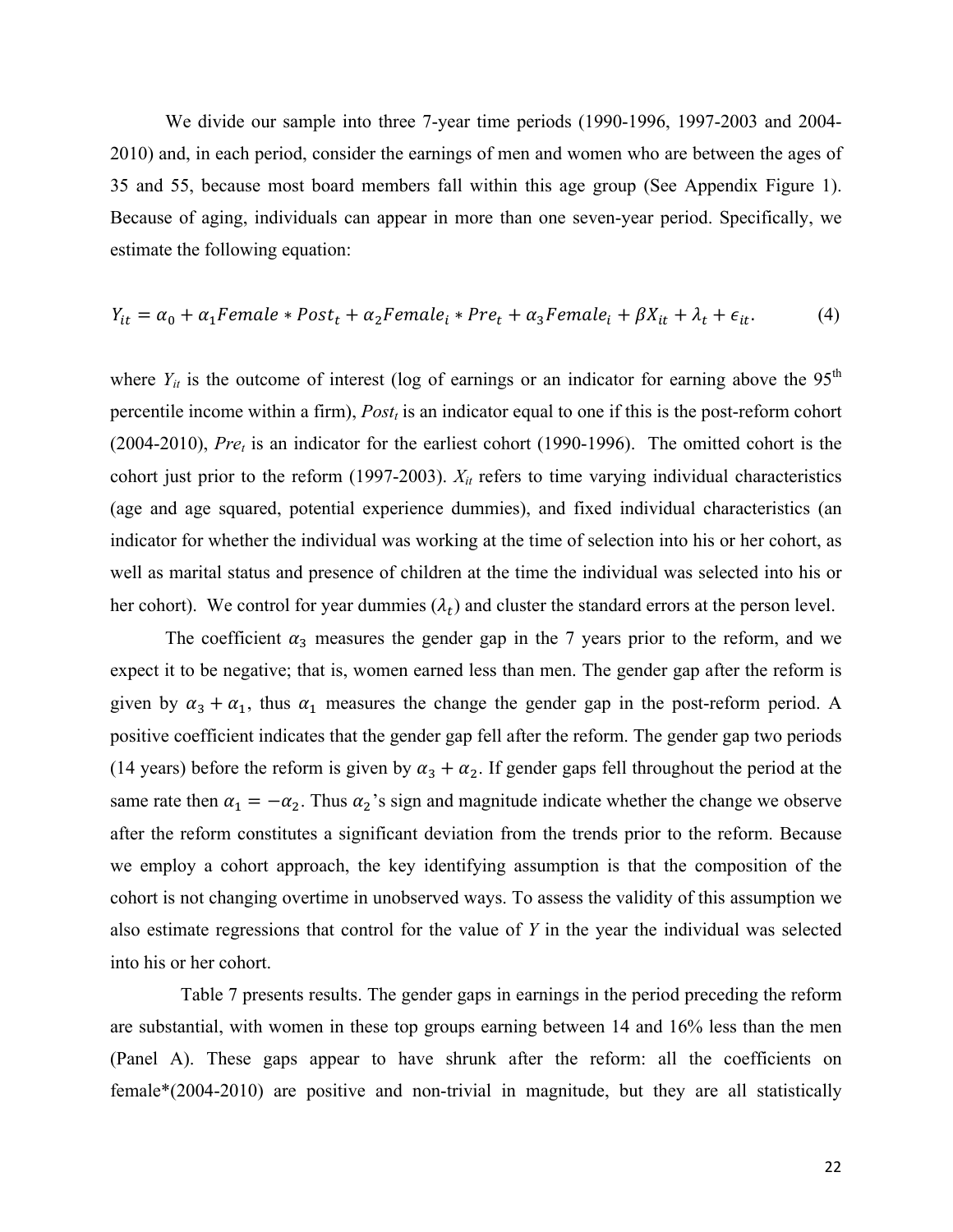insignificant. However, if we drop from the sample individuals who serve on boards (those directly affected) then all coefficients become negative and remain statistically insignificant. If we concentrate on the last three years of each cohort to allow for a lag in the appearance of an effect (e.g. only 2008-2010 for the last cohort, 2001-2003 for the middle cohort and 1994-1996 for the earliest cohort) the coefficients remain small or negative and always insignificant. Thus, although women newly appointed to boards do benefit from the mandate, there is no evidence of benefits among those women not directly affected. Nor is there any evidence that an effect is "emerging".

While our analysis is restricted to very small and highly selected groups of top male and female earners, it is still possible that men and women within those selected groups are not directly comparable to each other. More importantly, the baseline gender differences between males and females might differ across the 3 synthetic cohorts. Thus in Panel B, we re-estimate equation (5) controlling for each individual's log annual earnings in the year prior to the beginning of his or her cohort (e.g. 1989 for the 1990-1996 cohort; 1996 for the 1997-2003 cohort; and 2003 for the 2004-2010 cohort). These results are presented in Panel B. The average gender gap in earnings that emerge between men and women in the pre-reform cohort is smaller under this alternative specification (reaching at most 5 percent, column 4). There is also little evidence of any substantial change between the earliest cohort (1990-1996) and the middle cohort (1997-2003) under this alternative specification. Most strikingly, this additional control tends to reduce the point estimate on  $\alpha_1$  (which would occur if the males and females in the post-reform synthetic cohort were more comparable to each other than those in the two pre-reform synthetic cohorts). Overall in Panel B, the results suggest little evidence of any improvement in earnings for women in the post-reform cohort, especially when we restrict the analysis to individuals who did not mechanically benefit from the quota. However the standard errors are large.

Despite no clear sign of reduced gender gaps in earnings, it is possible that the reform improved the representation of women in top positions within firms, for which there is some evidence in Table 5. In Table 8 we estimate gender gaps in the probability of being one of the top 5 earners within a firm. As in Table 7, the evidence in Table 8 suggests no systematic improvement in female representation in the C-suites of corporations, if anything the estimates are negative. Interestingly, in both tables 7 and 8 it appears that women are actually doing worse in the period prior to the reform than the earliest period, suggesting that our finding of no effect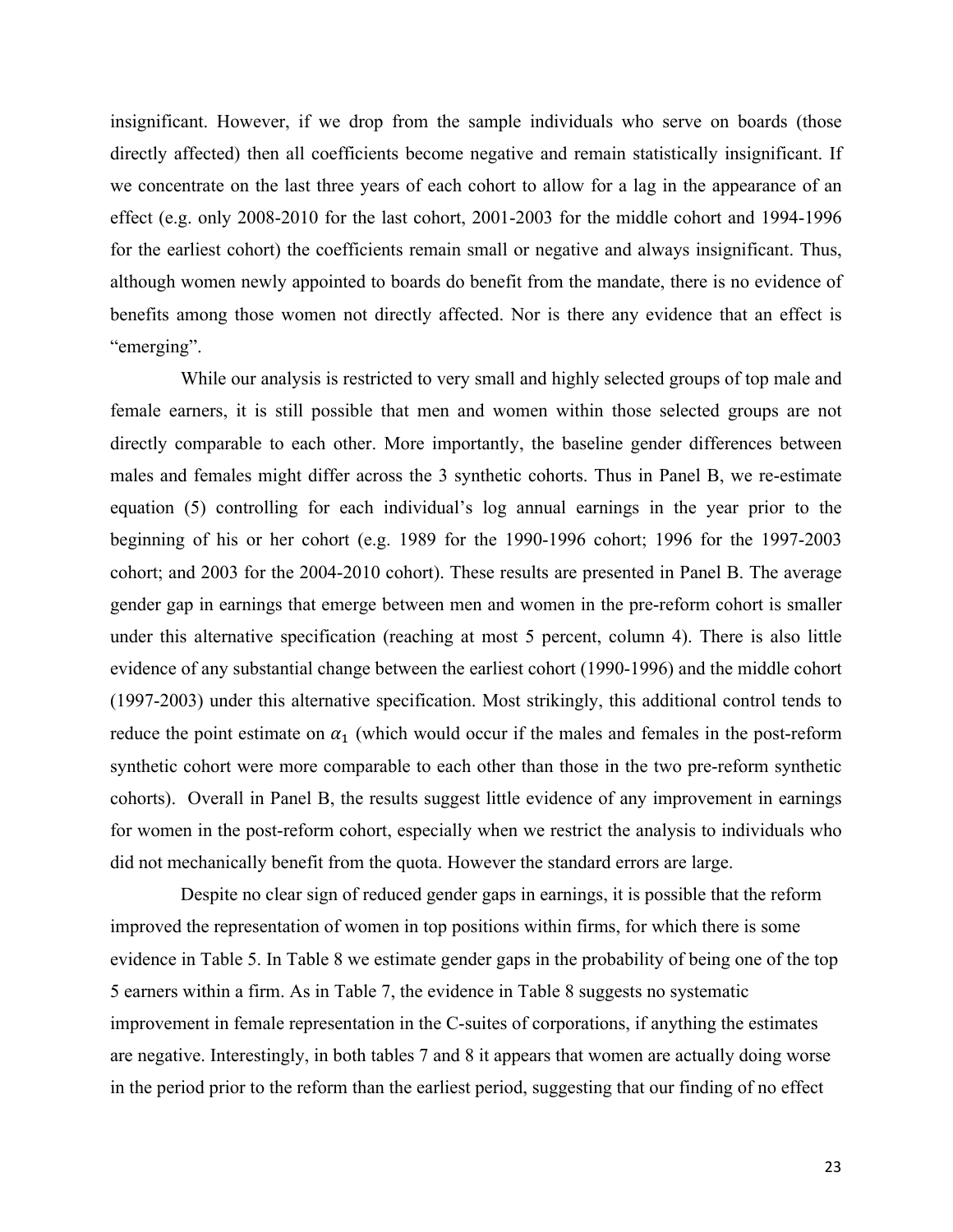may in fact represent a break from a negative trend, although our standard errors are too large to distinguish this. Overall, we find little evidence suggesting that the Norwegian board reform had any statistically significant impact on high-achieving women beyond the effect on board members themselves.

#### **6. How did the Quota Affect Gender Gaps among Young People?**

In a final step, we examine the effect of the reform for young individuals who are contemplating a career a business, are currently pursuing an education degree toward such a career, or have recently started such a career. While a clean estimation strategy of the impact of the reform for this broader set of individuals is not available, we combine time series evidence, qualitative surveys and cohort analyses to document associations between the reform and young women's (and men's) choices, expectations, and early career outcomes.

We start by assessing whether the reform coincided with changes in the share of young men and women interested in pursuing a business degree: if the reform made business careers more appealing for women, then we might observe an increase in the fraction of women obtaining the degrees that lead to those careers. In 2000, 11% of women and 17% of men completed their undergraduate studies with a business degree, while 14.5% of women and 22% of men completing graduate programs did so with a degree in business. To investigate how the reform affected the decisions of students to obtain business degrees, we estimate the following linear regression:

$$
Y_{it} = \alpha_0 + \alpha_{1t} \text{Female} * (\text{year} = t) + \beta X_{it} + \lambda_t + \epsilon_{it}, \tag{5}
$$

where the dependent variable is a dummy equal to one if individual *i* graduated with a business degree in year *t* (or alternatively from business law or social studies) and the independent variable of interest is a dummy for female interacted with a year dummy. The regression also controls for age and age squared and year dummies. We estimate this regression for those obtaining a graduate degree and then for those obtaining an undergraduate degree.

We display the results of the estimation graphically in Figure 7, both for graduates (Panel A) and undergraduates (Panel B). Each point in the figure represents the estimated coefficient for female in that year, thus showing whether women were more or less likely than men to graduate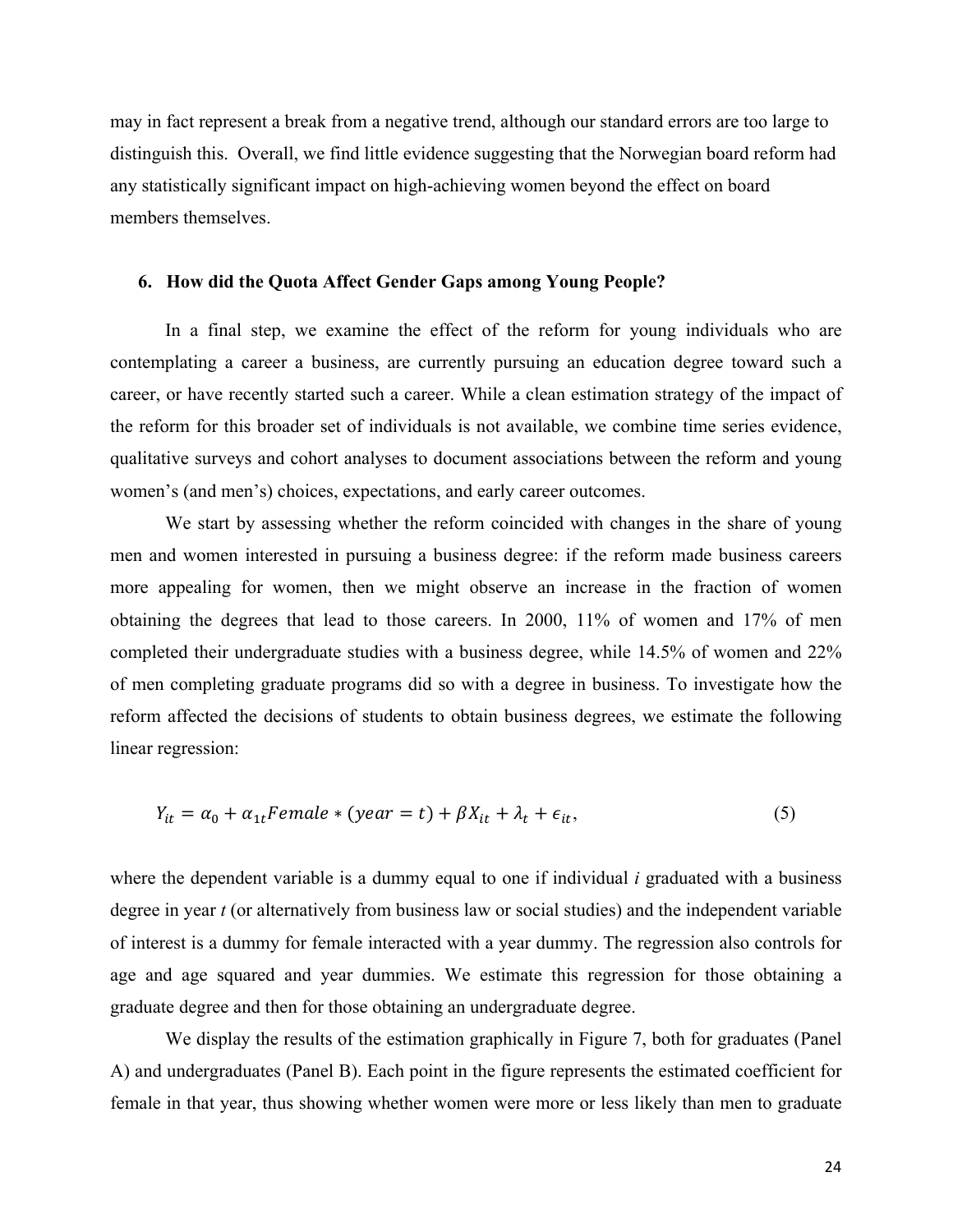with a business oriented major in that year. The gender gap is normalized to 0 in the baseline year (2000). Regardless of our definition of "business-oriented" majors, we find no increase in the share of female majors in 2004 or in 2006.<sup>13</sup> If anything, the share of women obtaining business degrees fell after 2004 (except for 2007).<sup>14</sup> Thus, we see little evidence suggesting that the reform coincided with an increase in young women's interest in business degrees.

Next we look at evidence of any actual changes in the gender gap in early career earnings among recent graduates of business programs. We follow an empirical approach similar to that in Section 5 (Tables 7 and 8). We construct 3 cohorts of recent (within 3 years of completing their degree) male and female graduates from either a business program or a business, law, or social studies program, and study the gender gaps that emerge over a 7 year period. We include two prereform cohorts (1990-1996 and 1997-2003) and post-reform cohort (2004-2010).

Table 9 presents the results of estimating equation (5) for this sample of recent graduates. The gender gap in earnings among recent graduates in the middle cohort (1997 to 2003) is very large, between 22 and 27%. This gap does not change in the post reform period: the coefficient on female\*(2004-2010) is small and statistically insignificant for both groups of graduates. And again we do not find statistically significant or large effects of the reform on gender gaps when we allow for a delayed effect and concentrate on the last 3 years of each cohort.

Finally to understand how young people's perceptions might have been affected by the Reform, we also conducted an online survey of all current students (both male and female) at the Norwegian School of Economics, one of Norway's most prestigious business schools. Students received an invitation to answer the short survey; a total of 763 students responded, with a bit more than half women  $(54\%)$ .<sup>15</sup>

Table 10 shows the distribution of responses by gender. The vast majority of students reported being aware of the reform (70% of women and 75% of men). About 50% of women expect their earnings to increase as a result of the reform, while 40% expect them to be unaffected (with a remaining 10% expecting a decline). Interestingly almost 30% of men expect the reform to lower their earnings while only 10% expect their earnings to increase (with a remaining 60% expecting no change). Similarly, most women (70%) believe the reform will

<sup>&</sup>lt;sup>13</sup> Overall the estimated coefficients are not statistically significant.

 $^{14}$  In Norway, as in the United States, undergraduates primarily choose their major once enrolled in college.<br><sup>15</sup> Those completing the survey would be eligible to win one of 20 500 NOK gift cards.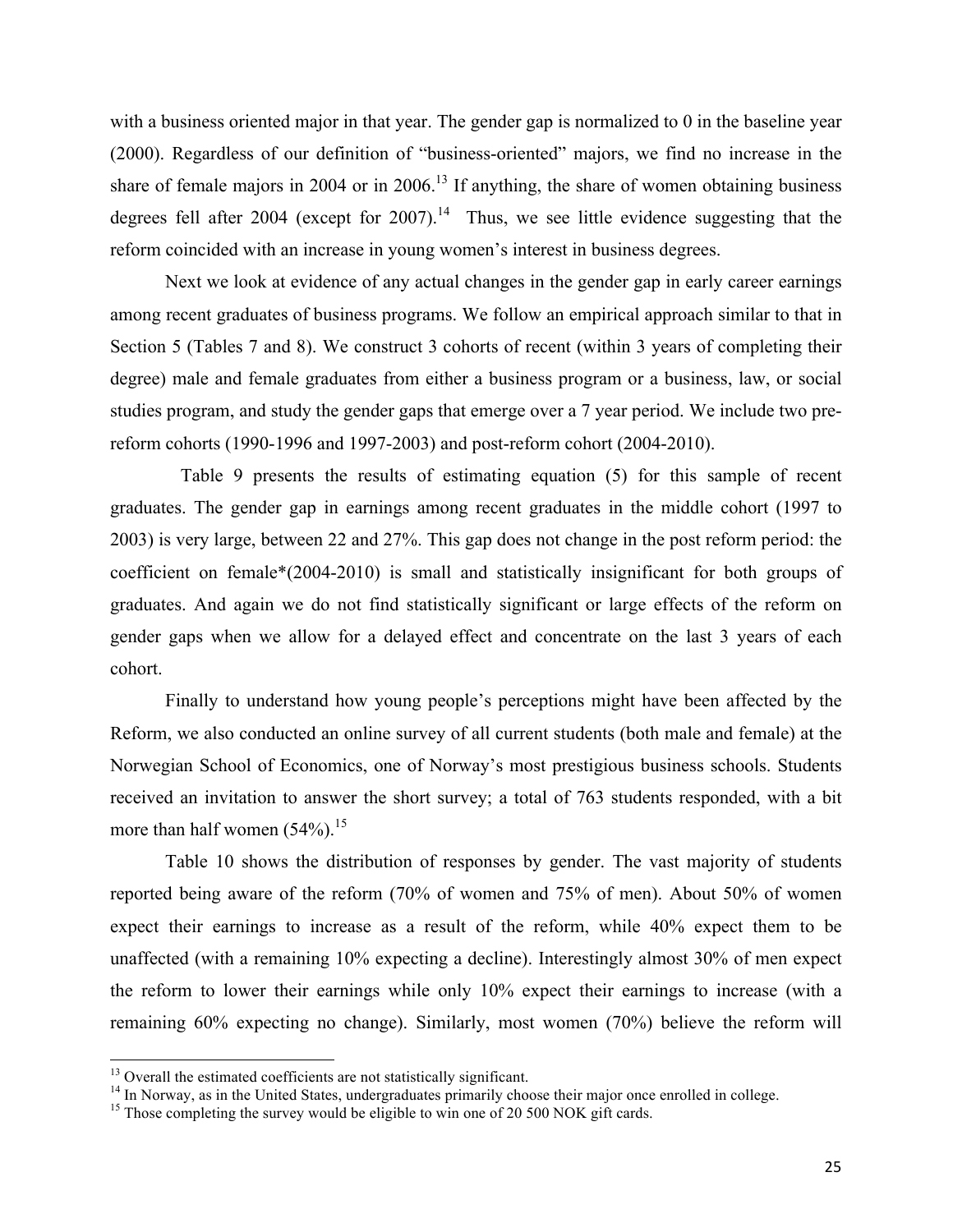make it more likely they will eventually be in top executive business positions, while 50% of men expect their chances to be in such positions to have decreased as a result of the reform. Fewer than 10% of women report that the quota increased their motivation to obtain a business degree, and only 4% of men reported a decrease—consistent with our regression analysis showing no significant changes in the fraction of women choosing business-oriented degrees.

Despite the large share of female respondents who report expecting that the reform will improve their labor market outcomes, we find little evidence that these young women anticipate modifying their family plans as a result. When asked about their marital and fertility plans (whether and when to have children), almost all women reported that the reform left those plans unaffected. This is particularly notable given that prior research suggests that child birth might be one of the biggest hurdles to keeping women with a business degree on the fast track in their early years out of school at least in the U.S. (Bertrand, Goldin and Katz 2011). The fact that the reform did not change these young women's fertility plans may limit the potential for actual earnings gains.

In regressions not reported here, we also re-estimated equation 5 in the samples of recent graduates using number of children and marital status as alternative dependent variables. Here again, we found no evidence of any changes in the outcomes in the post-reform cohort. This is consistent with the findings that emerged from the self-reported marital and fertility plans in our qualitative survey of current business students. There is no sign that the reform was associated with changes either expected or actual changes in family decisions among the set of younger women that will be eligible to become board members in the near future.

#### **7. Conclusion**

This paper provides what we believe is the first effort to assess whether gender quotas in business can be an effective tool to reduce gender disparities in the corporate sector. The Norwegian approach, focused on mandating gender diversity on corporate boards, is important to study since it is being adopted by more and more countries throughout Europe. Our study of the "mechanical" effect of the quota offers optimistic news for supporters of this affirmative action policy. Despite businesses' fear that there were not enough qualified women to fill the board positions, the new reserved seats were filled with women who are observationally better qualified to serve on boards than women appointed before, suggesting that previously untapped networks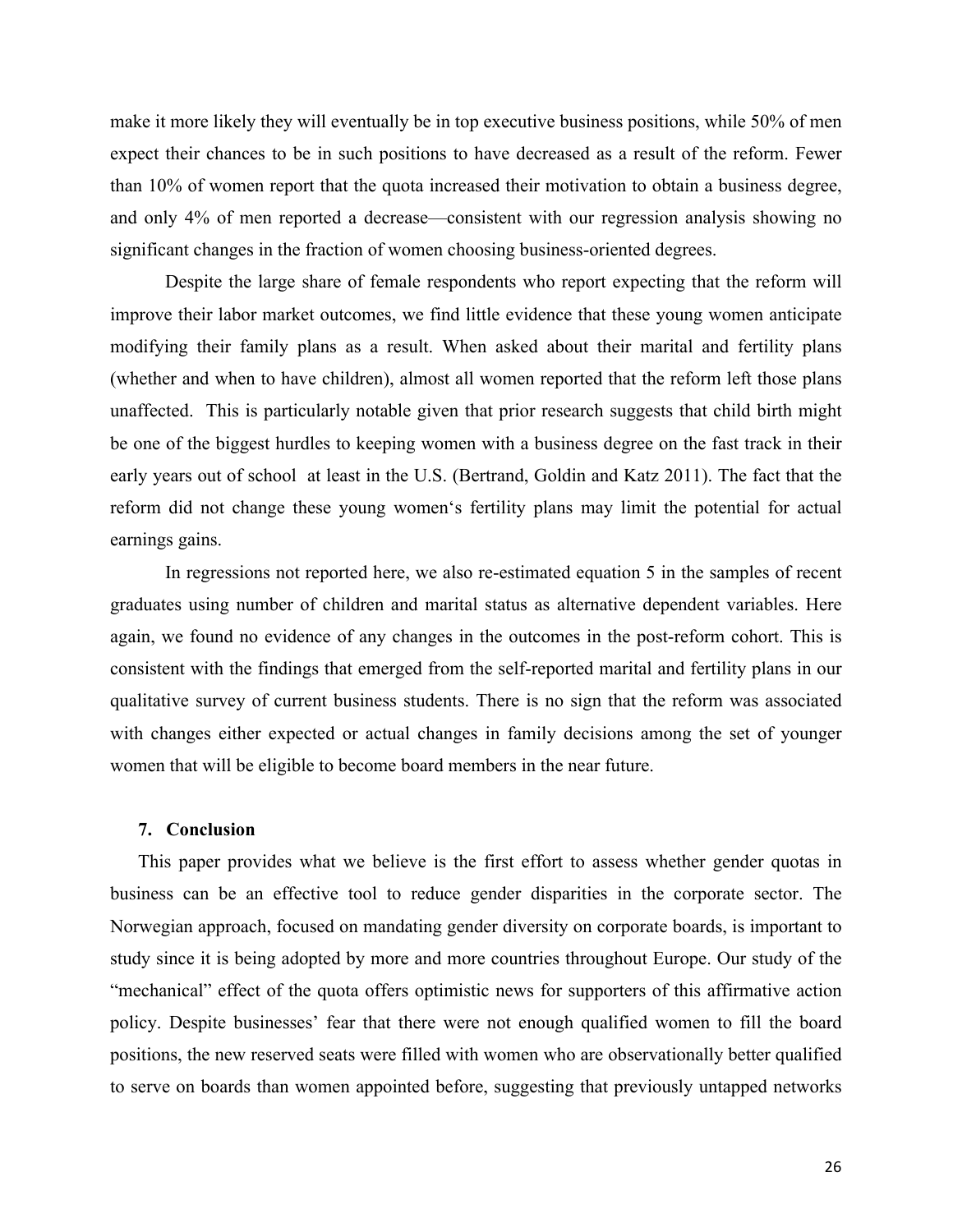of top business women were activated by the policy. As a consequence, the gender gap in earnings within boards fell at the same time as the boards became more diverse. As argued earlier, we view such a finding nearly as a necessary condition for the hope of any positive spillovers of the quota policy beyond its mechanical effect.

When looking for evidence of any such spillovers in the subset of the economy where we would expect them the most, the evidence is more mixed. We find no effect on the set of highly qualified women across Norway. We do find increased likelihood of finding female employees in the C-suite of firms that were targeted by the mandate. Any signs of female gains however seem to be limited to this very rarified set of employees. However, we do observe the gains where we would indeed expect the most direct influence being exerted by the boards, and hence where we would expect the first positive changes to occur.

We also considered the possibility that the law was important in changing expectations, behaviors, and outcomes among the younger cohorts entering the corporate sector. Most interesting was qualitative evidence based on self-reported data. Career expectations of young women in business went up, with many viewing the reform as improving their future earnings or increasing the likelihood of making it to the very top corporate echelons. It is possible that the positive mindset the reforms induced among young women in business will ultimately encourage them to stay on the fast track for longer. At the same time, we did not see much actual change in the gender gap in labor market outcomes among this younger group around the time the reform came into effect, nor do we see any actual or reported change in marital status and fertility. At least in the short run, these improved expectations have not resulted in any significantly different choices or outcomes among the young.

While it is likely too early to draw definitive conclusions, the evidence we report in this paper suggests that governments should be wary of placing too much faith in this specific affirmative action policy as a broad solution to the persistent under-representation of women in the top layers of the business sector. Yet, supporters of this policy will also see some positive takeaways in our results. First, businesses' main argument against the policy (lack of qualified women) appears weak in light of the fact that the newly appointed female board members were—on paper at least—more qualified than those appointed before; most likely, the reform spurred a more widespread search effort and helped break some of the "old boys" networks that may have dominated the board appointment process prior to the reform. Second, the changes in the C-suite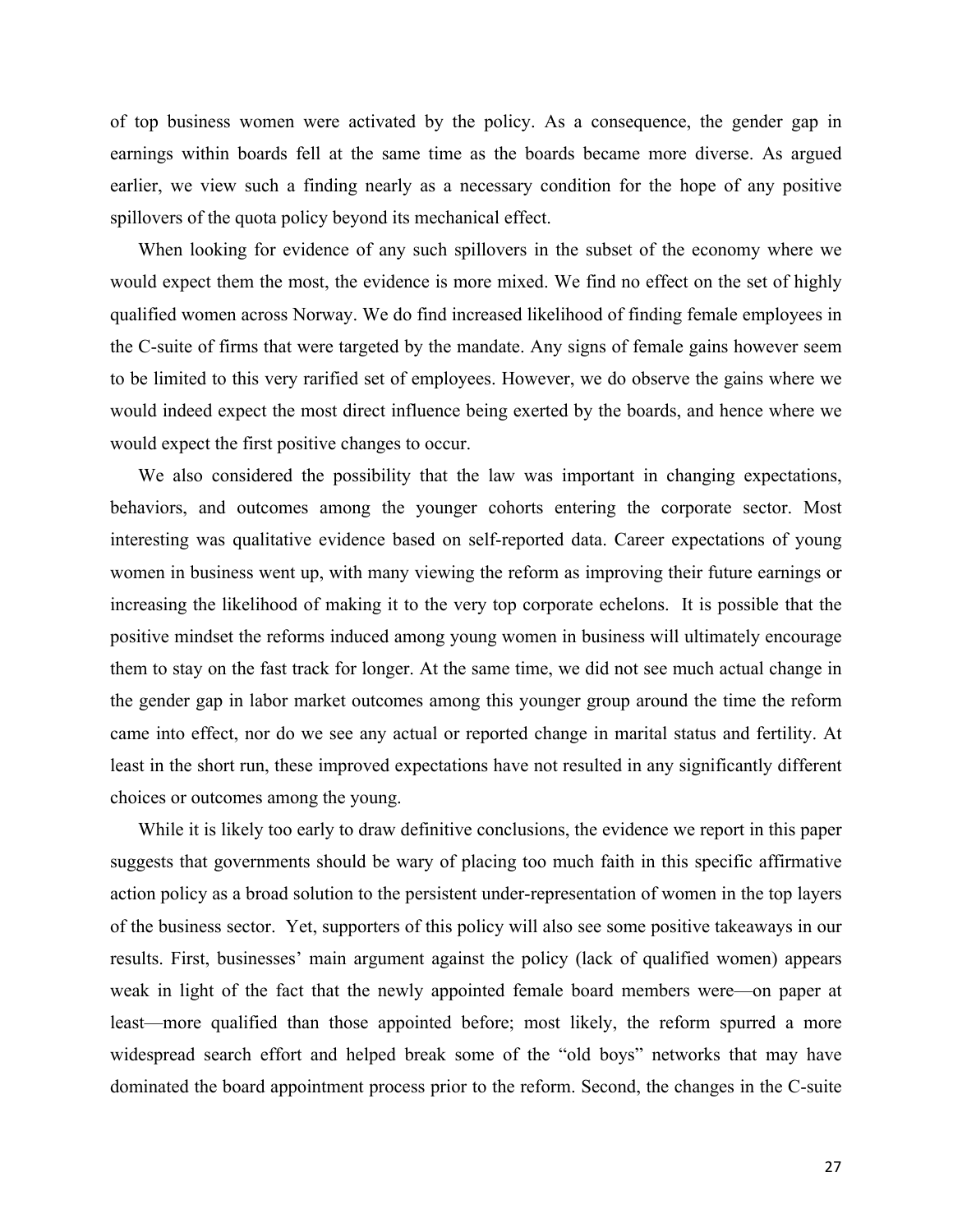of the targeted firms we observe are the most immediate changes that could have been achieved, as board members can play a more direct role in such appointments. While we do not observe any trickling-down to other top managerial positions, it is possible not enough time has passed for such spillovers to occur. Third, it is telling that young women preparing themselves for a career in business widely support the policy and perceive it as opening more doors and opportunities for their future career. Hence, it is possible then that the reform might have broader longer-term effects we cannot yet observe. An evaluation in the spirit of this one should be repeated in a decade or so. However, because similar policies are currently discussed in many countries, we view this short-term evidence as relevant information into the law-making and policy-making processes.

#### **Bibliography**

Ahern, Kenneth, and Amy Dittmar, 2012. "The Changing of the Boards: The Impact on Firm Valuation of Mandated Female Board Representation". *Quarterly Journal of Economics,* 127(1): 137-97.

Bagues, Manuel F., and Berta Esteve-Volart, 2010. "Can gender parity break the glass ceiling? Evidence from a repeated randomized experiment." *The Review of Economic Studies,* 77(4), 1301-1328.

Beaman, Lori, Raghabendra Chattopadhyay, Esther Duflo, Rohini Pande, and Petia Topalova, 2009. "Powerful women: Does exposure reduce bias?" *The Quarterly Journal of Economics,* 124: 1497–1540.

Bertrand, Marianne, Claudia Goldin, and Lawrence F. Katz, 2010. "Dynamics of the Gender Gap for Young Professionals in the Financial and Corporate Sectors." *American Economic Journal: Applied Economics,* 2(3): 228–55.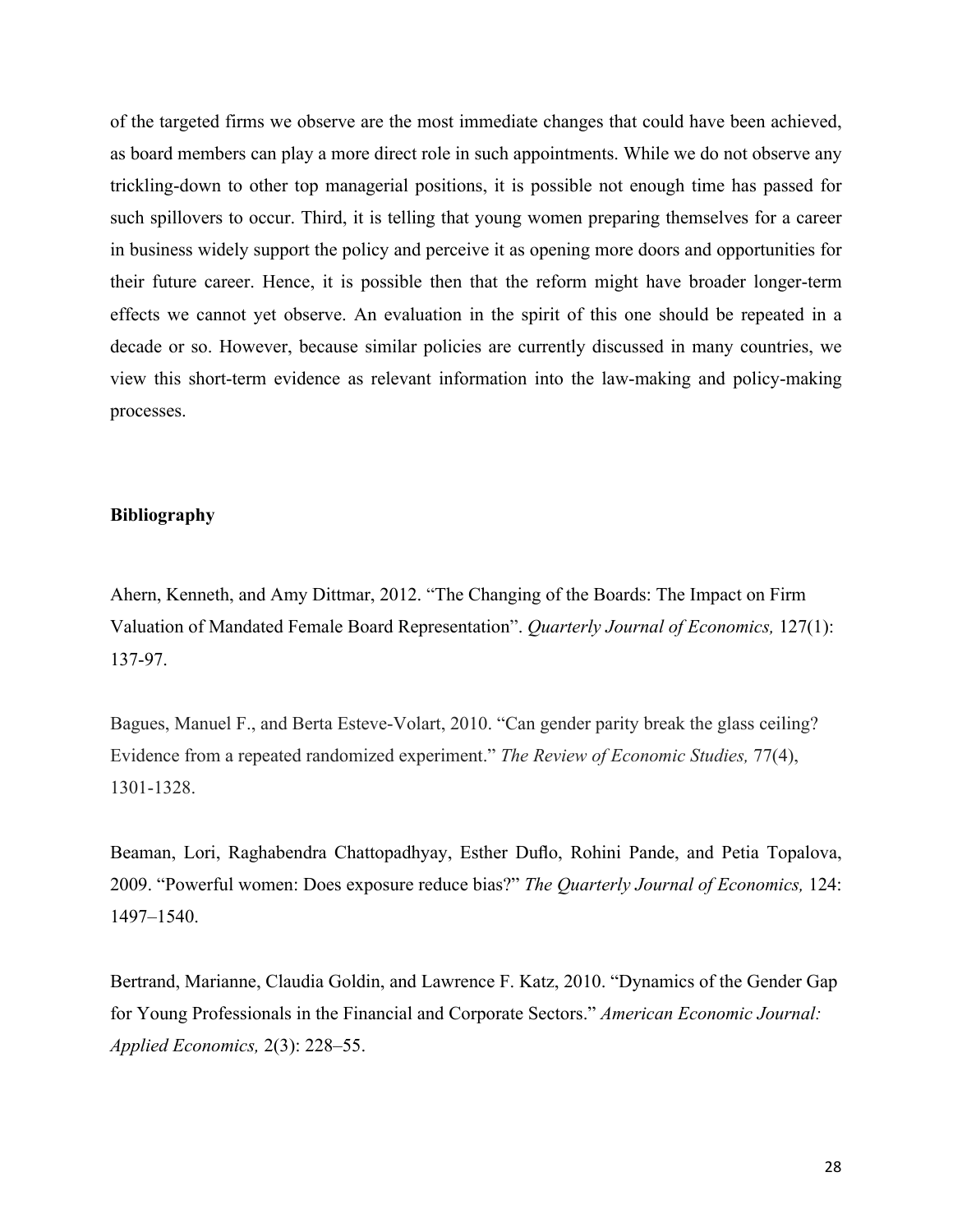Chattopadhyay, R., and E. Duflo, 2004, "Women as Policy Makers: Evidence from a Randomized Policy Experiment in India." *Econometrica,* 72: 1409–1443.

Coate, S., and G. Loury, 1993. "Antidiscrimination Enforcement and the Problem of Patronization." *American Economic Review Papers and Proceedings*, 83(2): 92-98.

Criscione, Valeria, 2002. "Oslo's boardroom battle", The Financial Times, March 13, p. 15, edition 34.

Egede-Nissen, Heidi, Arne Grande, Åsne Haugli, Ingvild Rugland, Torstein Tranøy, and Morten Ånestad, 2002. "Kvoteforslag høster storm", Dagens Næringsliv, February 26, page 10.

Heidenreich, Vibeke, 2010. "Rekruttering til ASA-styrer etter innføringen av kvoteringsregelen", *Magma*, 7/2010.

Johansen, Marius Apland, and Marius Javier Sandnes, 2008. "Gender equality in the boardroom: the Norwegian case of Rosa Parks? An event study", Master thesis, The Norwegian School of Economics.

Matsa, David A., and Amalia R. Miller, 2013. "A Female Style in Corporate Leadership? Evidence from Quotas." *American Economic Journal: Applied Economics*, 5(3): 136-69.

Norwegian Ministry of Labor and Social Affairs, 2012. "Grunnlaget for inntektsoppgjørene 2012", Norwegian Official Report 2012:11, Oslo.

Nygaard, Knut, 2011. "Forced board changes: Evidence from Norway." Norwegian School of Economics and Business Administration Discussion Paper Sam 5/2011.

Osborn, Andrew, 2002. "Norway sets 40% female quota for boardrooms. Companies insist too few qualified women are available to fill posts". The Guardian, August 1, http://www.theguardian.com/society/2002/aug/01/publicsectorcareers.genderissues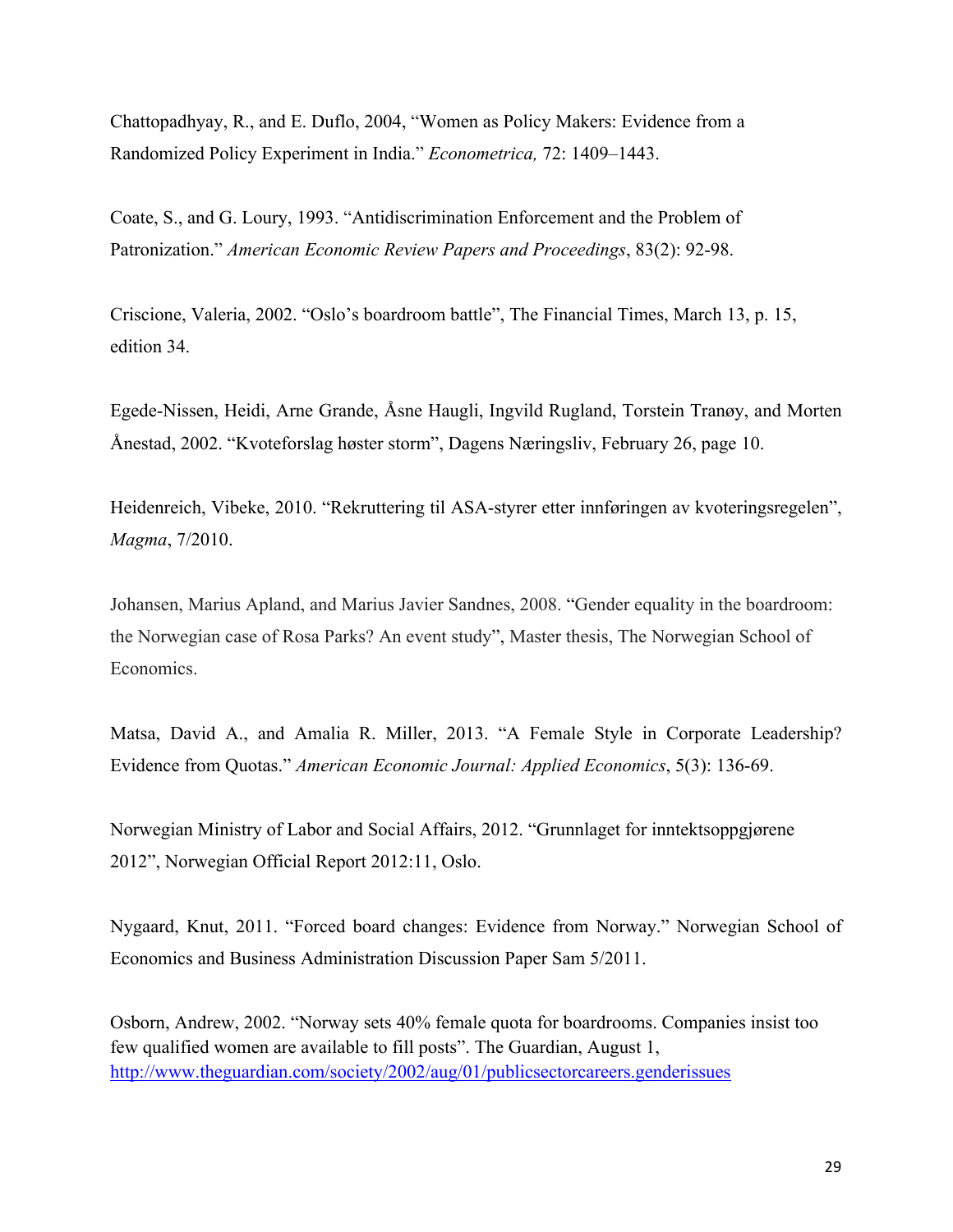Pande, R., and D. Ford, 2011. "Gender Quotas and Female Leadership: A Review". Washington DC: Worldbank.

La Porta, Rafael, Florencio Lopez-De-Silanes, and Andrei Shleifer, 1999. "Corporate Ownership Around the World." *Journal of Finance*, 54(2): 471-517, 04.

Rao, Gautam, 2013. "Familiarity Does Not Breed Contempt: Diversity, Discrimination and Generosity in Delhi Schools," unpublished mimeo. https://sites.google.com/site/graoeconomics/

Stevenson, Betsey, 2010. "Beyond the classroom: Using Title IX to measure the return to high school sports." *The Review of Economics and Statistics*, 92: 284–301.

Storvik, Aagot, and Mari Teigen, 2010. «Women on Board. The Norwegian Experiment». Friedrich-Ebert-Stiftung, International Policy Analysis, http://library.fes.de/pdffiles/id/ipa/07309.pdf

Teigen, Mari, 2012. "Gender quotas on corporate boards: On the diffusion of a distinct national policy reform." *Comparative Social Research*, 29: 115-146.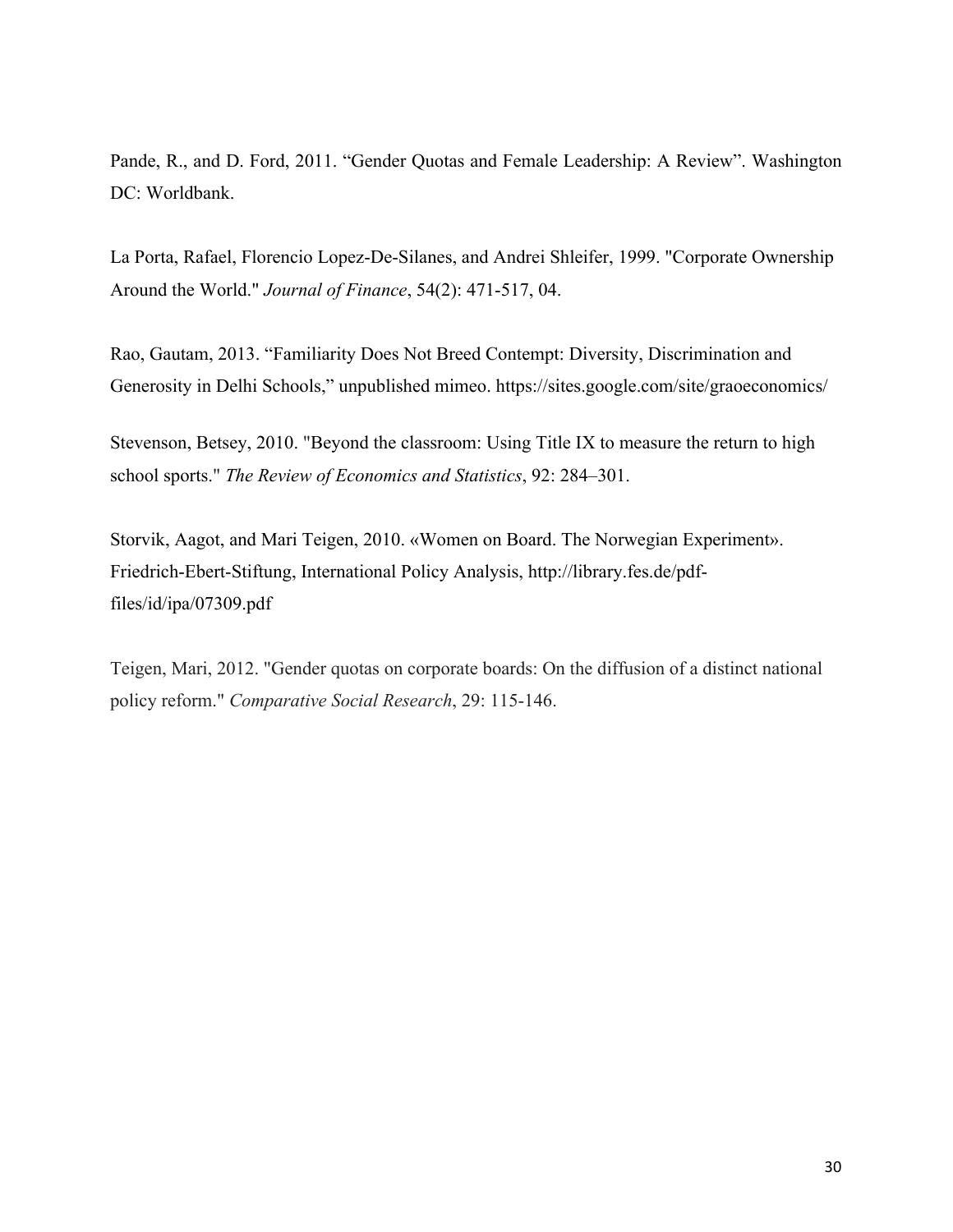

**Figure 1: Percentage Female Directors in ASA Firms, 1998 to 2010**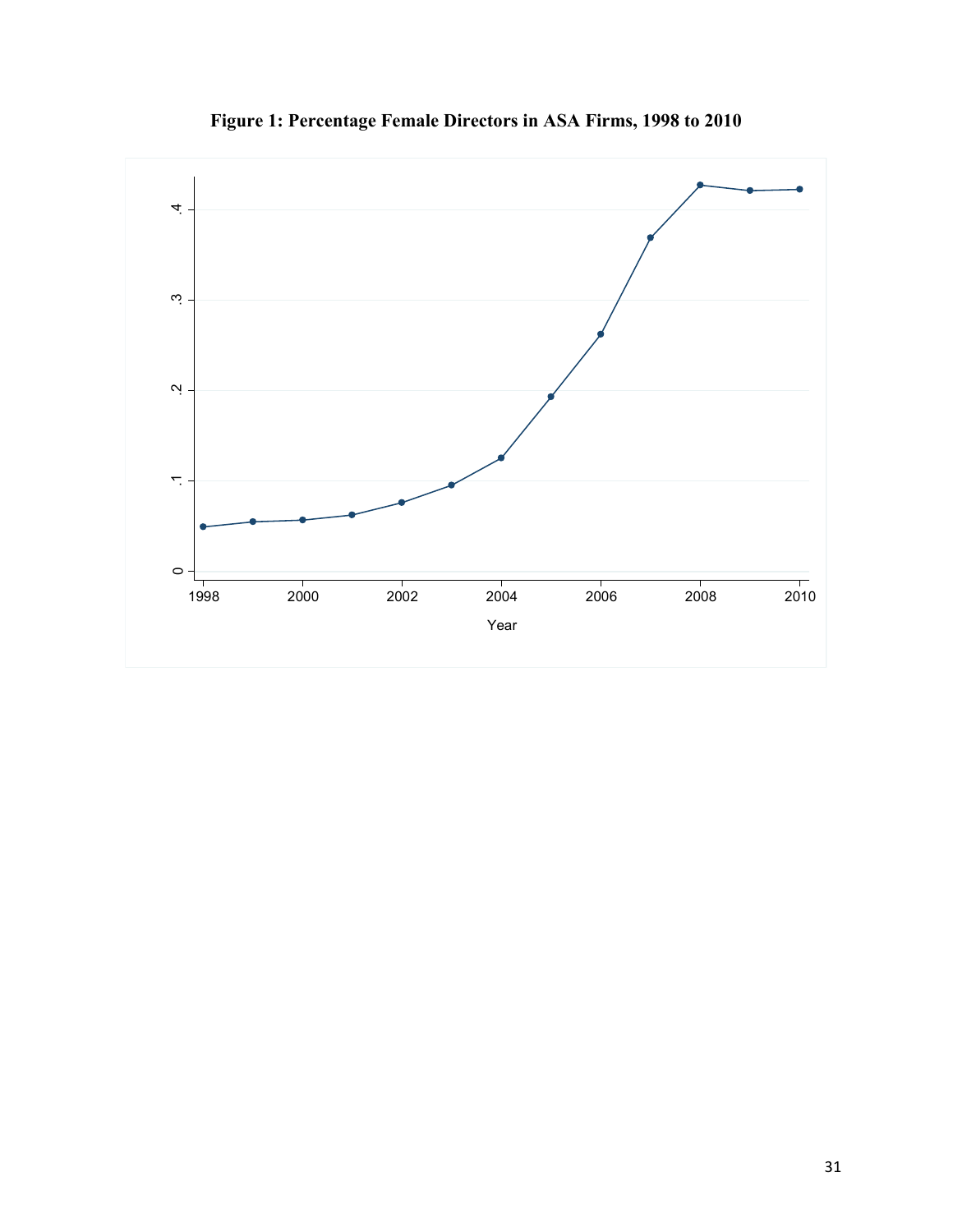

**Figure 2: Earnings Gender Gap in Norway, 1985-2010**



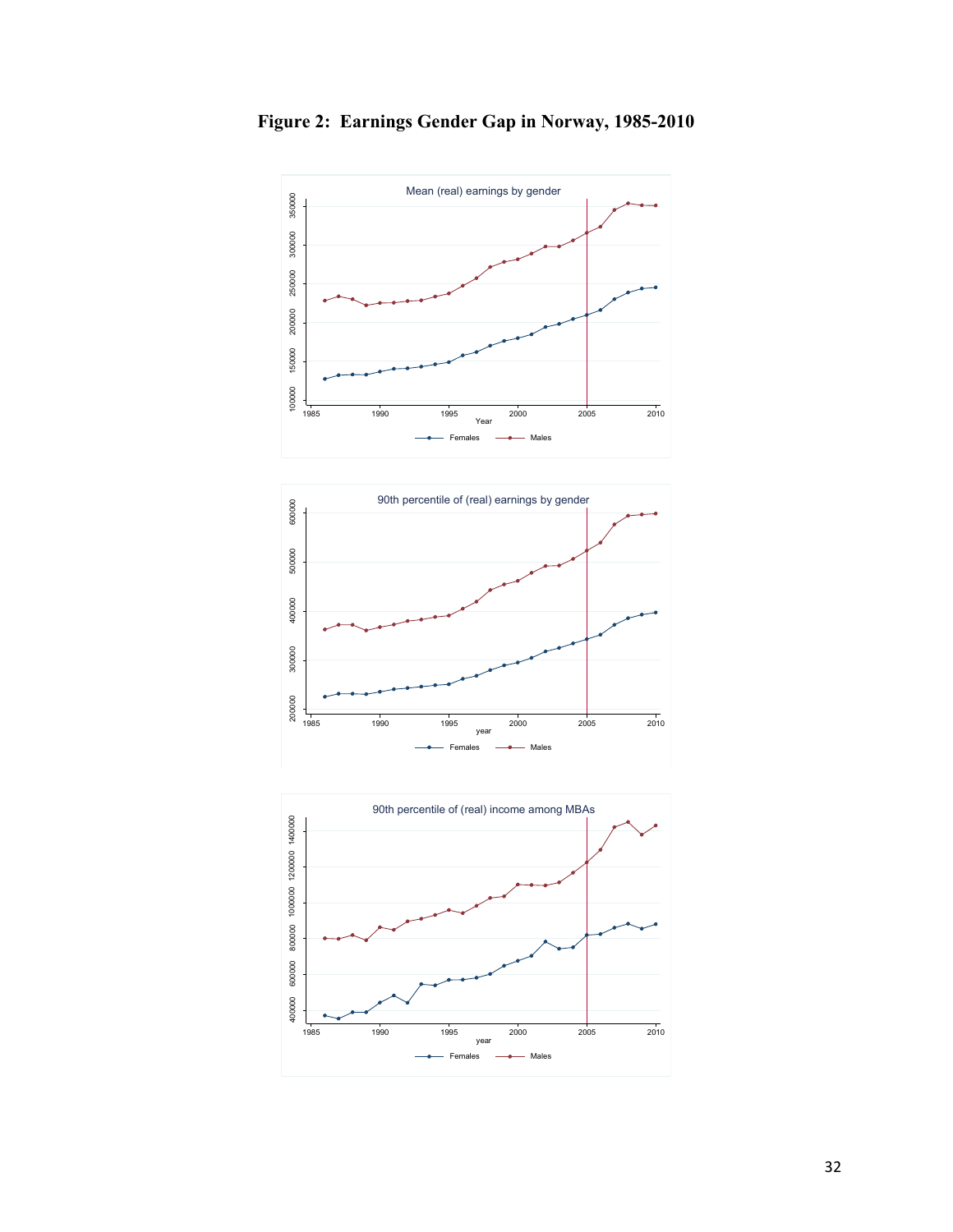

Panel A: Log of Annual Earnings before

#### **Figure 3: Economic Background of Female Board Members, Pre and Post-Reform**

Panel C: Percentile of earnings within education-cohort before appointment



appointment 8 8 g Density<br>.02  $\overline{\mathbf{e}}$  $\circ$  $\overline{60}$ 9ł 40 exp Quality of Appointed Female Board Members **Post Reform** -- Pre Reform

Panel B: Experience (in years) before

Panel D: Percentile of earnings within cohort before appointment

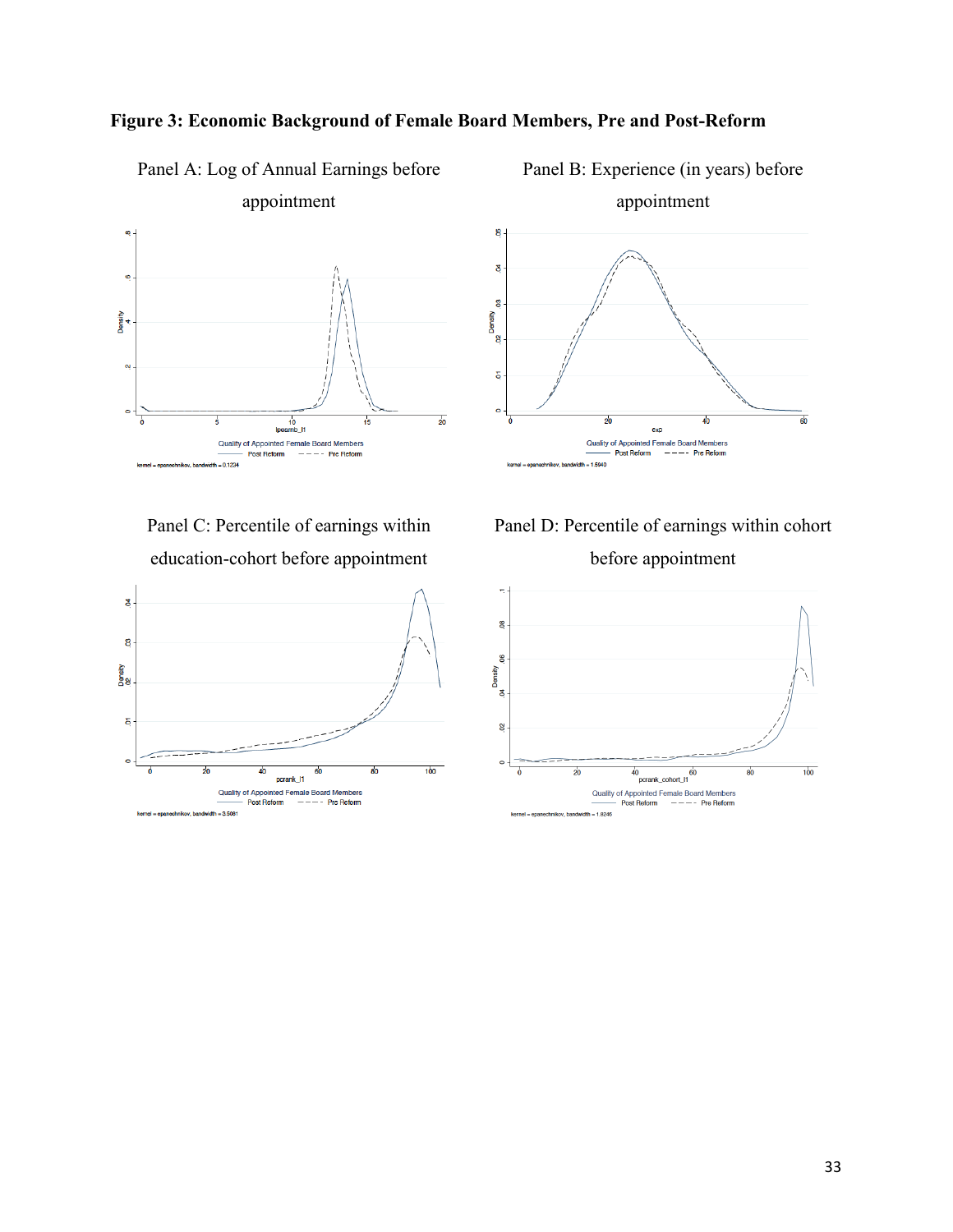### **Figure 4: Economic Background of Male and Female Board Members**

## **Before the Reform After the Reform**

Panel A: Log of Annual Earnings before appointment



Panel B: Percentile of earnings within education-cohort before appointment





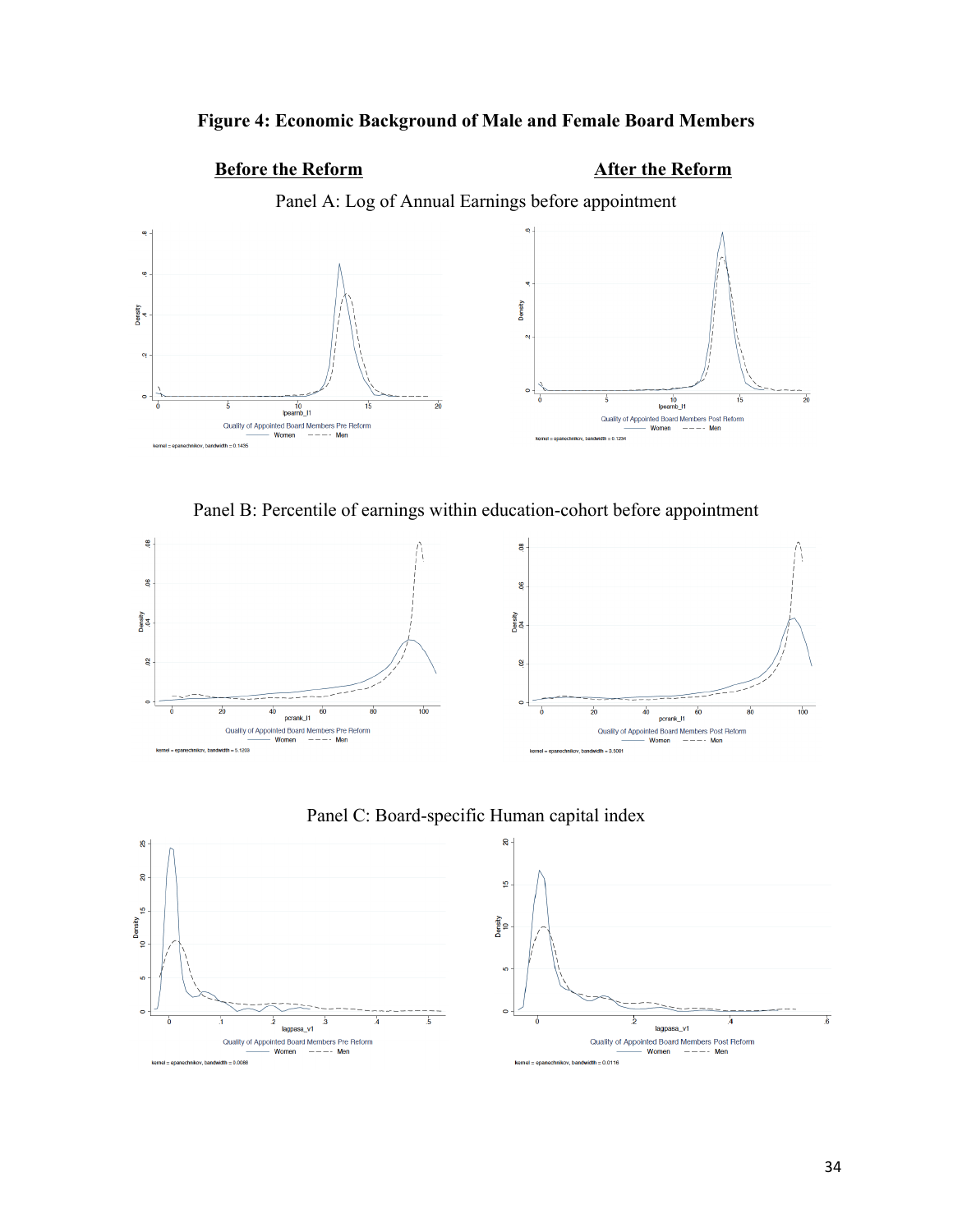

## **Figure 5: Evolution of gender gap in qualifications at the time of appointment among ASA board members**

Dotted line reports mean differences between men and women. Solid line reports adjusted differences, from a regression that controls for experience, experience squared, age, age squared, and board fixed effects.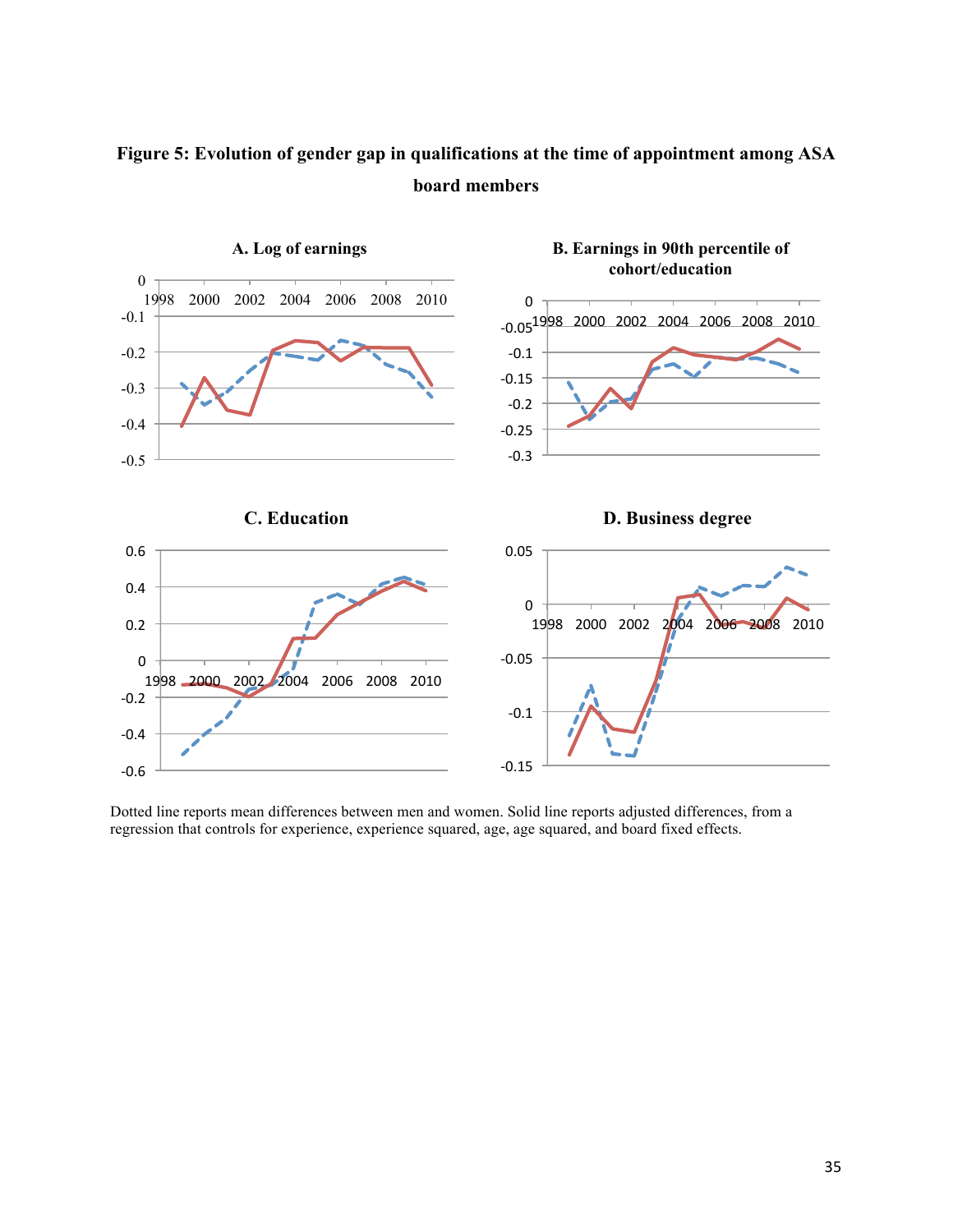



**b. % that are top 5 earner in firm** 



Dotted line reports mean differences between men and women from a regression that controls for experience, experience squared, age, age squared. Solid line reports coefficients with board fixed effects.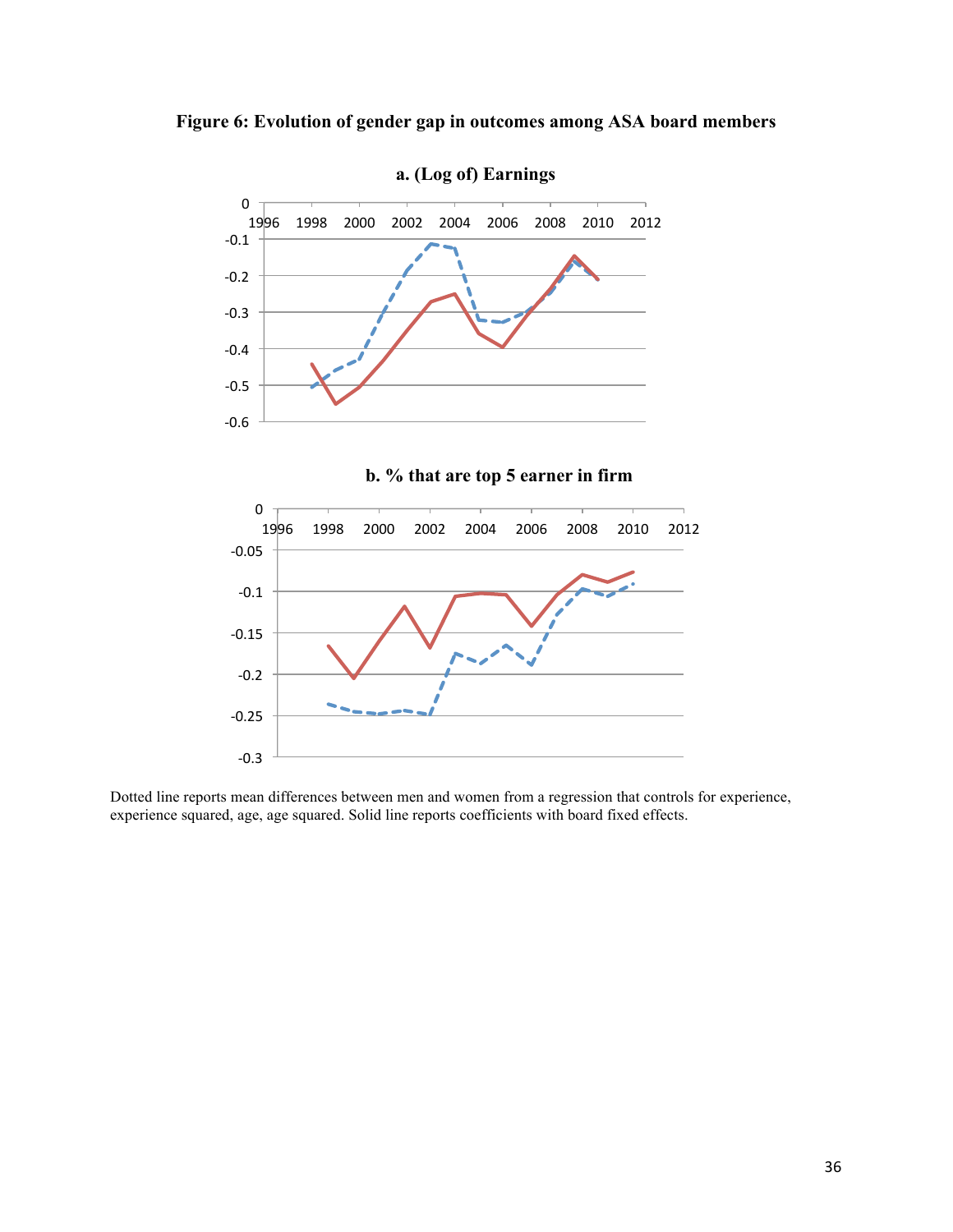



Panel A: Graduate Degree





Dashed line reports the results for business degree and the solid line includes social studies and law in addition to business degrees. The graphs report coefficient of female\*D(Year=y) in a regression predicting whether individual obtained a business (or a social studies, law or business) degree in that year. Year 2000 is the reference year.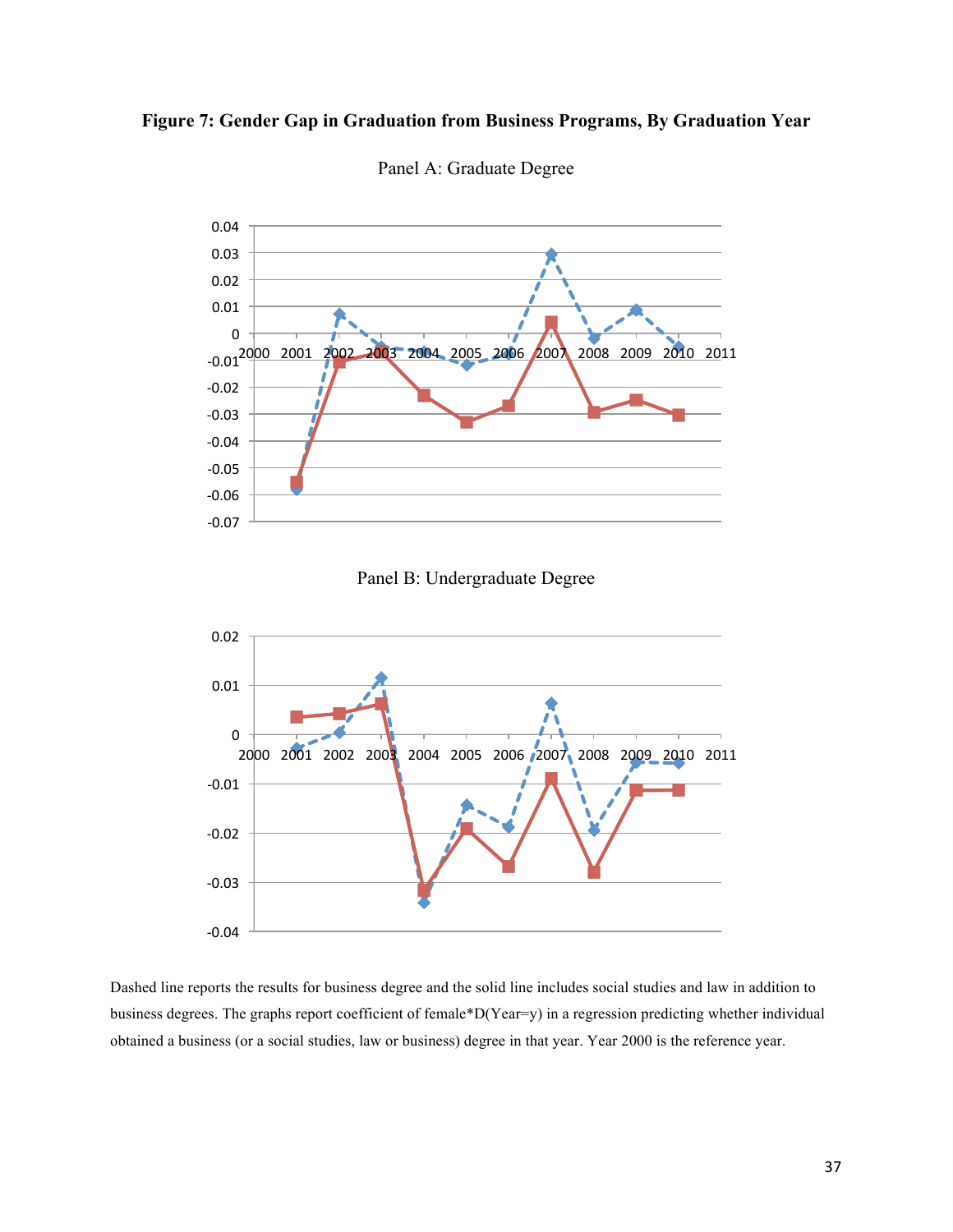

**Appendix Figure 1: Probability of Becoming an ASA Board Member, by Age**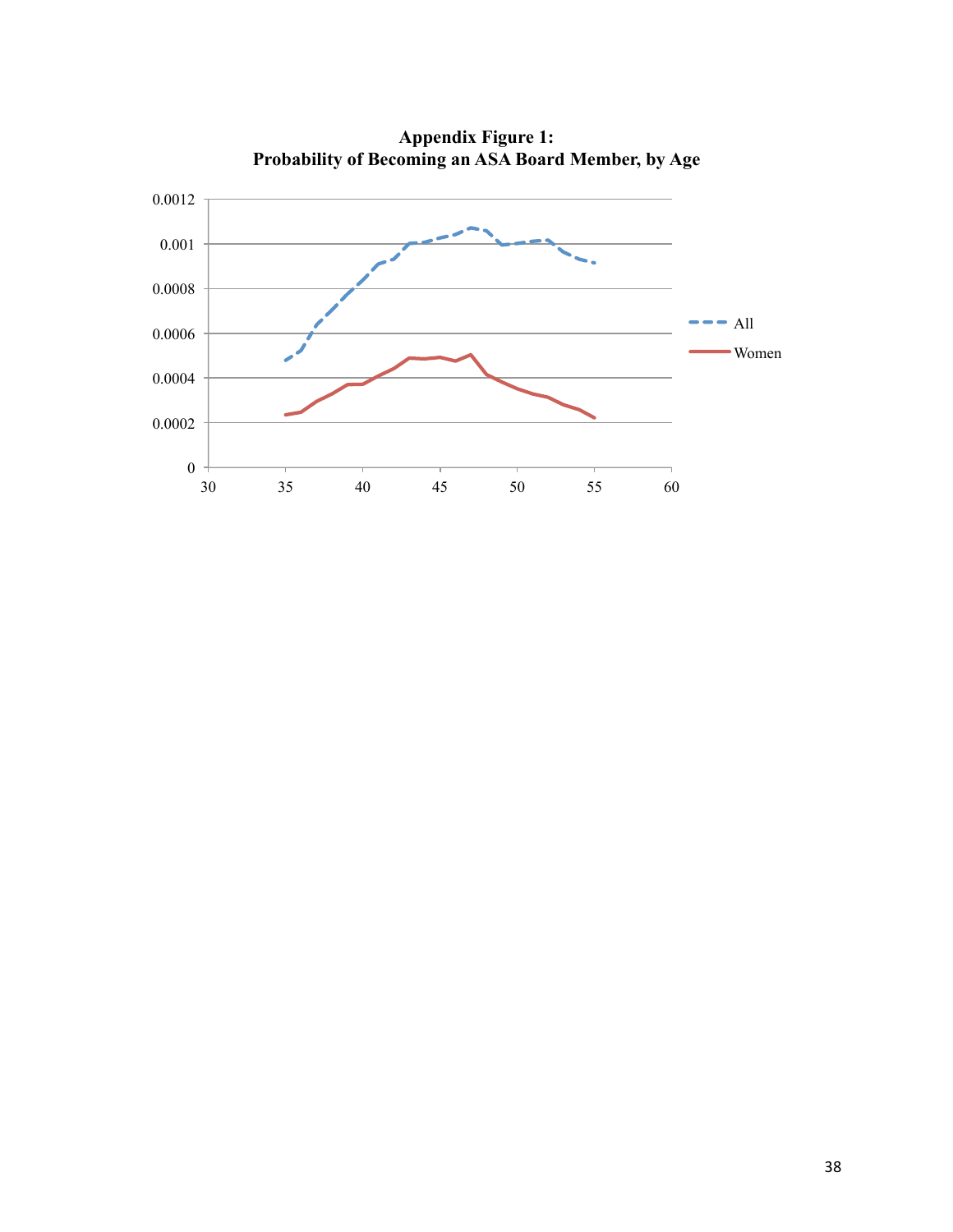## **Appendix Figure 2: Change in Women's Probability of Becoming a Board Member 2004-2010 Cohort vs. 1998-2003 Cohort**

Predicted probability of board membership .05 .1 Post\*treat Post\*treat  $\overline{50}$  $\circ$ 950 960 970 980 990 1000 Percentile of the propensity score

**(as a Function of Baseline Percentile of the Board Human Capital Index)**

Figure reports the coefficient of post\*treat in regression where ASA=1 is the outcome, post=1 if the year is 2004 or later, and treat=1 for individual i if i's predicted propensity of becoming a board member is above the nth percentile of the propensity score distribution. The propensity to become a board member is predicted by first estimating the probability of becoming a board member among males in the pre-period based on their covariates. We then use the estimated coefficients to predict the likelihood that a woman will become a board member based on her covariates.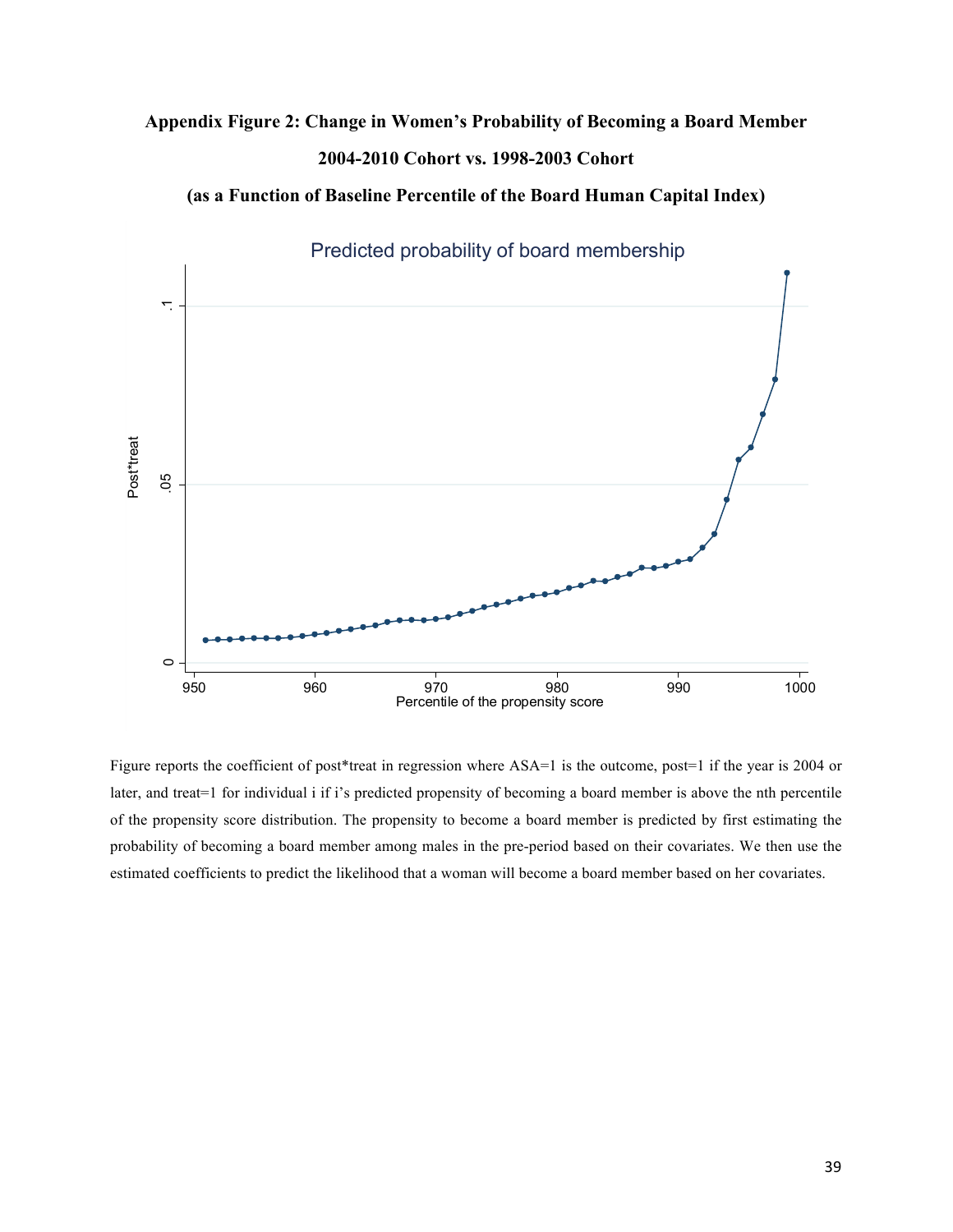

**Appendix Figure 3: Finding cutoff percentile**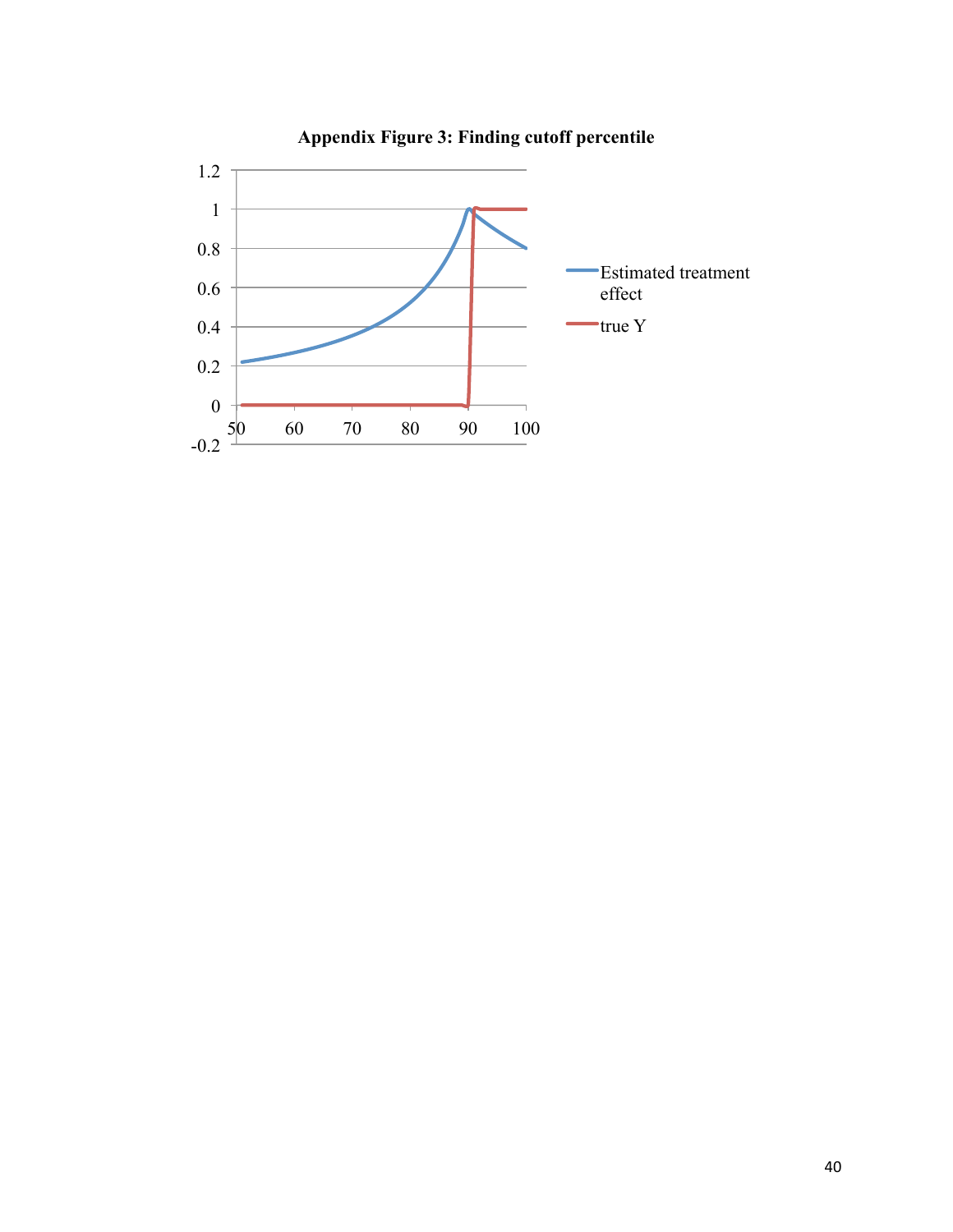|                                                   | Characteristics of Doara members in minis covered by |       | <b>ASA Boards</b> |        | $L_{\rm N}$      |                | Intent-To-Treat Boards (ASA 2003) |        |  |  |
|---------------------------------------------------|------------------------------------------------------|-------|-------------------|--------|------------------|----------------|-----------------------------------|--------|--|--|
|                                                   |                                                      | Male  |                   | Female |                  | Male           |                                   | Female |  |  |
|                                                   | 1998-                                                | 2004- | 1998-             | 2004-  | 1998-            | 2004-          | 1998-                             | 2004-  |  |  |
|                                                   | 2003                                                 | 2010  | 2003              | 2010   | 2003             | 2010           | 2003                              | 2010   |  |  |
| Pre-appointment characteristics                   |                                                      |       |                   |        |                  |                |                                   |        |  |  |
| Highest grade completed                           | 14.45                                                | 14.5  | 14.13             | 14.87  | 14.49            | 14.46          | 14.2                              | 14.63  |  |  |
| Business degree                                   | 0.32                                                 | 0.35  | 0.21              | 0.37   | 0.32             | 0.37           | 0.2                               | 0.39   |  |  |
| MBA degree                                        | 0.18                                                 | 0.2   | 0.08              | 0.19   | 0.17             | 0.2            | 0.08                              | 0.18   |  |  |
| Age                                               | 47.75                                                | 49.54 | 44.2              | 45.63  | 47.86            | 49.37          | 44.3                              | 45.84  |  |  |
| Log of earnings                                   | 13.43                                                | 13.68 | 13.18             | 13.5   | 13.47            | 13.67          | 13.22                             | 13.5   |  |  |
| Earnings rank in cohort and degree                | 83.03                                                | 82.92 | 77.21             | 78.94  | 83.51            | 83.34          | 79.06                             | 80.01  |  |  |
| Earnings rank in cohort/degree>90th<br>nercentile | 0.61                                                 | 0.62  | 0.43              | 0.51   | 0.62             | 0.62           | 0.46                              | 0.52   |  |  |
| Top 5 earner in firm                              | 0.48                                                 | 0.51  | 0.24              | 0.33   | 0.48             | 0.49           | 0.25                              | 0.32   |  |  |
| Spouse is ASA board member                        | $\boldsymbol{0}$                                     | 0.01  | 0.08              | 0.09   | $\boldsymbol{0}$ | 0.01           | 0.08                              | 0.08   |  |  |
| Post-appointment characteristics                  |                                                      |       |                   |        |                  |                |                                   |        |  |  |
| Working more than 30 hours/week                   | 0.75                                                 | 0.72  | 0.8               | 0.72   | 0.75             | 0.75           | 0.8                               | 0.72   |  |  |
| Log of earnings                                   | 13.65                                                | 13.96 | 13.33             | 13.78  | 13.67            | 13.97          | 13.37                             | 13.73  |  |  |
| Earnings rank in cohort                           | 89.66                                                | 90.7  | 86.37             | 88.82  | 90.26            | 90.95          | 87.24                             | 88.17  |  |  |
| Earnings ranking in cohort and degree             | 85.18                                                | 86.09 | 80.63             | 83.38  | 85.65            | 86.6           | 82.09                             | 82.97  |  |  |
| Earnings rank in conort/degree>y∪th<br>nercentile | 0.67                                                 | 0.69  | 0.52              | 0.59   | 0.68             | 0.69           | 0.54                              | 0.58   |  |  |
| Married                                           | 0.81                                                 | 0.8   | 0.65              | 0.68   | 0.81             | 0.79           | 0.65                              | 0.67   |  |  |
| Has kids                                          | 0.87                                                 | 0.9   | 0.75              | 0.83   | 0.87             | 0.88           | 0.74                              | 0.82   |  |  |
| Number of kids                                    | 1.88                                                 | 2.03  | 1.48              | 1.65   | 1.87             | $\overline{2}$ | 1.46                              | 1.62   |  |  |
| Spouse is ASA board member                        | 0.01                                                 | 0.02  | 0.12              | 0.07   | 0.01             | 0.02           | 0.12                              | 0.06   |  |  |
| N observations (board position*year)              | 10388                                                | 6888  | 799               | 3094   | 9493             | 7072           | 728                               | 2425   |  |  |
| N individuals                                     | 3180                                                 | 2274  | 342               | 945    | 2788             | 2065           | 294                               | 731    |  |  |

**Table 1: Characteristics of Board Members in firms covered by Legislation**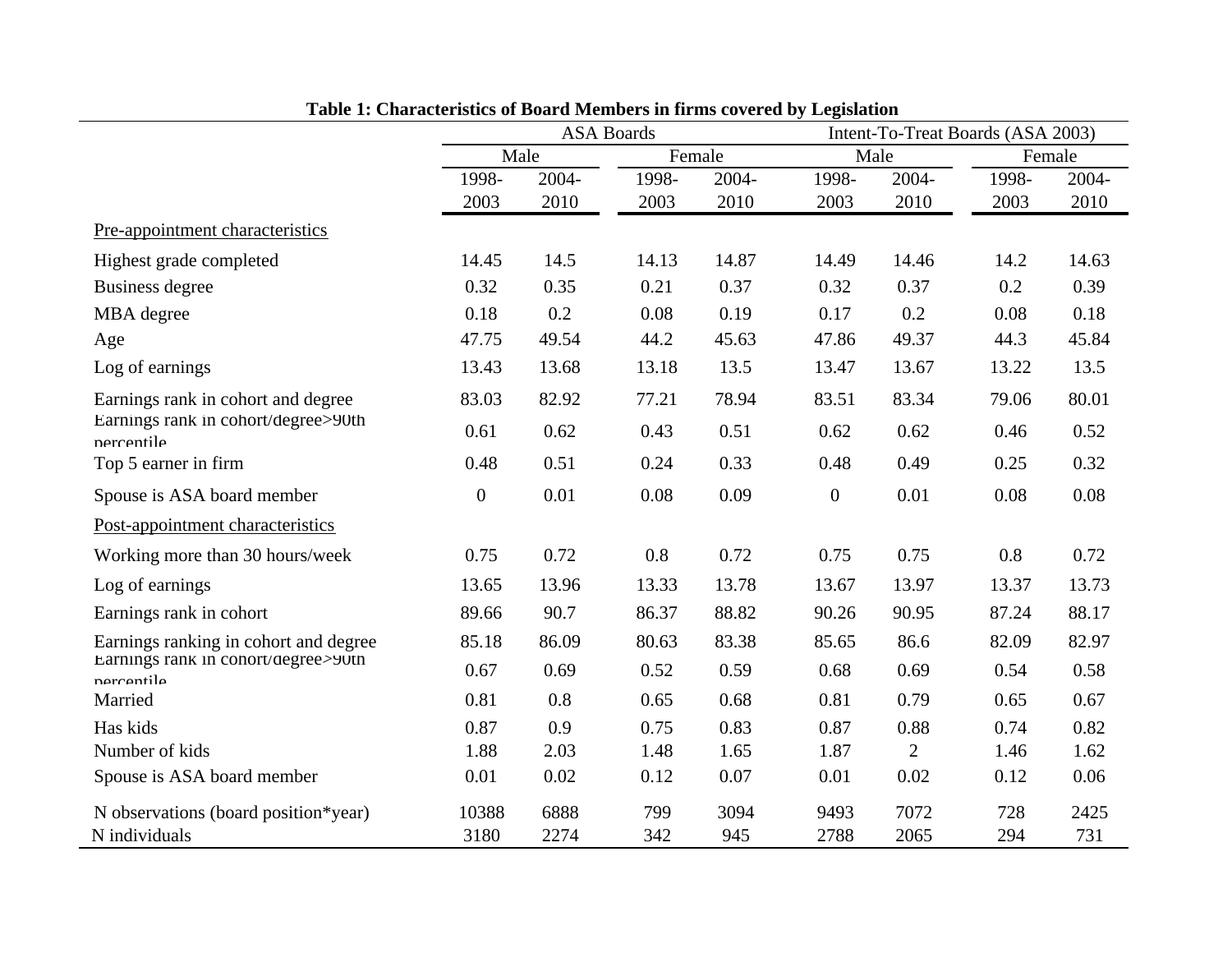|                                      | No Board FE             |                             | <b>Board FE</b>         |                          |  |
|--------------------------------------|-------------------------|-----------------------------|-------------------------|--------------------------|--|
| Dependent variable:<br>Log(earnings) | Pre-reform<br>1998-2003 | Post-reform<br>2004-2010    | Pre-reform<br>1998-2003 | Post-reform<br>2004-2010 |  |
|                                      |                         | $\mathcal{D}_{\mathcal{L}}$ | 3                       | 4                        |  |
| Panel A: ASA firm                    |                         |                             |                         |                          |  |
| Female                               | $-0.297***$             | $-0.252***$                 | $-0.384***$             | $-0.276***$              |  |
|                                      | [0.060]                 | [0.043]                     | [0.056]                 | [0.038]                  |  |
| Male mean                            | 13.65                   | 13.96                       |                         |                          |  |
| Female mean                          | 13.33                   | 13.78                       |                         |                          |  |
| N females                            | 796                     | 3075                        |                         |                          |  |
| $\mathbf N$                          | 11,065                  | 9,913                       | 11,065                  | 9,913                    |  |
| N boards                             | 638                     | 571                         | 638                     | 571                      |  |
| Panel B: ASA in 2003                 |                         |                             |                         |                          |  |
| Female                               | $-0.283***$             | $-0.282***$                 | $-0.384***$             | $-0.318***$              |  |
|                                      | [0.064]                 | [0.045]                     | [0.060]                 | [0.040]                  |  |
| 1998-2003 Male mean                  | 13.67                   | 13.97                       |                         |                          |  |
| 1998-2003 Female mean                | 13.37                   | 13.73                       |                         |                          |  |
| 1998-2003 N women                    | 726                     | 2410                        |                         |                          |  |
| N                                    | 10,115                  | 9,433                       | 10,115                  | 9,433                    |  |
| N boards                             | 473                     | 373                         | 473                     | 373                      |  |

**Table 2: Gender Gaps in Earnings among Board members 1998-2010**

Sample includes all individuals observed serving in ASA boards (panel A) or serving in boards of firms that were ASA in 2003 (panel B). Standard errors [in brackets] clustered at the individual level. Regression includes controls for age, age squared, experience, experience squared, and year dummies. \*\*\*  $p<0.01$ , \*\*  $p<0.05$ , \*  $p<0.1$ .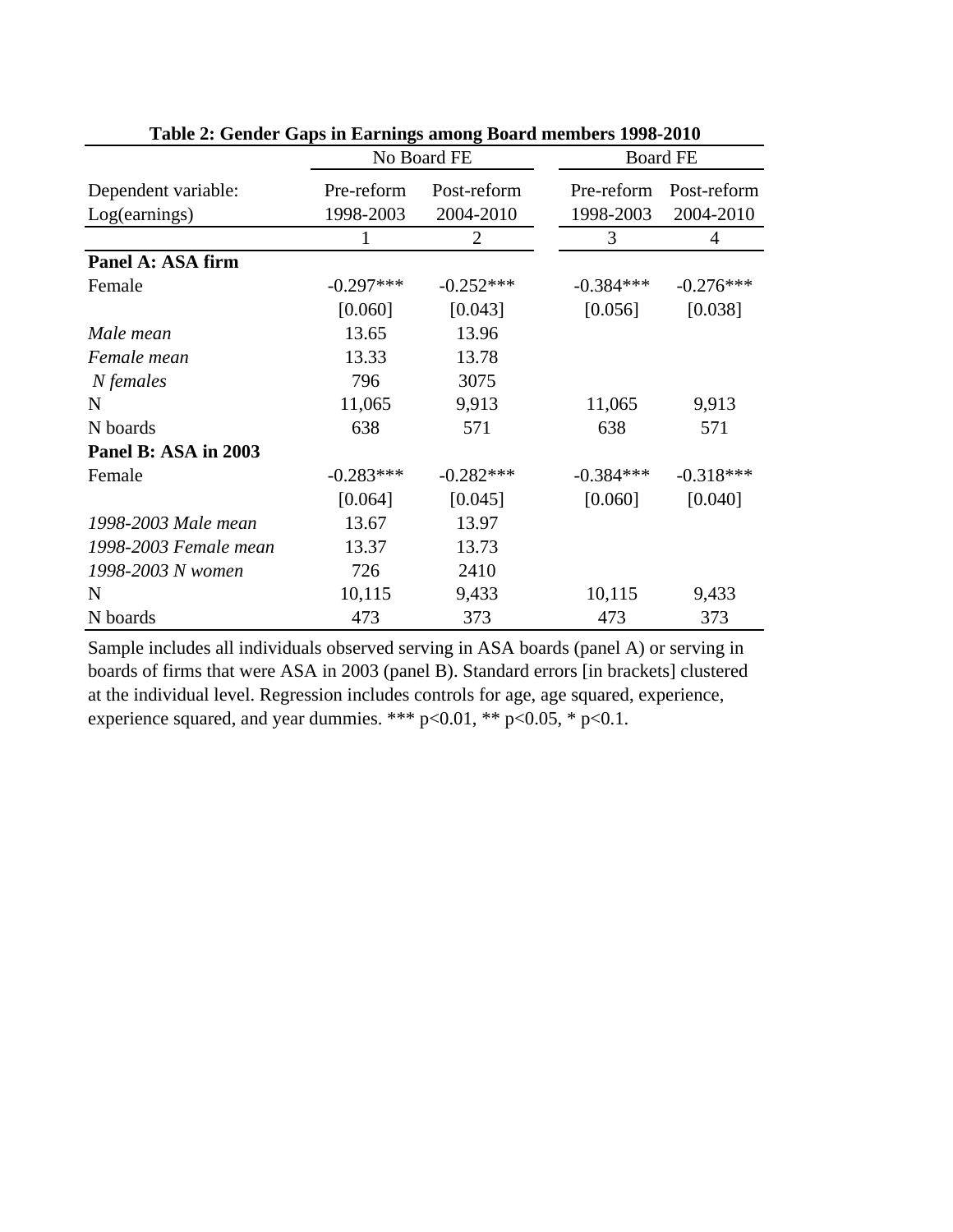|                        |       | <b>ALL</b> firms            |                                | <b>ASA Firms</b>            |                                |  |
|------------------------|-------|-----------------------------|--------------------------------|-----------------------------|--------------------------------|--|
| Dependent variable     | Group | Pre-reform<br>$(1998-2003)$ | Post reform<br>$(2004 - 2010)$ | Pre-reform<br>$(1998-2003)$ | Post reform<br>$(2004 - 2010)$ |  |
| Log of annual earnings | Women | $0.0444***$                 | $0.0298***$                    | $0.0940***$                 | $0.0784***$                    |  |
|                        |       | [0.004]                     | [0.003]                        | [0.025]                     | [0.017]                        |  |
|                        | Men   | $0.00911***$                | $0.00572***$                   | $0.0468***$                 | $0.101***$                     |  |
|                        |       | [0.002]                     | [0.002]                        | [0.013]                     | [0.016]                        |  |
| Top 5 earner in firm   | Women | $0.128***$                  | $0.128***$                     | $0.0322*$                   | $0.0260**$                     |  |
|                        |       | [0.002]                     | [0.002]                        | [0.017]                     | [0.011]                        |  |
|                        | Men   | $0.145***$                  | $0.155***$                     | $0.0287***$                 | $0.0228***$                    |  |
|                        |       | [0.001]                     | [0.001]                        | [0.007]                     | [0.008]                        |  |
| Observations for women |       | 549,152                     | 628,390                        | 7,548                       | 8,878                          |  |
| Observations for men   |       | 1,583,471                   | 1,750,024                      | 28,582                      | 30,501                         |  |

#### **Table 3: Effect of being board member on labor market outcomes. Sample includes all individuals ever observed serving on AS or ASA Boards**

Each coefficient comes from a separate regression by gender and time period.Specification includes age, age squared, experience, experience squared, year dummies and individual fixed effects. Standard errors [in brackets] are clustered at the person level. \*\*\* p<0.01, \*\* p<0.05, \* p<0.1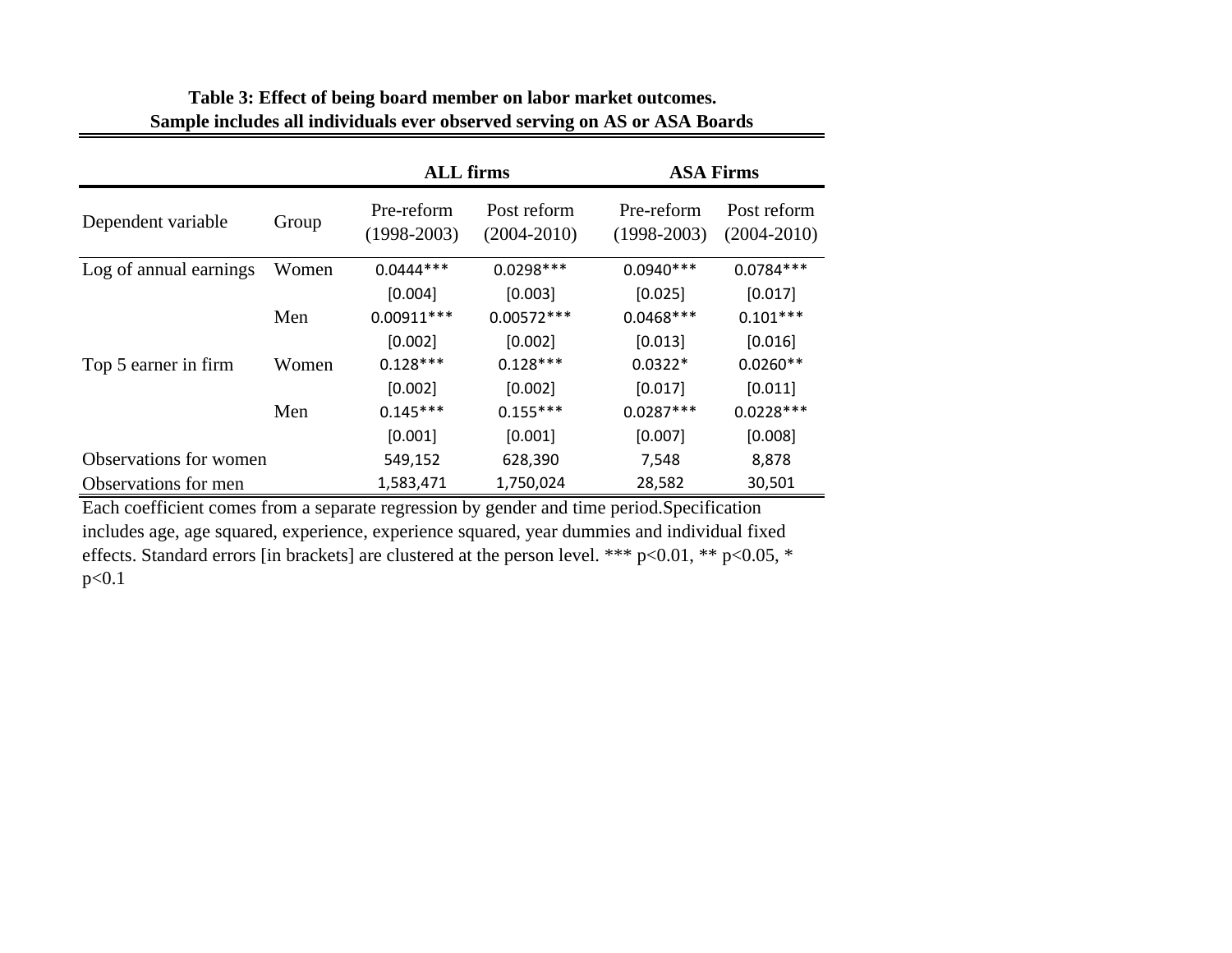| INSUMINUMENTAL VALIAULU NURIUSSIONS          |                |                            |                |                                      |                |                                           |                         |             |  |
|----------------------------------------------|----------------|----------------------------|----------------|--------------------------------------|----------------|-------------------------------------------|-------------------------|-------------|--|
|                                              |                |                            |                | Panel A: Treated ASA Business Groups |                |                                           |                         |             |  |
|                                              | (1)            | (2)                        | (3)            | (4)                                  | (5)            | (6)                                       | (7)                     | (8)         |  |
| Dependent Variable:                          |                |                            |                | $Employee$ is $a$                    |                |                                           |                         |             |  |
|                                              |                | woman with an MBA<br>woman |                |                                      | woman with kid |                                           | woman working part-time |             |  |
| Percent Women on Board,                      | $-0.0291$      | $-0.0316$                  | $-0.0111**$    | $-0.0106**$                          | $-0.00948$     | $-0.00980$                                | 0.00227                 | $-0.000399$ |  |
|                                              | [0.046]        | [0.047]                    | [0.005]        | [0.005]                              | [0.031]        | [0.032]                                   | [0.015]                 | [0.015]     |  |
| Firm Fixed Effects                           | Yes            | Yes                        | Yes            | Yes                                  | Yes            | Yes                                       | Yes                     | Yes         |  |
| <b>Year Fixed Effects</b>                    | Yes            | Yes                        | Yes            | Yes                                  | Yes            | Yes                                       | Yes                     | Yes         |  |
| Industry Fixed Effects*Year Trend            | N <sub>o</sub> | Yes                        | N <sub>o</sub> | Yes                                  | No             | Yes                                       | No                      | Yes         |  |
| Observations                                 | 763,454        | 763,454                    | 754,223        | 754,223                              | 763,454        | 763,454                                   | 763,451                 | 763,451     |  |
| R-squared                                    | 0.095          | 0.095                      | 0.008          | 0.008                                | 0.065          | 0.065                                     | 0.055                   | 0.055       |  |
| Panel B: Intent-to-Treat ASA Business Groups |                |                            |                |                                      |                |                                           |                         |             |  |
|                                              | (1)            | (2)                        | (3)            | (4)                                  | (5)            | (6)                                       | (7)                     | (8)         |  |
| Dependent Variable:                          |                |                            |                | <i>Employee is</i>                   |                |                                           |                         |             |  |
|                                              | woman          |                            |                | woman with an MBA                    |                | woman with kid<br>woman working part-time |                         |             |  |
| Percent Women on Board,                      | $-0.0320$      | $-0.0324$                  | $-0.0117*$     | $-0.0102$                            | $-0.00988$     | $-0.0106$                                 | 0.00405                 | 0.0129      |  |
|                                              | [0.039]        | [0.040]                    | [0.007]        | [0.007]                              | [0.025]        | [0.026]                                   | [0.025]                 | [0.025]     |  |
| Firm Fixed Effects                           | Yes            | Yes                        | Yes            | Yes                                  | Yes            | Yes                                       | Yes                     | Yes         |  |
| <b>Year Fixed Effects</b>                    | Yes            | Yes                        | Yes            | Yes                                  | Yes            | Yes                                       | Yes                     | Yes         |  |
| <b>Industry Fixed Effects*Year Trend</b>     | N <sub>o</sub> | Yes                        | N <sub>o</sub> | Yes                                  | N <sub>o</sub> | Yes                                       | N <sub>o</sub>          | Yes         |  |
| Observations                                 | 731,696        | 731,696                    | 723,067        | 723,067                              | 731,696        | 731,696                                   | 731,693                 | 731,693     |  |
| R-squared                                    | 0.112          | 0.112                      | 0.010          | 0.010                                | 0.067          | 0.067                                     | 0.095                   | 0.095       |  |

#### **Table 4: Effect of Board Gender Quota on Female Representation in ASA Groups**

Instrumental Variable Regressions

Note: Sample includes all individuals working in a treated ASA group (Panel A) or intent-to-treat ASA group (Panel B). "Percent Women on Board" is the percentage of women on a board of a given parent firm in a given year; it is instrumented for by the percentage of women on a board in 2003 interacted with year dummies. Appendix Table reports first stage regressions. Industry fixed effects correspond to 20 industry categories. Standard errors are clustered at the ultimate parent firm level. \*\*\* p<0.01, \*\* p<0.05, \* p<0.1.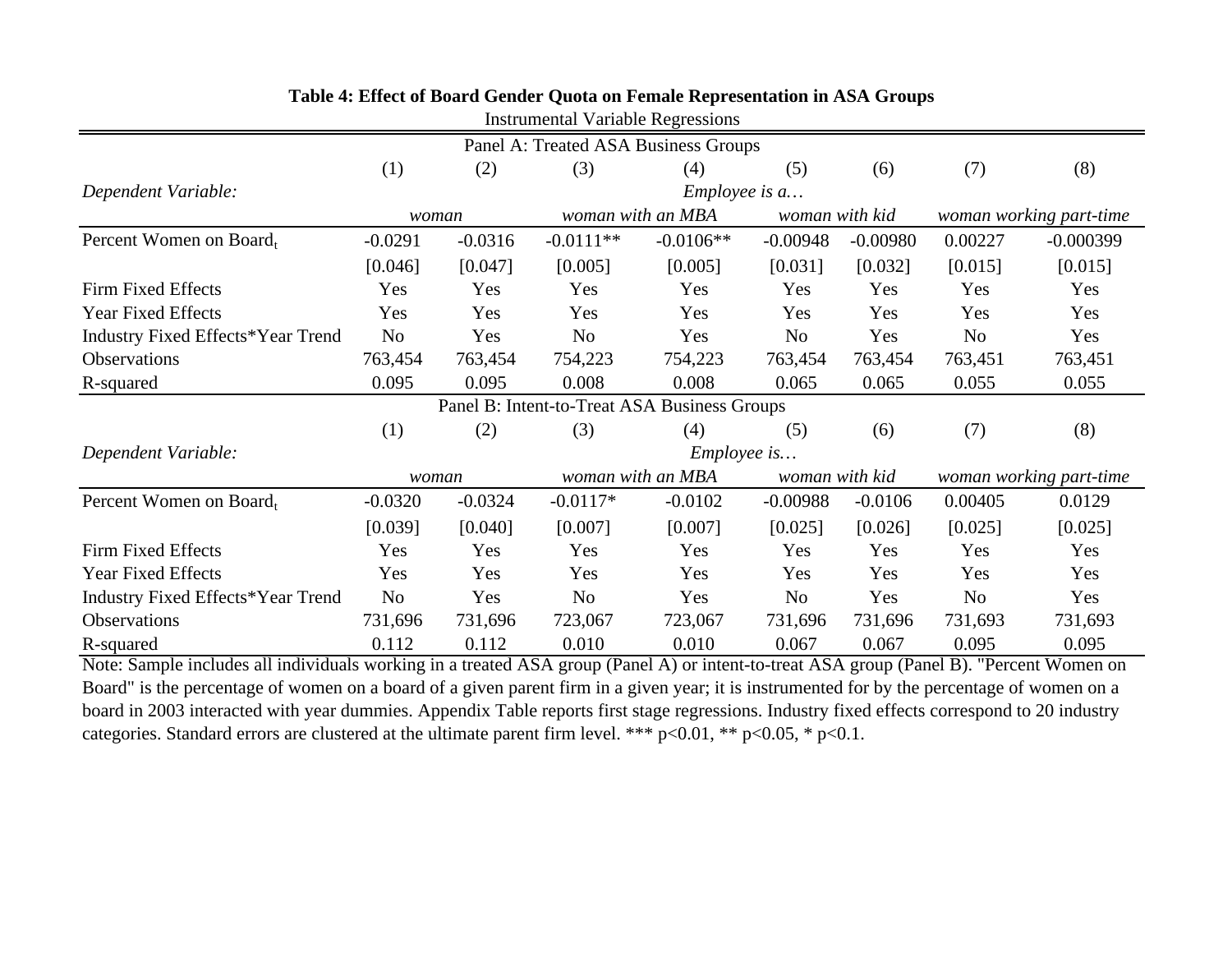|                                   |                |                   |                                     |                |                                   | mou amentar y ariable reexpensione<br>Panel A: Individuals Employed in Treated ASA Business Groups |                   |                |                                   |                   |                |                                             |
|-----------------------------------|----------------|-------------------|-------------------------------------|----------------|-----------------------------------|----------------------------------------------------------------------------------------------------|-------------------|----------------|-----------------------------------|-------------------|----------------|---------------------------------------------|
|                                   | (1)            | (2)               | (3)                                 | (4)            | (5)                               | (6)                                                                                                | (7)               | (8)            | (9)                               | (10)              | (11)           | (12)                                        |
| Subsample:                        |                |                   |                                     | Females        |                                   |                                                                                                    |                   |                |                                   | Females with kids |                |                                             |
| Dependent Variable:               |                |                   | $I(Top 1$ earner in group and year) |                | I(Top 5 earner in group and year) |                                                                                                    |                   |                | I(Top 1 earner in group and year) |                   |                | I(Top 5 earner in group and year)           |
| Percent Women on Board,           |                | 0.000320 0.000328 | 0.000407                            | $0.00910*$     | $0.00936**$                       | $0.00957**$                                                                                        | 0.000479          | 0.000584       | 0.000692                          | $0.00860*$        | 0.00899*       | $0.00890*$                                  |
|                                   | [0.001]        | [0.001]           | [0.001]                             | [0.005]        | [0.005]                           | [0.005]                                                                                            | [0.002]           | [0.002]        | [0.002]                           | [0.005]           | [0.005]        | [0.005]                                     |
| Firm Fixed Effects                | Yes            | Yes               | Yes                                 | Yes            | Yes                               | Yes                                                                                                | Yes               | Yes            | Yes                               | Yes               | Yes            | Yes                                         |
| <b>Year Fixed Effects</b>         | Yes            | Yes               | Yes                                 | Yes            | Yes                               | Yes                                                                                                | Yes               | Yes            | Yes                               | Yes               | Yes            | Yes                                         |
| Industry Fixed Effects*Year Trend | N <sub>0</sub> | Yes               | Yes                                 | N <sub>0</sub> | Yes                               | Yes                                                                                                | N <sub>0</sub>    | Yes            | Yes                               | No                | Yes            | Yes                                         |
| Individual controls               | N <sub>0</sub> | N <sub>0</sub>    | Yes                                 | N <sub>0</sub> | N <sub>0</sub>                    | Yes                                                                                                | N <sub>o</sub>    | No             | Yes                               | N <sub>0</sub>    | N <sub>0</sub> | Yes                                         |
| Observations                      | 230,946        | 230,946           | 228,450                             | 230,946        | 230,946                           | 228,450                                                                                            | 161,747           | 161,747        | 161,114                           | 161,747           | 161,747        | 161,114                                     |
| R-squared                         | 0.174          | 0.174             | 0.176                               | 0.289          | 0.294                             | 0.297                                                                                              | 0.201             | 0.201          | 0.202                             | 0.319             | 0.325          | 0.328                                       |
|                                   |                |                   |                                     |                |                                   | Panel B: Individuals Employed in Intent-to-Treat ASA Business Groups                               |                   |                |                                   |                   |                |                                             |
|                                   | (1)            | (2)               | (3)                                 | (4)            | (5)                               | (6)                                                                                                | (7)               | (8)            | (9)                               | (10)              | (11)           | (12)                                        |
| Subsample:                        |                |                   |                                     | Females        |                                   |                                                                                                    | Females with kids |                |                                   |                   |                |                                             |
| Dependent Variable:               |                |                   | $I(Top 1$ earner in group and year) |                | I(Top 5 earner in group and year) |                                                                                                    |                   |                | I(Top 1 earner in group and year) |                   |                | $I(Top 5 \text{ earner in group and year})$ |
| Percent Women on Board,           | 0.00216        | 0.00282           | $0.00348*$                          | $0.0120*$      | 0.0115                            | $0.0130*$                                                                                          | 0.00325           | 0.00465        | $0.00488*$                        | $0.0224**$        | $0.0221**$     | $0.0226**$                                  |
|                                   | [0.002]        | [0.002]           | [0.002]                             | [0.007]        | [0.008]                           | [0.008]                                                                                            | [0.002]           | [0.003]        | [0.003]                           | [0.010]           | [0.010]        | [0.010]                                     |
| Firm Fixed Effects                | Yes            | Yes               | Yes                                 | Yes            | Yes                               | Yes                                                                                                | Yes               | Yes            | Yes                               | Yes               | Yes            | Yes                                         |
| Year Fixed Effects                | Yes            | Yes               | Yes                                 | Yes            | Yes                               | Yes                                                                                                | Yes               | Yes            | Yes                               | Yes               | Yes            | Yes                                         |
| Industry Fixed Effects*Year Trend | N <sub>0</sub> | Yes               | Yes                                 | N <sub>0</sub> | Yes                               | Yes                                                                                                | N <sub>0</sub>    | Yes            | Yes                               | N <sub>0</sub>    | Yes            | Yes                                         |
| Individual controls               | N <sub>0</sub> | N <sub>0</sub>    | Yes                                 | N <sub>0</sub> | N <sub>0</sub>                    | Yes                                                                                                | N <sub>o</sub>    | N <sub>o</sub> | Yes                               | N <sub>o</sub>    | N <sub>0</sub> | Yes                                         |
| <b>Observations</b>               | 215,133        | 215,133           | 212,283                             | 215,133        | 215,133                           | 212,283                                                                                            | 147,344           | 147,344        | 146,516                           | 147,344           | 147,344        | 146,516                                     |
| R-squared                         | 0.119          | 0.120             | 0.122                               | 0.250          | 0.251                             | 0.255                                                                                              | 0.140             | 0.141          | 0.141                             | 0.278             | 0.279          | 0.283                                       |

| Table 5: Effect of Board Gender Quota on Female Representation in Top Earnings Positions |
|------------------------------------------------------------------------------------------|
| Instrumental Variable Regressions                                                        |

Note: Sample includes all women working in a treated ASA group (Panel A) or intent-to-treat ASA group (Panel B). "Percent Women on Board" is the percentage of women on a board of a given parent firm in a given year; it is instrumented for by the percentage of women on a board in 2003 interacted with year dummies. Appendix Table reports first stage regressions. Industry fixed effects correspond to 20 industry categories. Individual controls include: quadratic in age, education dummies, marital status dummy, kid dummy. Standard errors are clustered at the ultimate parent firm level. \*\*\* p<0.01, \*\* p<0.05, \* p<0.1.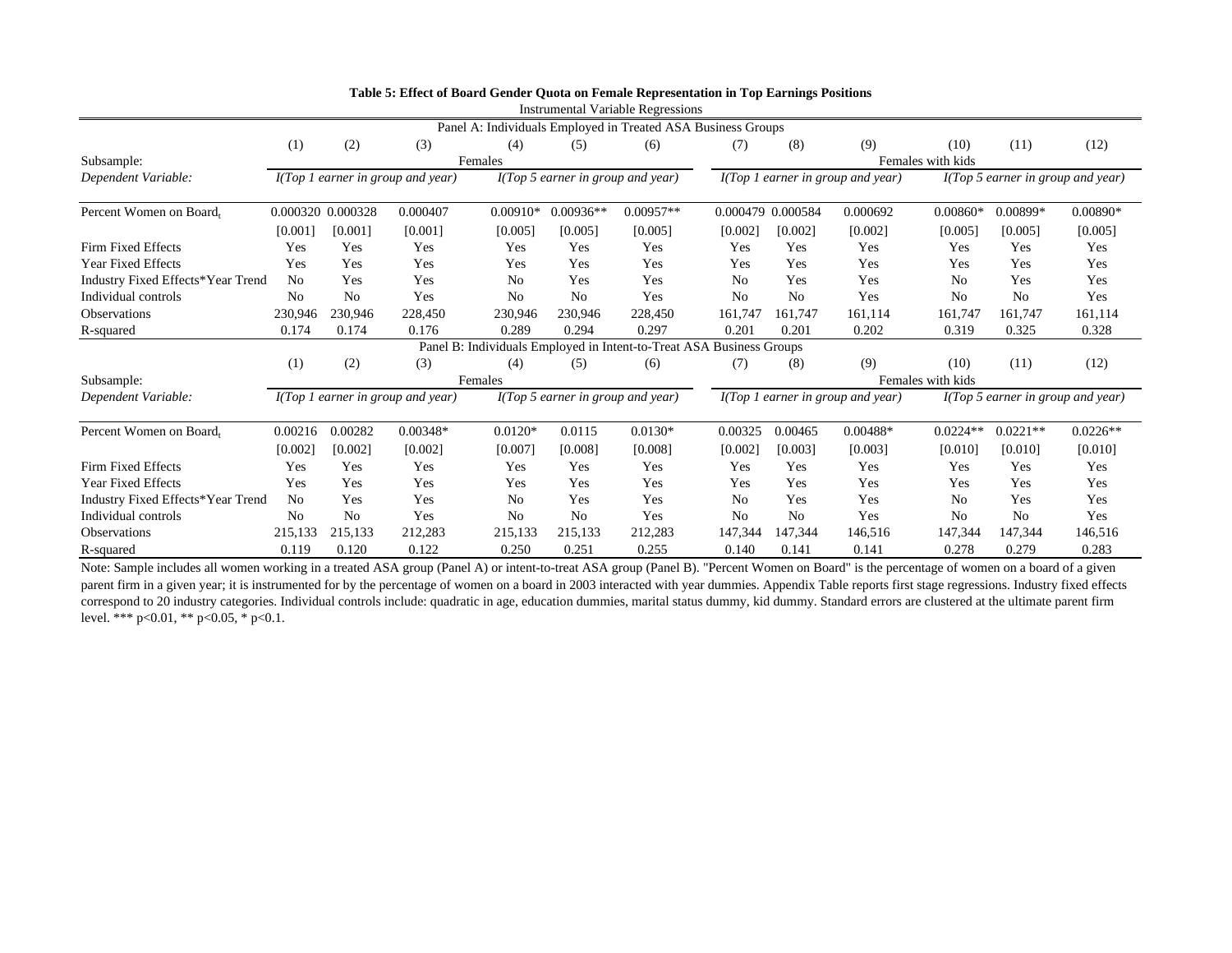| <b>Instrumental Variable Regressions</b>                             |                |                |           |                                                                                 |                |           |                |                |         |  |
|----------------------------------------------------------------------|----------------|----------------|-----------|---------------------------------------------------------------------------------|----------------|-----------|----------------|----------------|---------|--|
|                                                                      |                |                |           | Panel A: Individuals Employed in Treated ASA Business Groups                    |                |           |                |                |         |  |
|                                                                      | (1)            | (2)            | (3)       | (4)                                                                             | (5)            | (6)       | (7)            | (8)            | (9)     |  |
| Subsample:                                                           |                |                |           |                                                                                 | Females        |           |                |                |         |  |
| Dependent Variable:                                                  |                |                |           | Employee's earnings in top  of business group's earnings distribution $(Y=1)$ : |                |           |                |                |         |  |
|                                                                      |                | Quartile       |           |                                                                                 | Decile         |           |                | Vigintile      |         |  |
| Percent Women on Board,                                              | $-0.0627***$   | $-0.0592***$   | $-0.0267$ | $-0.0258***$                                                                    | $-0.0267***$   | $-0.0140$ | $-0.00322$     | $-0.00594$     | 0.00149 |  |
|                                                                      | [0.021]        | [0.021]        | [0.027]   | [0.010]                                                                         | [0.010]        | [0.014]   | [0.007]        | [0.007]        | [0.009] |  |
| <b>Firm Fixed Effects</b>                                            | Yes            | Yes            | Yes       | Yes                                                                             | Yes            | Yes       | Yes            | Yes            | Yes     |  |
| <b>Year Fixed Effects</b>                                            | Yes            | Yes            | Yes       | Yes                                                                             | Yes            | Yes       | Yes            | Yes            | Yes     |  |
| <b>Industry Fixed Effects*Year Trend</b>                             | N <sub>o</sub> | Yes            | Yes       | N <sub>o</sub>                                                                  | Yes            | Yes       | N <sub>o</sub> | Yes            | Yes     |  |
| Individual controls                                                  | N <sub>o</sub> | N <sub>o</sub> | Yes       | N <sub>o</sub>                                                                  | N <sub>o</sub> | Yes       | <b>No</b>      | N <sub>o</sub> | Yes     |  |
| Observations                                                         | 230,941        | 230,941        | 228,445   | 230,941                                                                         | 230,941        | 228,445   | 230,941        | 230,941        | 228,445 |  |
| R-squared                                                            | 0.013          | 0.013          | 0.140     | 0.007                                                                           | 0.007          | 0.068     | 0.006          | 0.006          | 0.037   |  |
| Panel B: Individuals Employed in Intent-to-Treat ASA Business Groups |                |                |           |                                                                                 |                |           |                |                |         |  |
|                                                                      | (4)            | (5)            | (6)       | (7)                                                                             | (8)            | (9)       | (10)           | (11)           | (12)    |  |
| Subsample:                                                           |                |                |           |                                                                                 | Females        |           |                |                |         |  |
| Dependent Variable:                                                  |                |                |           | Employee's earnings in top  of business group's earnings distribution $(Y=1)$ : |                |           |                |                |         |  |
|                                                                      |                | Quartile       |           |                                                                                 | Decile         |           |                | Vigintile      |         |  |
| Percent Women on Board,                                              | $-0.0811***$   | $-0.0704**$    | $-0.0379$ | $-0.0330**$                                                                     | $-0.0309**$    | $-0.0174$ | $-0.00873$     | $-0.00658$     | 0.00193 |  |
|                                                                      | [0.025]        | [0.028]        | [0.041]   | [0.014]                                                                         | [0.014]        | [0.025]   | [0.008]        | [0.009]        | [0.012] |  |
| Firm Fixed Effects                                                   | Yes            | Yes            | Yes       | Yes                                                                             | Yes            | Yes       | Yes            | Yes            | Yes     |  |
| <b>Year Fixed Effects</b>                                            | Yes            | Yes            | Yes       | Yes                                                                             | Yes            | Yes       | Yes            | Yes            | Yes     |  |
| <b>Industry Fixed Effects*Year Trend</b>                             | N <sub>o</sub> | Yes            | Yes       | N <sub>o</sub>                                                                  | Yes            | Yes       | N <sub>o</sub> | Yes            | Yes     |  |
| Individual controls                                                  | N <sub>o</sub> | N <sub>o</sub> | Yes       | N <sub>o</sub>                                                                  | N <sub>o</sub> | Yes       | N <sub>o</sub> | N <sub>o</sub> | Yes     |  |
| Observations                                                         | 215,123        | 215,123        | 212,273   | 215,123                                                                         | 215,123        | 212,273   | 215,123        | 215,123        | 212,273 |  |
| R-squared                                                            | 0.019          | 0.019          | 0.141     | 0.009                                                                           | 0.009          | 0.072     | 0.007          | 0.007          | 0.039   |  |

**Table 6: Effect of Board Gender Quota on Female Outcomes in ASA Groups**

Note: Sample includes all women working in a treated ASA group (Panel A) or intent-to-treat ASA group (Panel B). "Percent Women on Board" is the percentage of women on a board of a given parent firm in a given year; it is instrumented for by the percentage of women on a board in 2003 interacted with year dummies. Appendix Table reports first stage regressions. Industry fixed effects correspond to 20 industry categories. Individual controls include: quadratic in age, education dummies, marital status dummy, kid dummy. Standard errors are clustered at the ultimate parent firm level. \*\*\*  $p<0.01$ , \*\*  $p<0.05$ , \*  $p<0.1$ .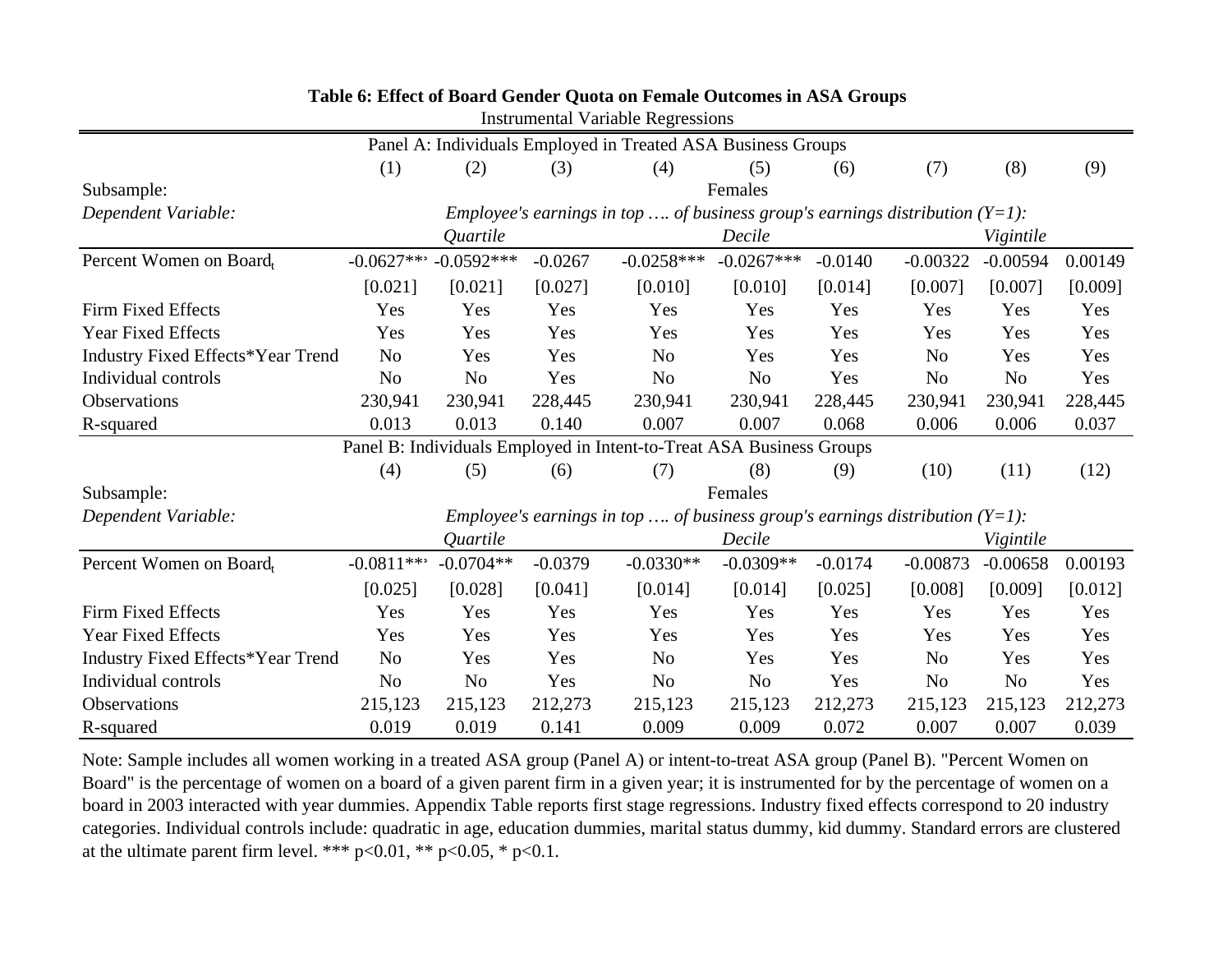|                                     |               |             | Dropping Board        |             | Dropping Board Members-- |                       |  |
|-------------------------------------|---------------|-------------|-----------------------|-------------|--------------------------|-----------------------|--|
| Sample                              |               | All         | Members               |             |                          | Last three years only |  |
| Affected group:                     | Pscore > 99.5 | P98 & bus   | Pscore>99.5 P98 & bus |             | Pscore > 99.5            | P98 & bus             |  |
| <b>Panel A: Basic Specification</b> |               |             |                       |             |                          |                       |  |
| Female*(2004-2010)                  | 0.0124        | 0.0301      | $-0.0160$             | $-0.0292$   | 0.00315                  | $-0.0371$             |  |
|                                     | [0.035]       | [0.050]     | [0.036]               | [0.055]     | [0.046]                  | [0.069]               |  |
| Female*(1992-1998)                  | 0.00644       | 0.0391      | 0.0489                | 0.0704      | 0.0532                   | 0.0234                |  |
|                                     | [0.052]       | [0.082]     | [0.052]               | [0.090]     | [0.072]                  | [0.142]               |  |
| Female                              | $-0.129***$   | $-0.132***$ | $-0.157***$           | $-0.134***$ | $-0.153***$              | $-0.111**$            |  |
|                                     | [0.032]       | [0.041]     | [0.031]               | [0.044]     | [0.041]                  | [0.055]               |  |
| 1998-2003 Male mean                 | 13.71         | 13.73       | 13.66                 | 13.68       | 13.69                    | 13.71                 |  |
| 1998-2003 Female mean               | 13.51         | 13.57       | 13.43                 | 13.52       | 13.47                    | 13.58                 |  |
| 1998-2003 N women                   | 2002          | 802         | 1735                  | 664         | 704                      | 266                   |  |
| N                                   | 110,375       | 44,934      | 97,405                | 38,153      | 37,684                   | 14,817                |  |
| % obs from women                    | 0.0729        | 0.0680      | 0.0680                | 0.0622      | 0.0709                   | 0.0622                |  |
| Panel B: controlling for lagged Y   |               |             |                       |             |                          |                       |  |
| Female*(2004-2010)                  | 0.00357       | $-0.000912$ | $-0.00334$            | $-0.0233$   | 0.00484                  | $-0.0393$             |  |
|                                     | [0.015]       | [0.023]     | [0.015]               | [0.026]     | [0.022]                  | [0.034]               |  |
| Female*(1992-1998)                  | $-0.00656$    | $-0.0122$   | 0.0132                | 0.00130     | $-0.00383$               | $-0.0628$             |  |
|                                     | [0.021]       | [0.038]     | [0.022]               | [0.042]     | [0.039]                  | [0.069]               |  |
| Female                              | $-0.0373***$  | $-0.0297$   | $-0.0528***$          | $-0.0352*$  | $-0.0417**$              | $-0.00154$            |  |
|                                     | [0.013]       | [0.019]     | [0.013]               | [0.021]     | [0.020]                  | [0.028]               |  |
| 1998-2003 Male mean                 | 13.71         | 13.73       | 13.66                 | 13.68       | 13.69                    | 13.71                 |  |
| 1998-2003 Female mean               | 13.51         | 13.57       | 13.43                 | 13.52       | 13.47                    | 13.58                 |  |
| 1998-2003 N women                   | 2002          | 802         | 1735                  | 664         | 704                      | 266                   |  |
| $\boldsymbol{N}$                    | 110,028       | 44,817      | 97,089                | 38,046      | 37,509                   | 14,754                |  |
| % obs from women                    | 0.0729        | 0.0680      | 0.0680                | 0.0622      | 0.0709                   | 0.0622                |  |
|                                     |               |             |                       |             |                          |                       |  |

#### **Table 7: Gender Gaps in Earnings among Top Business Earners, Ages 35-55. Dependent variable: Log(annual earnings)**

The regressions also control for year dummies, age, age squared, potential experience dummies, and fixed individual characteristics (an indicator for whether the individual was working at the time of selection into his or her cohort, as well as marital status and presence of children at the time the individual was selected into his or her cohort). Standard errors [in brackets] clustered at the person level. \*\*\*  $p<0.01$ , \*\*  $p<0.05$ , \*  $p<0.1$ .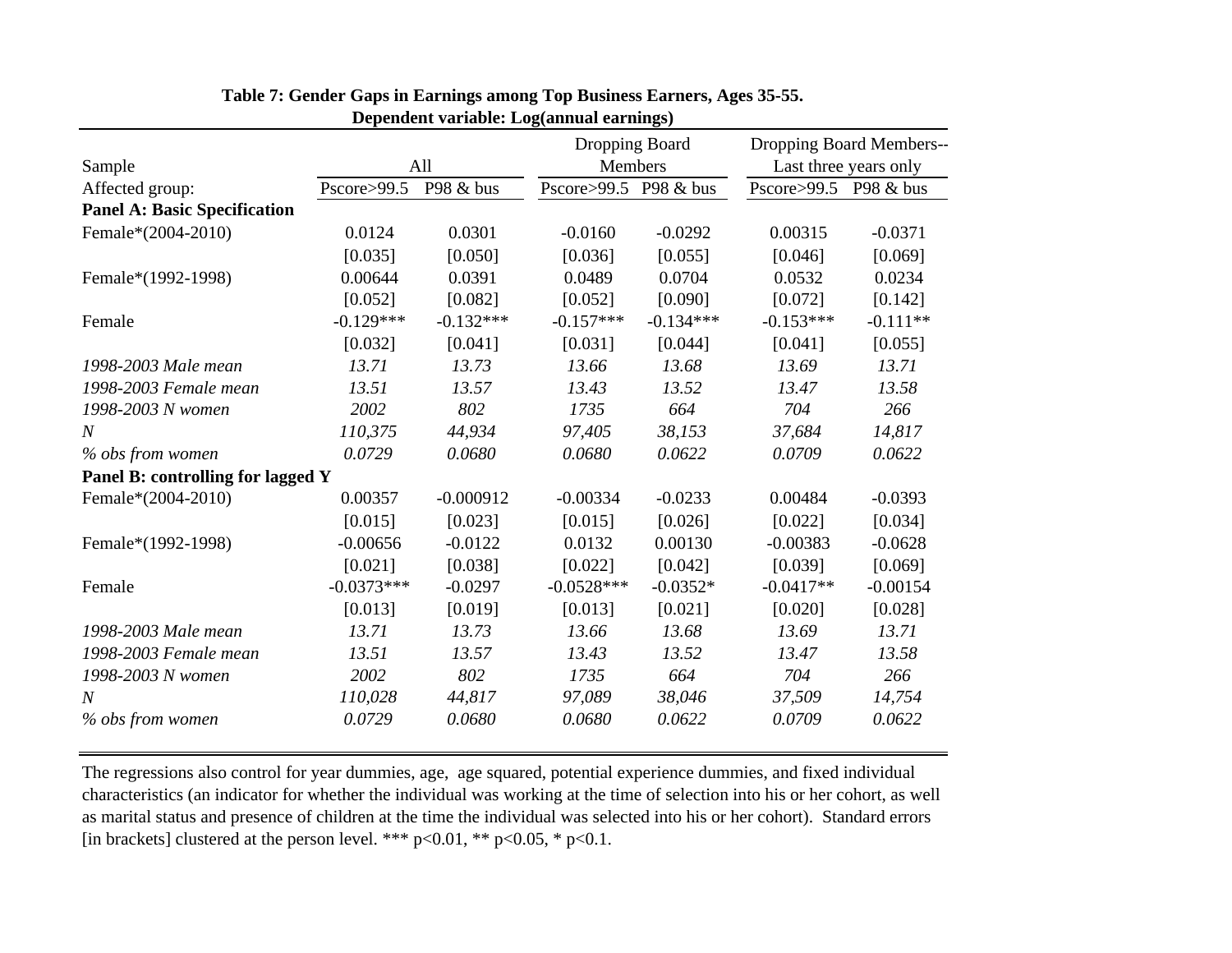|                                     | All          |             | Dropping Board Members |             | Dropping Board Members--<br>Last three years only |            |
|-------------------------------------|--------------|-------------|------------------------|-------------|---------------------------------------------------|------------|
| Affected labor market group:        | Pscore>99.5  | P98 & bus   | Pscore>99.5            | P98 & bus   | Pscore>99.5                                       | P98 & bus  |
| <b>Panel A: Basic Specification</b> |              |             |                        |             |                                                   |            |
| Female*(2004-2010)                  | $-0.0520**$  | $-0.0481$   | $-0.0649***$           | $-0.0614$   | $-0.0639**$                                       | $-0.0135$  |
|                                     | [0.023]      | [0.038]     | [0.025]                | [0.042]     | [0.032]                                           | [0.056]    |
| Female*(1992-1998)                  | $0.0757***$  | $0.0742**$  | $0.0765***$            | $0.0880**$  | $0.0721**$                                        | $0.111**$  |
|                                     | [0.023]      | [0.034]     | [0.023]                | [0.037]     | [0.029]                                           | [0.049]    |
| Female                              | $-0.0580***$ | $-0.0680**$ | $-0.0628***$           | $-0.0863**$ | $-0.0632**$                                       | $-0.109**$ |
|                                     | [0.020]      | [0.033]     | [0.021]                | [0.036]     | [0.028]                                           | [0.048]    |
| 1998-2003 Male mean                 | 0.362        | 0.464       | 0.339                  | 0.438       | 0.393                                             | 0.514      |
| 1998-2003 Female mean               | 0.299        | 0.384       | 0.275                  | 0.345       | 0.330                                             | 0.396      |
| 1998-2003 N women                   | 2026         | 810         | 1759                   | 672         | 719                                               | 270        |
| $\overline{N}$                      | 111,224      | 45,232      | 98,183                 | 38,415      | 38,093                                            | 14,968     |
| % obs from women                    | 0.0729       | 0.0680      | 0.0680                 | 0.0622      | 0.0709                                            | 0.0622     |
| Panel B: controlling for lagged Y   |              |             |                        |             |                                                   |            |
| Female*(2004-2010)                  | $9.49e-05$   | $-0.00156$  | $-0.00466$             | $-0.00384$  | $-0.0209*$                                        | $-0.00502$ |
|                                     | [0.009]      | [0.015]     | [0.010]                | [0.017]     | [0.012]                                           | [0.022]    |
| Female*(1992-1998)                  | $0.0284***$  | $0.0306**$  | $0.0274***$            | $0.0351**$  | 0.0138                                            | 0.0209     |
|                                     | [0.009]      | [0.014]     | [0.009]                | [0.015]     | [0.011]                                           | [0.018]    |
| Female                              | $-0.0227***$ | $-0.0292**$ | $-0.0227***$           | $-0.0355**$ | $-0.00882$                                        | $-0.0218$  |
|                                     | [0.008]      | [0.014]     | [0.008]                | [0.015]     | [0.011]                                           | [0.018]    |
| 1998-2003 Male mean                 | 0.362        | 0.464       | 0.339                  | 0.438       | 0.393                                             | 0.514      |
| 1998-2003 Female mean               | 0.299        | 0.384       | 0.275                  | 0.345       | 0.330                                             | 0.396      |
| 1998-2003 N women                   | 2026         | 810         | 1759                   | 672         | 719                                               | 270        |
| N                                   | 111,223      | 45,232      | 98,182                 | 38,415      | 38,093                                            | 14,968     |
| % obs from women                    | 0.0729       | 0.0680      | 0.0680                 | 0.0622      | 0.0709                                            | 0.0622     |

#### **Table 8: Gender Gaps in Representation in Top Positions within Firms, Ages 35-55. Dependent variable: I(Top 5 earner in firm and year)**

The regressions also control for year dummies, age, age squared, potential experience dummies, and fixed individual characteristics (an indicator for whether the individual was working at the time of selection into his or her cohort, as well as marital status and presence of children at the time the individual was selected into his or her cohort). Standard errors [in brackets] clustered at the person level. \*\*\*  $p<0.01$ , \*\*  $p<0.05$ , \*  $p<0.1$ .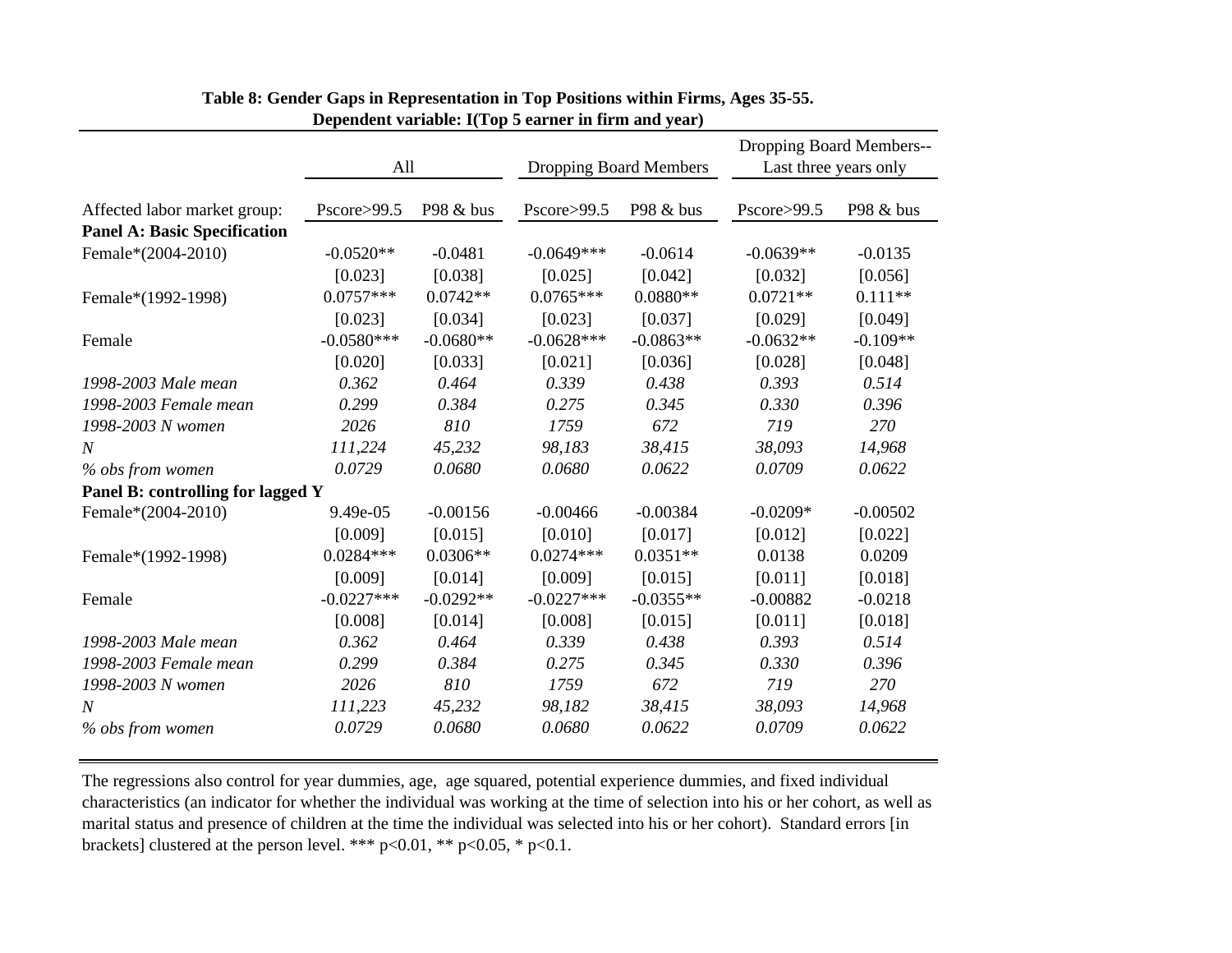| Sample:                                 |                 | <b>Recent Graduate Degree</b>       |                 | <b>Recent Graduate Degree--</b><br>Last three years only |  |  |  |
|-----------------------------------------|-----------------|-------------------------------------|-----------------|----------------------------------------------------------|--|--|--|
| Treated defined as having<br>degree in: | <b>Business</b> | Business, law,<br>or social studies | <b>Business</b> | Business, law,<br>or social studies                      |  |  |  |
| Female*(2004-2010)                      | $-0.0135$       | 0.00336                             | 0.0184          | 0.0189                                                   |  |  |  |
|                                         | [0.019]         | [0.012]                             | [0.023]         | [0.014]                                                  |  |  |  |
| Female*(1992-1998)                      | $0.0825***$     | $0.0588***$                         | $0.0782**$      | $0.0606***$                                              |  |  |  |
|                                         | [0.026]         | [0.016]                             | [0.032]         | [0.019]                                                  |  |  |  |
| Female                                  | $-0.223***$     | $-0.273***$                         | $-0.307***$     | $-0.337***$                                              |  |  |  |
|                                         | [0.015]         | [0.009]                             | [0.019]         | [0.011]                                                  |  |  |  |
| N                                       | 75,495          | 151,003                             | 32,041          | 64,182                                                   |  |  |  |
|                                         |                 |                                     |                 |                                                          |  |  |  |

## **Table 9: Gender Gaps in (Log) Earnings Among Cohorts of Recent Graduates**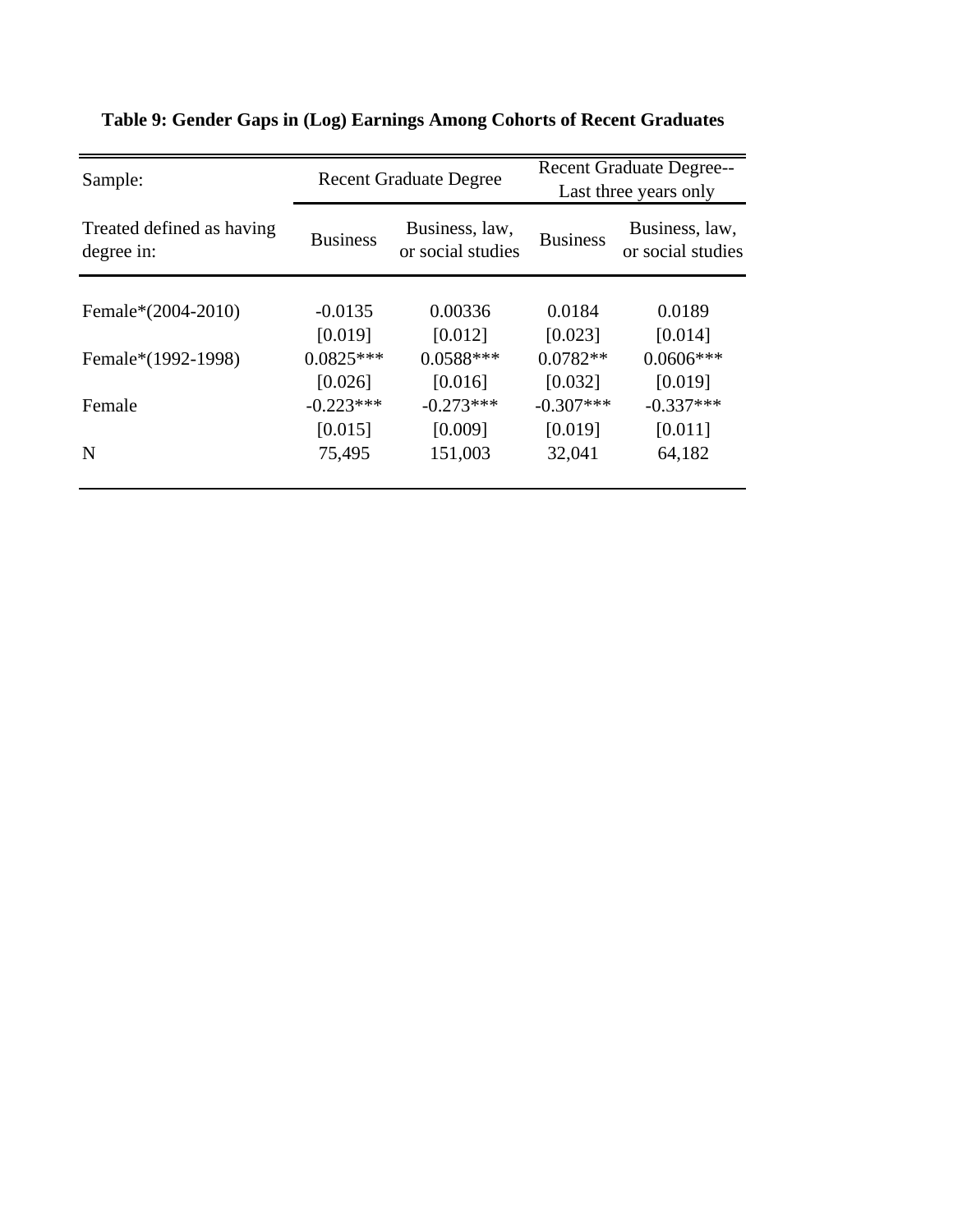|                                                                   | Men              | Women  |
|-------------------------------------------------------------------|------------------|--------|
| Are You Aware of the Board Gender Quota Law?                      |                  |        |
| Yes                                                               | 0.75             | 0.7    |
|                                                                   | (0.43)           | (0.46) |
| <b>Impact on Earnings 10 Years After Graduation?</b>              |                  |        |
| Increased                                                         | 0.12             | 0.54   |
|                                                                   | (0.33)           | (0.50) |
| Decreased                                                         | 0.27             | 0.05   |
|                                                                   | (0.44)           | (0.21) |
| <b>Impact on Likelihood of Attaining Top 5 Executive Position</b> |                  |        |
| Increased                                                         | 0.05             | 0.69   |
|                                                                   | (0.23)           | (0.46) |
| Decreased                                                         | 0.49             | 0.01   |
|                                                                   | (0.50)           | (0.11) |
| <b>Likely Impact on Businesses?</b>                               |                  |        |
| Good for Businesses                                               | 0.29             | 0.45   |
|                                                                   | (0.45)           | (0.50) |
| <b>Bad for Businesses</b>                                         | 0.43             | 0.21   |
|                                                                   | (0.50)           | (0.41) |
| <b>Likely Impact on Women in Business?</b>                        |                  |        |
| Good for Women in Business                                        | 0.63             | 0.7    |
|                                                                   | (0.48)           | (0.46) |
| <b>Bad for Women in Business</b>                                  | 0.2              | 0.12   |
|                                                                   | (0.40)           | (0.32) |
| <b>Impact on Desired Number of Children</b>                       |                  |        |
| Increased                                                         | $\boldsymbol{0}$ | 0.01   |
|                                                                   |                  | (0.10) |
| Decreased                                                         | 0.03             | 0.05   |
|                                                                   | (0.17)           | (0.22) |
| <b>Impact on Timing of Children</b>                               |                  |        |
| Later                                                             | 0.04             | 0.12   |
|                                                                   | (0.20)           | (0.32) |
| Sooner                                                            | 0.01             | 0.02   |
|                                                                   | (0.11)           | (0.13) |
| $\overline{\mathbf{N}}$                                           | 350              | 414    |

| Table 10: Awareness, Attitudes, and Expectations of Business Students, Fall 2013 |  |  |  |
|----------------------------------------------------------------------------------|--|--|--|
|                                                                                  |  |  |  |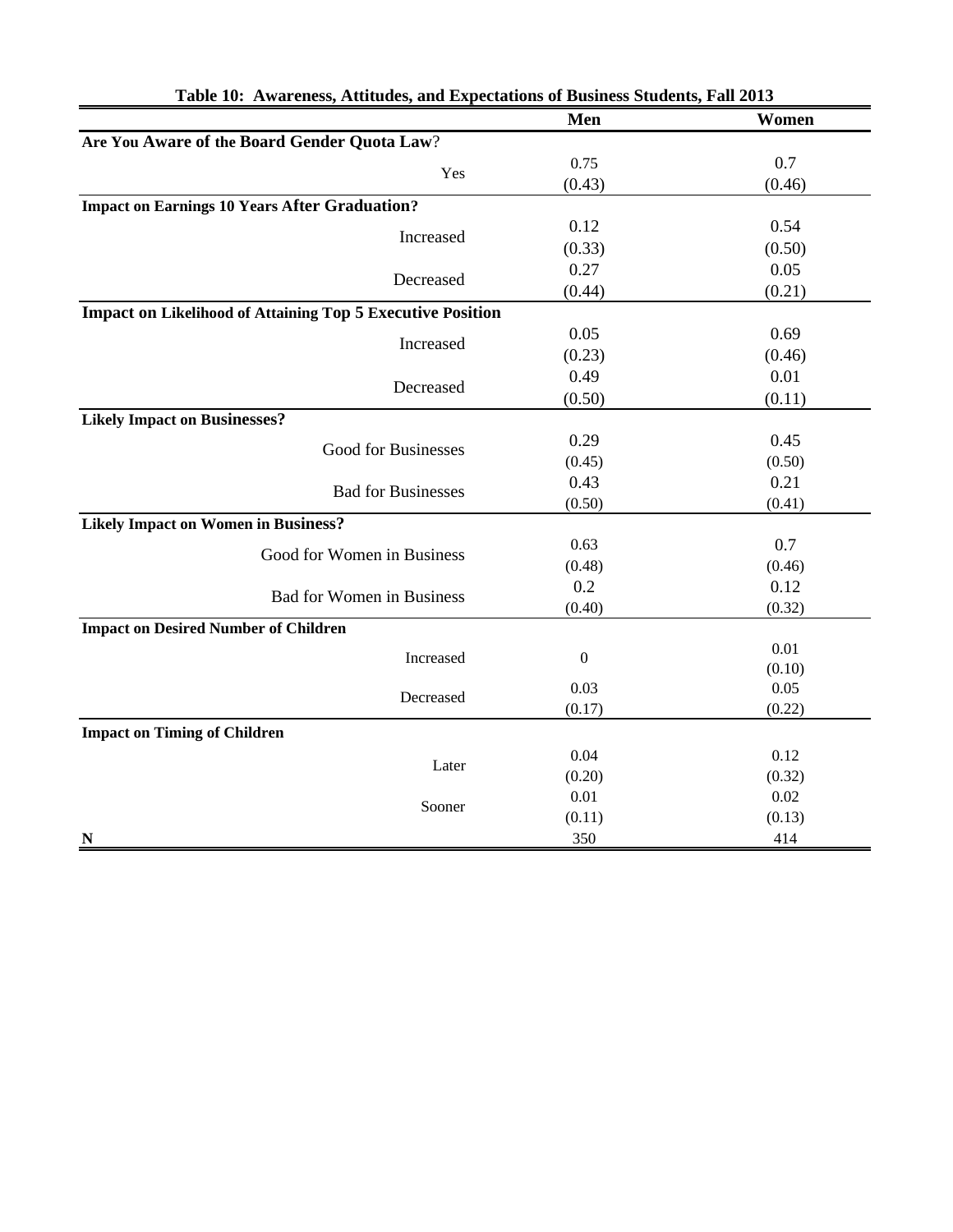| Year | N of ASA<br>firms | N of ASA<br>firms,<br>conditional on<br>ASA in 2003 | N of ASA<br>firms with<br>non-missing<br>board data | Mean<br>Percentage<br>Women on<br>Board | Median<br>Percentage<br>Women on<br><b>Board</b> | of Women on<br>Board | Mean Number Median Number<br>of Women on<br>Board | Mean<br><b>Board Size</b> | Median<br><b>Board Size</b> |
|------|-------------------|-----------------------------------------------------|-----------------------------------------------------|-----------------------------------------|--------------------------------------------------|----------------------|---------------------------------------------------|---------------------------|-----------------------------|
| 2002 | 567               | 507                                                 | 485                                                 | 0.06                                    | 0.00                                             | 0.33                 | $\overline{0}$                                    | 5.25                      |                             |
| 2003 | 563               | 563                                                 | 463                                                 | 0.07                                    | 0.00                                             | 0.38                 | $\boldsymbol{0}$                                  | 5.22                      |                             |
| 2004 | 570               | 528                                                 | 472                                                 | 0.10                                    | 0.00                                             | 0.53                 | $\theta$                                          | 5.26                      |                             |
| 2005 | 453               | 346                                                 | 436                                                 | 0.17                                    | 0.17                                             | 0.98                 |                                                   | 5.43                      |                             |
| 2006 | 453               | 296                                                 | 438                                                 | 0.23                                    | 0.25                                             | 1.30                 |                                                   | 5.42                      |                             |
| 2007 | 423               | 214                                                 | 420                                                 | 0.36                                    | 0.40                                             | 1.94                 | $\overline{2}$                                    | 5.34                      |                             |
| 2008 | 367               | 179                                                 | 364                                                 | 0.40                                    | 0.40                                             | 2.18                 | $\overline{2}$                                    | 5.45                      |                             |
| 2009 | 321               | 157                                                 | 310                                                 | 0.40                                    | 0.40                                             | 2.13                 | 2                                                 | 5.54                      |                             |
| 2010 | 279               | 126                                                 | 275                                                 | 0.40                                    | 0.40                                             | 2.10                 | ◠                                                 | 5.33                      |                             |

**Appendix Table A1: ASA Firms**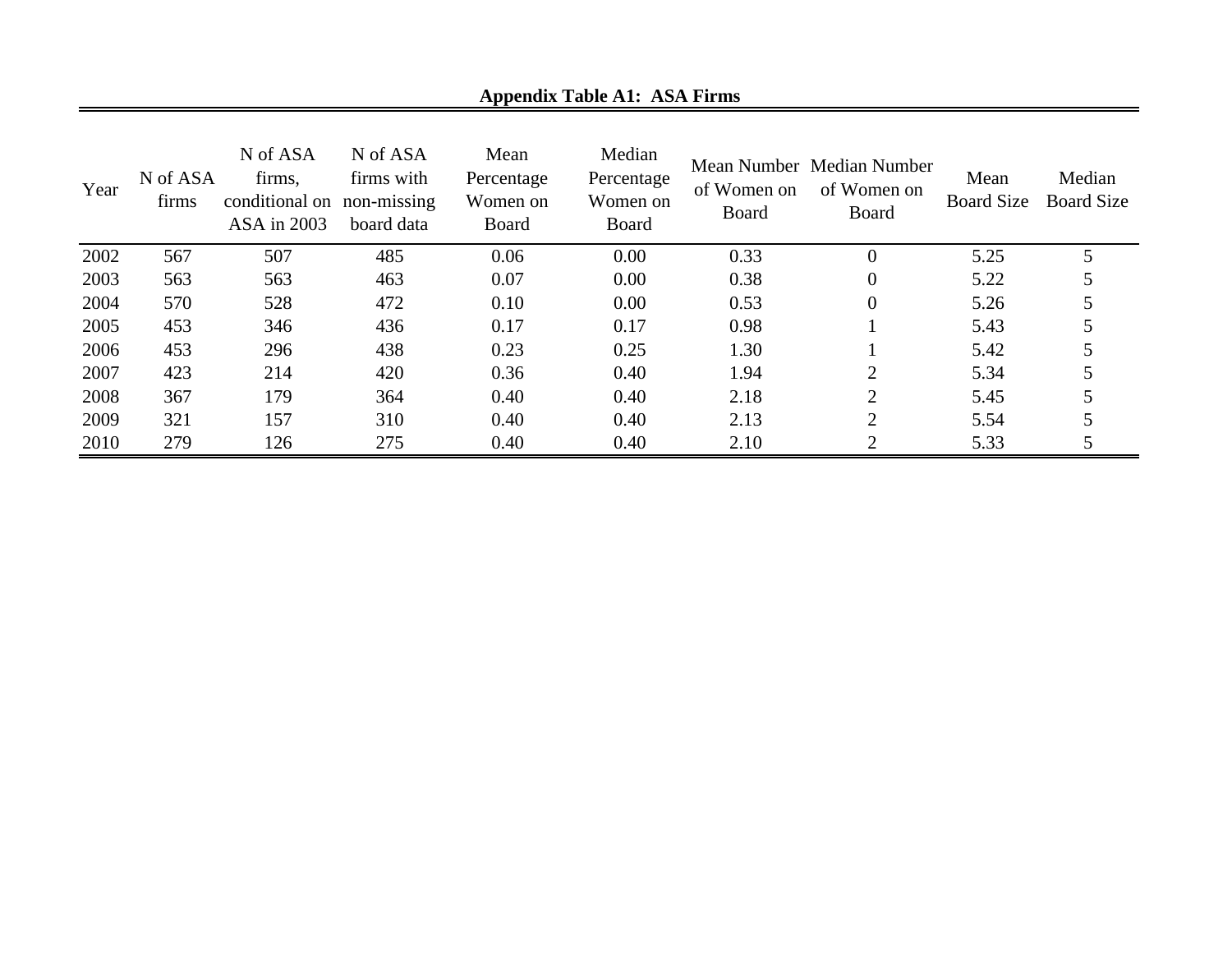|      | Panel A: "Treated" Sample                          |                                                                                    |                                          |                                                     |                                                      |                                                                                               |  |  |  |  |  |
|------|----------------------------------------------------|------------------------------------------------------------------------------------|------------------------------------------|-----------------------------------------------------|------------------------------------------------------|-----------------------------------------------------------------------------------------------|--|--|--|--|--|
| Year | N of ASA parents,<br>conditional on ASA<br>in 2003 | N of ASA parents,<br>conditional of ASA in<br>2003, with non-missing<br>board data | Women on Board                           | Mean Percentage Median Percentage<br>Women on Board | Total number of<br>firms (parents and<br>affiliates) | Mean corporate layer<br>$(0=$ ultimate parent;<br>1=ultimate parent owns<br>50% or more; etc) |  |  |  |  |  |
| 2002 | 371                                                | 316                                                                                | 0.06                                     | $\overline{0}$                                      | 3320                                                 | 1.55                                                                                          |  |  |  |  |  |
| 2003 | 381                                                | 324                                                                                | 0.07                                     | $\boldsymbol{0}$                                    | 3386                                                 | 1.54                                                                                          |  |  |  |  |  |
| 2004 | 340                                                | 302                                                                                | 0.10                                     | $\overline{0}$                                      | 3439                                                 | 1.66                                                                                          |  |  |  |  |  |
| 2005 | 229                                                | 219                                                                                | 0.18                                     | 0.2                                                 | 1783                                                 | 1.59                                                                                          |  |  |  |  |  |
| 2006 | 201                                                | 190                                                                                | 0.24                                     | 0.25                                                | 1589                                                 | 1.63                                                                                          |  |  |  |  |  |
| 2007 | 154                                                | 152                                                                                | 0.35                                     | 0.4                                                 | 1518                                                 | 1.73                                                                                          |  |  |  |  |  |
| 2008 | 133                                                | 133                                                                                | 0.41                                     | 0.4                                                 | 1542                                                 | 1.81                                                                                          |  |  |  |  |  |
| 2009 | 114                                                | 113                                                                                | 0.40                                     | 0.4                                                 | 1408                                                 | 1.85                                                                                          |  |  |  |  |  |
| 2010 | 94                                                 | 92                                                                                 | 0.41                                     | 0.4                                                 | 1255                                                 | 1.89                                                                                          |  |  |  |  |  |
|      | Panel B: "Intent-to-Treat" Sample                  |                                                                                    |                                          |                                                     |                                                      |                                                                                               |  |  |  |  |  |
| Year | N of parents,<br>conditional on ASA<br>in 2003     | N of parents, conditional<br>on ASA in 2003, with<br>non-missing board data        | <b>Mean Percentage</b><br>Women on Board | <b>Median Percentage</b><br>Women on Board          | Total number of<br>firms (parents and<br>affiliates) | Mean corporate layer<br>$(0=$ ultimate parent;<br>1=ultimate parent owns<br>50% or more; etc) |  |  |  |  |  |
| 2002 | 365                                                | 308                                                                                | 0.06                                     | 0.00                                                | 3115                                                 | 1.57                                                                                          |  |  |  |  |  |
| 2003 | 381                                                | 324                                                                                | 0.07                                     | 0.00                                                | 3386                                                 | 1.54                                                                                          |  |  |  |  |  |
| 2004 | 374                                                | 332                                                                                | 0.10                                     | 0.00                                                | 3482                                                 | 1.69                                                                                          |  |  |  |  |  |
| 2005 | 297                                                | 291                                                                                | 0.16                                     | 0.17                                                | 1716                                                 | 1.59                                                                                          |  |  |  |  |  |
| 2006 | 290                                                | 277                                                                                | 0.20                                     | 0.20                                                | 1592                                                 | 1.63                                                                                          |  |  |  |  |  |
| 2007 | 267                                                | 264                                                                                | 0.25                                     | 0.33                                                | 1384                                                 | 1.69                                                                                          |  |  |  |  |  |
| 2008 | 259                                                | 255                                                                                | 0.28                                     | 0.33                                                | 1346                                                 | 1.72                                                                                          |  |  |  |  |  |
| 2009 | 252                                                | 247                                                                                | 0.27                                     | 0.33                                                | 1259                                                 | 1.75                                                                                          |  |  |  |  |  |
| 2010 | 246                                                | 237                                                                                | 0.26                                     | 0.33                                                | 1117                                                 | 1.80                                                                                          |  |  |  |  |  |

**Appendix Table A2: ASA Parents and Business Groups: Descriptive Statistics** 

Notes: statistics reported in columns 3 to 6 are based on the subsample in column 2 with non-missing board data.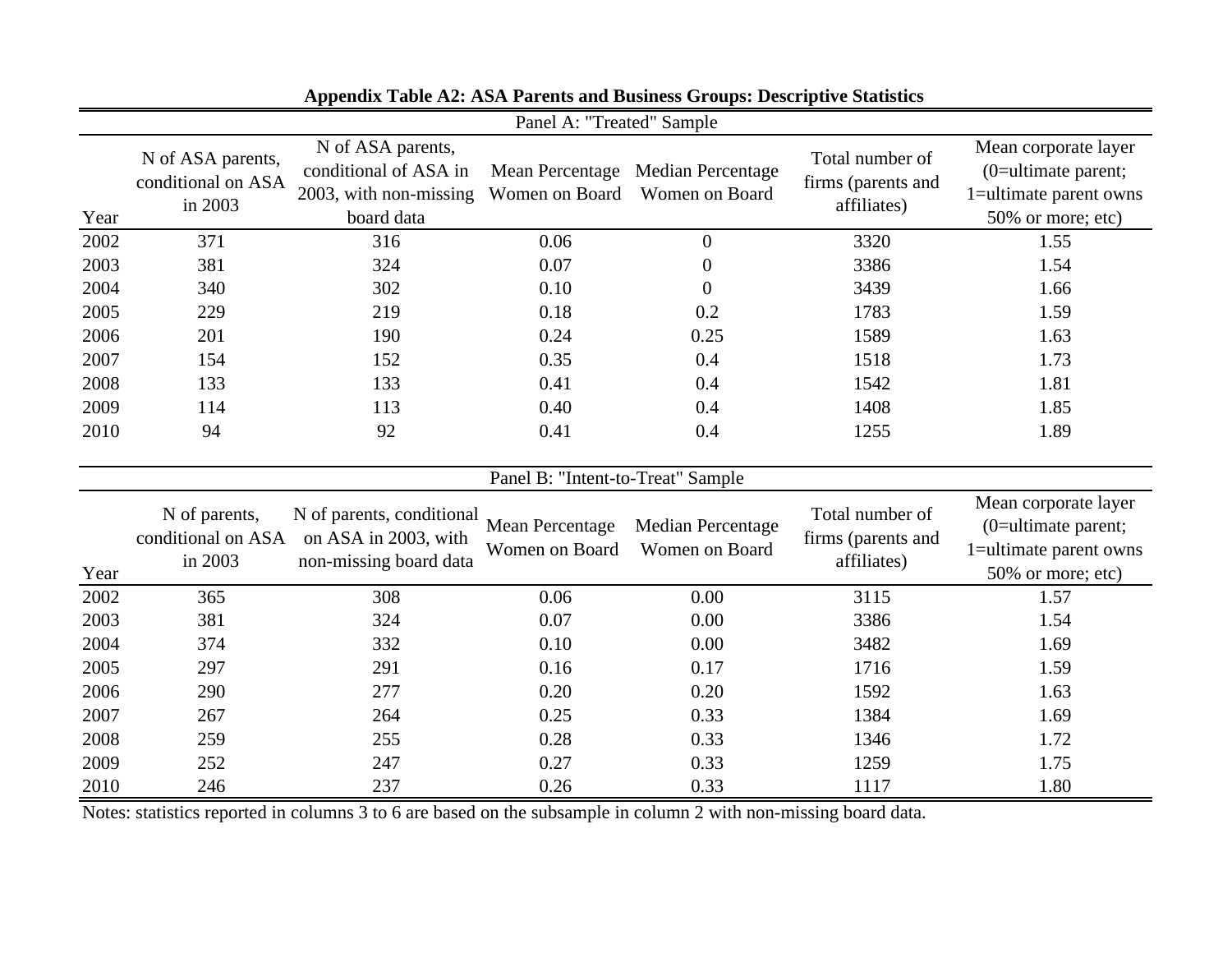| <b>Appendix Table 3: First-Stage Regressions</b> |                                                        |            |            |                                        |                 |            |            |                                                 |            |
|--------------------------------------------------|--------------------------------------------------------|------------|------------|----------------------------------------|-----------------|------------|------------|-------------------------------------------------|------------|
| Dependent Variable: Percentage Women on Board    |                                                        |            |            |                                        |                 |            |            |                                                 |            |
| Sample:<br>Unit of analysis:                     |                                                        | Treated    |            |                                        | Intent-to-Treat |            |            |                                                 |            |
|                                                  |                                                        | Individual |            | Parent Company                         |                 | Individual |            | Parent Company                                  |            |
| Pct Women on Board in 2003*:                     |                                                        |            |            |                                        |                 |            |            |                                                 |            |
|                                                  | 2004 Dummy -0.310*** -0.334***                         |            |            | $-0.0839*$                             | $-0.0849*$      | $-0.219**$ | $-0.226**$ | $-0.0715$                                       | $-0.0829*$ |
|                                                  |                                                        | [0.099]    | [0.102]    | [0.050]                                | [0.051]         | [0.104]    | [0.104]    | [0.045]                                         | [0.046]    |
|                                                  | 2005 Dummy -0.529*** -0.549*** -0.261*** -0.250***     |            |            |                                        |                 |            |            | $-0.540***$ $-0.555***$ $-0.306***$ $-0.318***$ |            |
|                                                  |                                                        | [0.112]    | [0.113]    | [0.074]                                | [0.076]         | [0.108]    | [0.109]    | [0.072]                                         | [0.073]    |
|                                                  | 2006 Dummy -0.452*** -0.471*** -0.370*** -0.357***     |            |            |                                        |                 |            |            | $-0.394***$ $-0.413***$ $-0.480***$ $-0.492***$ |            |
|                                                  |                                                        | [0.109]    | [0.110]    | [0.084]                                | [0.086]         | [0.106]    | [0.110]    | [0.088]                                         | [0.089]    |
|                                                  | 2007 Dummy -0.823 *** -0.844 *** -0.710 *** -0.707 *** |            |            |                                        |                 |            |            | $-0.646***$ $-0.666***$ $-0.657***$ $-0.677***$ |            |
|                                                  |                                                        | [0.096]    | [0.097]    | [0.078]                                | [0.080]         | [0.083]    | [0.086]    | [0.098]                                         | [0.099]    |
|                                                  | 2008 Dummy -0.957*** -0.983*** -0.791*** -0.777***     |            |            |                                        |                 |            |            | $-0.766***$ $-0.797***$ $-0.670***$ $-0.688***$ |            |
|                                                  |                                                        | [0.079]    | [0.080]    | [0.072]                                | [0.076]         | [0.073]    | [0.086]    | [0.104]                                         | [0.108]    |
|                                                  | 2009 Dummy -0.973*** -1.006*** -0.747*** -0.740***     |            |            |                                        |                 |            |            | $-0.761***$ $-0.804***$ $-0.682***$ $-0.719***$ |            |
|                                                  |                                                        | [0.092]    | [0.094]    | [0.076]                                | [0.079]         | [0.096]    | [0.110]    | [0.112]                                         | [0.115]    |
|                                                  | 2010 Dummy -1.162*** -1.200*** -0.739*** -0.736***     |            |            |                                        |                 |            |            | $-0.813***$ $-0.855***$ $-0.584***$ $-0.625***$ |            |
|                                                  |                                                        | [0.120]    | [0.117]    | [0.111]                                | [0.115]         | [0.134]    | [0.131]    | [0.129]                                         | [0.132]    |
| 2004 Dummy                                       |                                                        |            |            | $0.0683***0.0761***0.0339***0.0336***$ |                 |            |            | $0.0635***0.0653***0.0301***0.0328***$          |            |
|                                                  |                                                        | [0.017]    | [0.018]    | [0.007]                                | [0.007]         | [0.017]    | [0.016]    | [0.006]                                         | [0.006]    |
| 2005 Dummy                                       |                                                        | $0.182***$ | $0.189***$ | $0.110***$                             | $0.107***$      | $0.176***$ | $0.180***$ | $0.102***$                                      | $0.105***$ |
|                                                  |                                                        | [0.025]    | [0.025]    | [0.013]                                | [0.013]         | [0.021]    | [0.021]    | [0.010]                                         | [0.011]    |
| 2006 Dummy                                       |                                                        | $0.211***$ | $0.217***$ | $0.173***$                             | $0.170***$      | $0.176***$ | $0.181***$ | $0.153***$                                      | $0.157***$ |
|                                                  |                                                        | [0.022]    | [0.022]    | [0.016]                                | [0.017]         | [0.023]    | [0.025]    | [0.013]                                         | [0.013]    |
| 2007 Dummy                                       |                                                        | 0.328***   | 0.334***   | $0.312***$                             | $0.310***$      | $0.258***$ | $0.263***$ | $0.225***$                                      | $0.231***$ |
|                                                  |                                                        | [0.020]    | [0.020]    | [0.017]                                | [0.018]         | [0.024]    | [0.026]    | [0.016]                                         | [0.016]    |
| 2008 Dummy                                       |                                                        | $0.371***$ | $0.379***$ | $0.373***$                             | $0.369***$      | $0.290***$ | $0.299***$ | $0.252***$                                      | $0.257***$ |
|                                                  |                                                        | [0.017]    | [0.017]    | [0.011]                                | [0.012]         | [0.024]    | [0.029]    | [0.016]                                         | [0.017]    |
| 2009 Dummy                                       |                                                        | $0.371***$ | $0.382***$ | $0.364***$                             | $0.361***$      | $0.272***$ | $0.286***$ | $0.240***$                                      | $0.249***$ |
|                                                  |                                                        | [0.018]    | [0.019]    | [0.012]                                | [0.013]         | [0.027]    | [0.033]    | [0.016]                                         | [0.017]    |
| 2010 Dummy                                       |                                                        | $0.430***$ | $0.442***$ | $0.374***$                             | $0.373***$      | $0.271***$ | $0.284***$ | $0.222***$                                      | $0.232***$ |
|                                                  |                                                        | [0.033]    | [0.034]    | [0.021]                                | [0.022]         | [0.042]    | [0.044]    | [0.018]                                         | [0.019]    |
| Firm Fixed Effects                               |                                                        | Yes        | Yes        | Yes                                    | Yes             | Yes        | Yes        | Yes                                             | Yes        |
| Industry Fixed Effects*Year Tren                 |                                                        | No         | Yes        | No                                     | Yes             | No         | Yes        | No                                              | Yes        |
| Observations                                     |                                                        | 763,454    | 763,454    | 1,368                                  | 1,368           | 731,696    | 731,696    | 1,942                                           | 1,942      |
| R-squared                                        |                                                        | 0.836      | 0.839      | 0.833                                  | 0.834           | 0.715      | 0.720      | 0.681                                           | 0.687      |

Note: Industry fixed effects correspond to 20 industry categories. Standard errors are clustered at the parent company level. \*\*\* p<0.01, \*\* p<0.05, \* p<0.1.